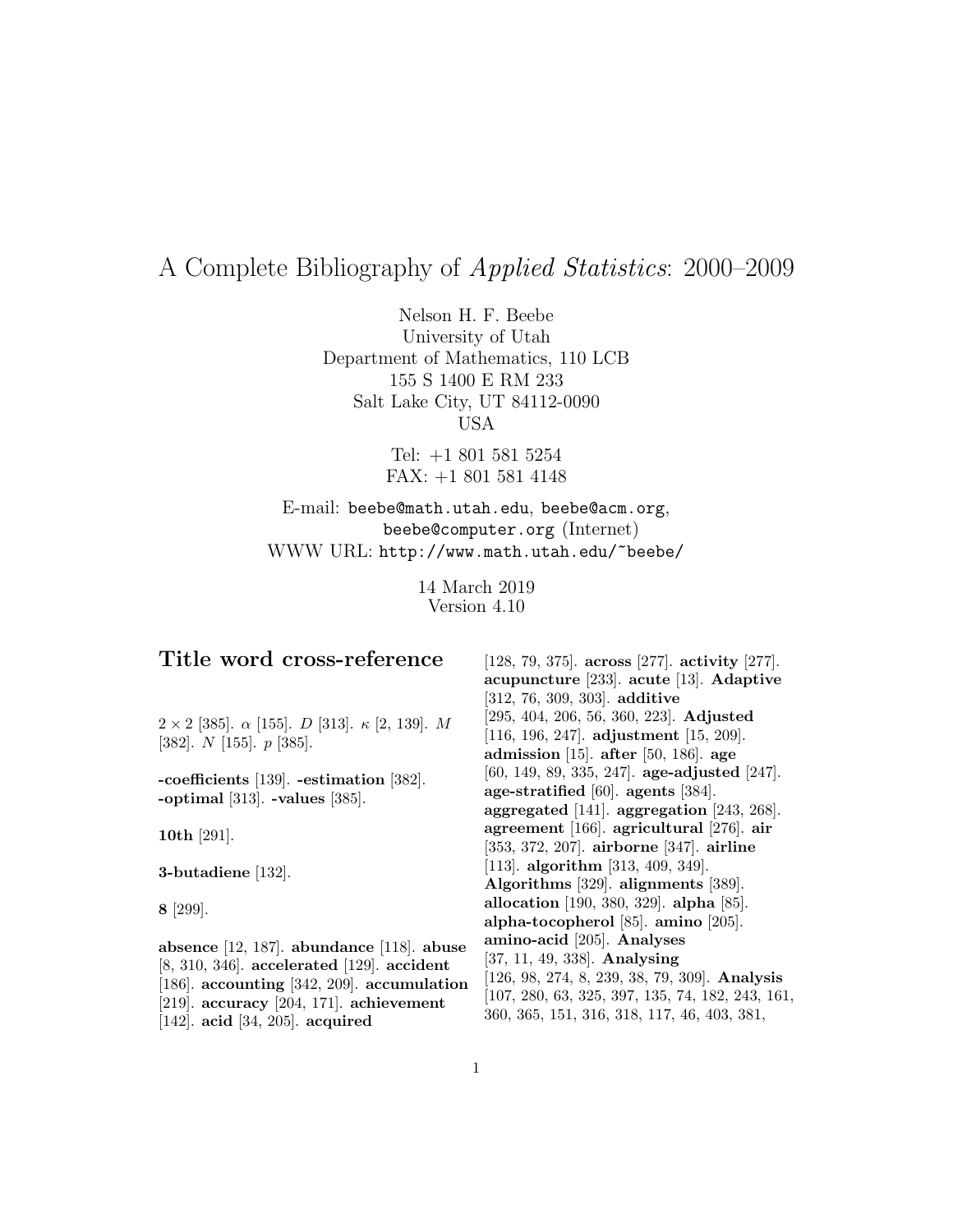404, 258, 18, 10, 364, 390, 195, 231, 260, 51, 143, 286, 165, 27, 20, 344, 328, 168, 220, 24, 376, 222, 122, 19, 375, 163, 238, 44, 90, 147, 150, 350, 50, 268, 48, 183, 224, 388, 216, 386, 162, 160, 55, 259, 244, 339, 68, 36, 62, 179]. **analytic** [99, 221]. **animal** [51, 54]. **Anisotropic** [92]. **annotations** [269]. **annual** [265]. **Anticipated** [131]. **Anticipating** [140]. **antiretroviral** [189]. **Application** [131, 87, 106, 137, 232, 295, 275, 4, 212, 266,

277, 292, 1, 59, 373, 279, 327, 169, 152, 13, 27, 276, 355, 39, 79, 374, 237, 367, 376, 85, 84, 74, 28, 375, 337, 239, 402, 180, 282, 281, 322, 341, 53, 321, 365, 247, 409, 33].

### **Applications**

[107, 258, 312, 390, 253, 29, 3, 88, 165, 122, 75]. **Applied** [104, 119, 202, 220, 90, 388]. **Approach** [138, 235, 166, 14, 387, 26, 290, 79, 84, 115, 173, 65, 291, 38, 120, 129, 303]. **approaches** [344]. **approximations** [390]. **archaeological** [30]. **area** [15, 305, 65]. **areal** [311]. **areas** [250, 226]. **arising** [311]. **arm** [121]. **artery** [388]. **arthritis** [365]. **artificial** [175]. **asexual** [380]. **assays** [197, 254]. **Assess** [103]. **Assessing** [204, 194, 261, 142]. **Assessment** [124, 273, 256, 326, 405, 368, 173]. **associated** [212, 353, 372]. **association** [88, 224, 338]. **associations** [408]. **assumptions** [325]. **Asthma** [136]. **asymmetric** [20]. **asymmetry** [258]. **Athens** [124]. **Atlantic** [95]. **atmospheric** [186, 55]. **atomic** [213]. **Attribution** [12]. **auctions** [294, 340]. **auditing** [239]. **augmented** [181]. **authenticity** [253]. **Author** [322, 324]. **authors** [42, 78, 111, 148, 192, 251, 293, 330, 369, 413]. **authorship** [351]. **auto** [352]. **auto-regressive** [352]. **autocorrelated** [282]. **automated** [334]. **automating** [386]. **autoregressive** [52, 237, 211, 264, 33]. **auxiliary** [67]. **average** [352, 65, 61]. **avoidance** [158].

**bacterial** [389]. **Baden** [295]. **Baden-W¨urttemberg** [295]. **barrier** [47]. **base** [259]. **base-line** [259]. **Based** [133, 109, 234, 256, 56, 393, 290, 400, 173, 65, 274, 188, 406, 360, 307, 298]. **basic** [60]. **Bayesian** [316, 295, 117, 189, 30, 10, 86, 15, 228, 114, 51, 56, 95, 326, 393, 165, 344, 39, 149, 374, 361, 302, 363, 245, 368, 222, 40, 399, 385, 380, 132, 227, 198, 310, 346, 350, 372, 203, 38, 186, 356, 9, 48, 171, 207, 129, 162, 80, 247, 205, 309, 383, 411, 179, 301]. **bees** [257]. **behaviour** [124, 307]. **benefits** [248]. **Best** [264]. **beta** [85, 323, 324, 296]. **beta-binomial** [323, 324, 296]. **beta-carotene** [85]. **bets** [329]. **between** [166, 142, 88, 153, 28, 380, 224]. **beyond** [279]. **B´ezier** [327]. **Bias** [24, 204, 332, 93]. **biased** [190]. **Binary** [33, 58, 46, 287, 278, 376, 304, 402, 161, 356]. **binomial** [232, 392, 323, 9, 324, 296]. **bioassay** [54]. **biological** [75]. **biomarker** [410]. **biomass** [22]. **Biplots** [101, 318]. **birth** [267]. **Bivariate** [134, 218, 96, 402]. **bomb** [213]. **bone** [333]. **Boolean** [382]. **bootstrap** [142, 360]. **bootstrap-based** [360]. **Boston** [305, 353]. **Both** [130]. **boundaries** [91]. **Bounded** [133]. **bovine** [63, 229]. **Box** [19]. **brain** [312, 153]. **Breast** [104, 168, 90, 50, 179]. **breathing** [353]. **British** [8]. **Building** [81, 30]. **butadiene** [132].

**Calculating** [139, 349]. **calculations** [407]. **Calibrating** [271, 285]. **calibration** [57, 39, 89, 398]. **Cancer** [104, 168, 248, 87, 93, 250, 226, 213, 50, 247]. **candidate** [313]. **candidate-set-free** [313]. **capture** [317, 357]. **capture-recapture** [317]. **carbon** [55]. **care** [15, 47, 62]. **Carlo** [87, 114, 393, 39, 225, 90, 37, 308]. **carotene** [85]. **carotid** [388]. **carrying** [261]. **Carter** [120]. **cartilage** [151]. **Case** [109, 69, 157, 86, 267, 93, 286, 168, 44, 353, 11, 176, 259, 230]. **Case-control**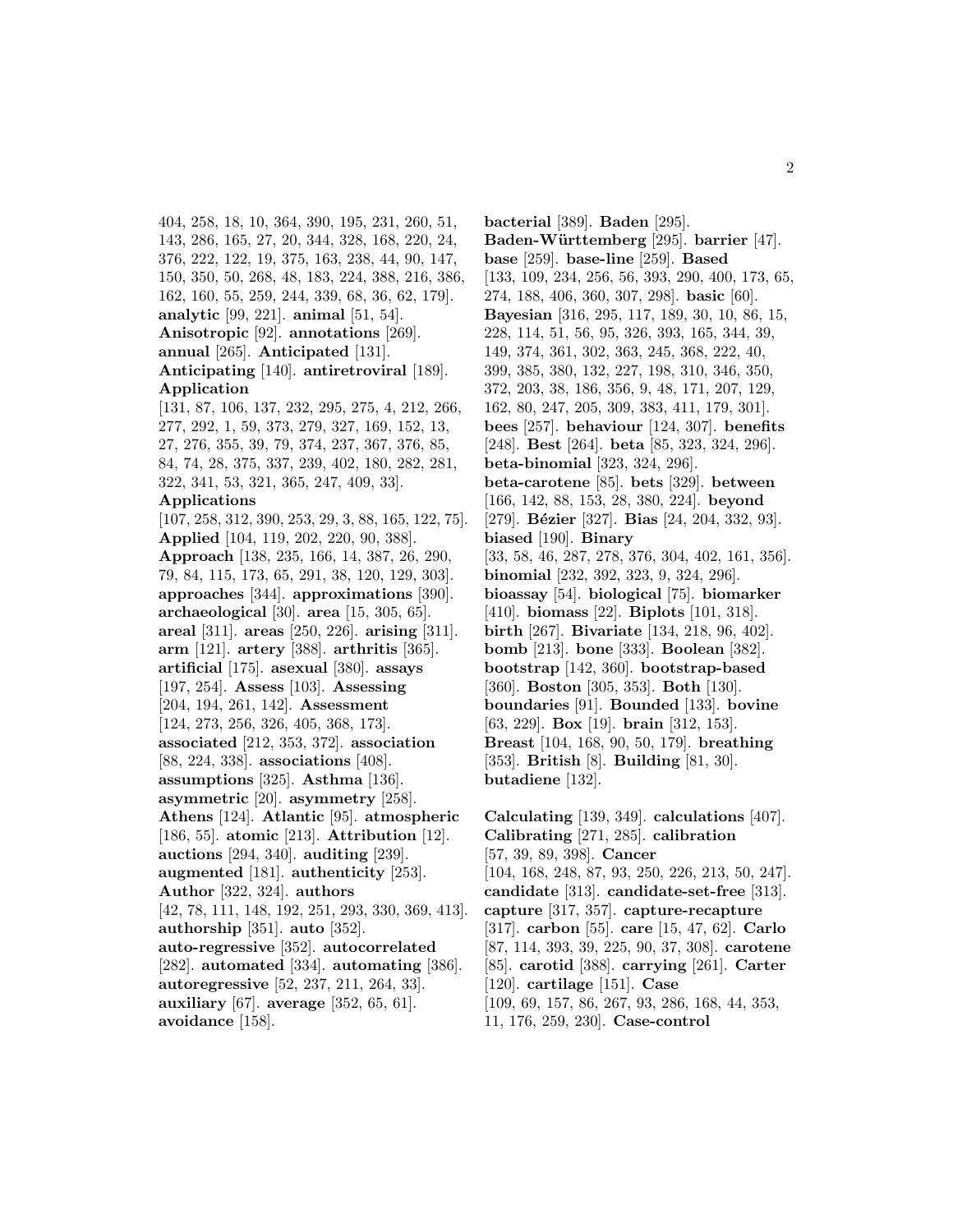[69, 93, 176]. **Case-Study** [109, 86, 267, 168, 353, 259, 230]. **casting** [119]. **catastrophes** [140]. **catch** [95, 149]. **categorical** [13, 283, 300]. **cause** [12, 117, 187]. **cause-of-death** [12, 187]. **cell** [354]. **cement** [333]. **censored** [394, 280, 159, 61, 365]. **censoring** [34, 310, 346]. **census** [349]. **central** [288]. **centrelines** [388]. **cerebral** [122]. **chain** [87, 114, 393, 39, 225, 90, 37, 308]. **change** [240, 199, 288, 73]. **changed** [58]. **changepoint** [58, 367, 38]. **changepoints** [159]. **channel** [241]. **characteristic** [332, 344, 65]. **charges** [62]. **charts** [177, 61]. **Chebyshev** [155]. **checking** [189]. **checks** [16]. **chemicals** [257]. **Childhood** [109, 14]. **chlorophyll** [285, 271]. **chlorophyll-a** [285, 271]. **Choice** [122, 318, 80]. **chronologies** [240, 355]. **chronology** [30]. **City** [164]. **class** [141, 142, 177, 27, 399, 83]. **classification** [253, 291, 99, 221, 307, 301]. **classified** [385]. **climate** [175, 398, 409]. **clinical** [233, 71, 182]. **close** [270]. **cluster** [298]. **clustered** [46, 364, 287, 365]. **clustering** [406]. **coarsened** [167]. **code** [154]. **coefficients** [139]. **cognitive** [73]. **Cohort** [107, 235, 63]. **coin** [190]. **colour** [314]. **combinations** [383]. **Combining** [169, 138, 338, 250, 226]. **combustion** [36]. **common** [311, 33]. **comparing** [232, 196]. **comparison** [46, 1, 59, 98, 139, 259]. **comparisons** [202]. **Compartmental** [132]. **competing** [117, 26, 61]. **completely** [173]. **complex** [302, 90, 336, 69]. **compliance** [306, 93, 79, 85]. **complications** [341]. **component** [183, 160]. **components** [395, 31]. **Composite** [131, 288, 6]. **compositional** [101, 362, 379]. **Compound** [105]. **comprising** [68]. **computer** [154]. **concentrated** [353]. **concentrations** [55]. **concurrency** [294]. **Conditional** [157, 13, 264, 33]. **conditions** [277]. **confocal** [151]. **consequences** [205]. **consistency** [217]. **constraints** [77, 268].

**contact** [270]. **Contents** [252, 331, 370, 414]. **contests** [265]. **context** [242]. **contingency** [326, 44]. **continuous** [204, 242, 333, 410, 402, 283, 300, 409, 259, 284]. **control** [177, 366, 93, 11, 176, 69, 61]. **controls** [45]. **Conway** [201]. **Cooperative** [86]. **copula** [383]. **Cornwall** [229]. **correct** [198, 259]. **Correcting** [93]. **correction** [175]. **correlated** [65, 375]. **Correlating** [242, 311]. **Correlation** [116, 233]. **Correlation-Adjusted** [116]. **Correspondence** [70, 20, 110]. **Corrigendum** [191, 403, 249, 379, 285, 59, 29, 250, 346, 300, 221]. **cortex** [277]. **cosmic** [319]. **cost** [393]. **count** [126, 400, 302, 363]. **counterfactual** [189, 267]. **counting** [234]. **counts** [255]. **course** [372]. **covariance** [224]. **covariate** [168, 317, 410, 84, 167, 209]. **covariates** [1, 59, 75, 11, 97]. **Cox** [75, 19]. **crack** [333]. **credit** [244]. **Crime** [8]. **criterion** [119]. **crop** [114, 80]. **cross** [203]. **cross-design** [203]. **crossing** [275]. **crossover** [94]. **cumulative** [263]. **cure** [86, 384]. **current** [335]. **curtailment** [121]. **curve** [399]. **curves** [316, 327, 65, 340, 388]. **cut** [178]. **cycle** [395]. **cyclic** [127]. **cycling** [184].

**daily** [100]. **damage** [365, 219]. **Data** [137, 138, 134, 201, 99, 101, 156, 233, 235, 318, 118, 381, 404, 126, 4, 212, 57, 362, 379, 157, 128, 10, 285, 271, 253, 195, 256, 325, 51, 279, 250, 226, 359, 287, 143, 60, 286, 278, 169, 299, 16, 202, 165, 397, 276, 400, 344, 168, 149, 79, 317, 67, 159, 302, 363, 304, 245, 123, 222, 84, 28, 41, 75, 274, 385, 19, 34, 8, 406, 335, 161, 37, 310, 346, 11, 282, 9, 83, 320, 100, 129, 311, 283, 61, 162, 365, 127, 259, 33, 68, 270, 221, 191, 403, 300]. **data-driven** [299]. **database** [244]. **dated** [355]. **dating** [77]. **death** [12, 187, 375]. **deaths** [213]. **Debiased** [377]. **decline** [181]. **declines** [368]. **defect** [199]. **deficiency** [128, 79, 375]. **degree** [180]. **delays** [358].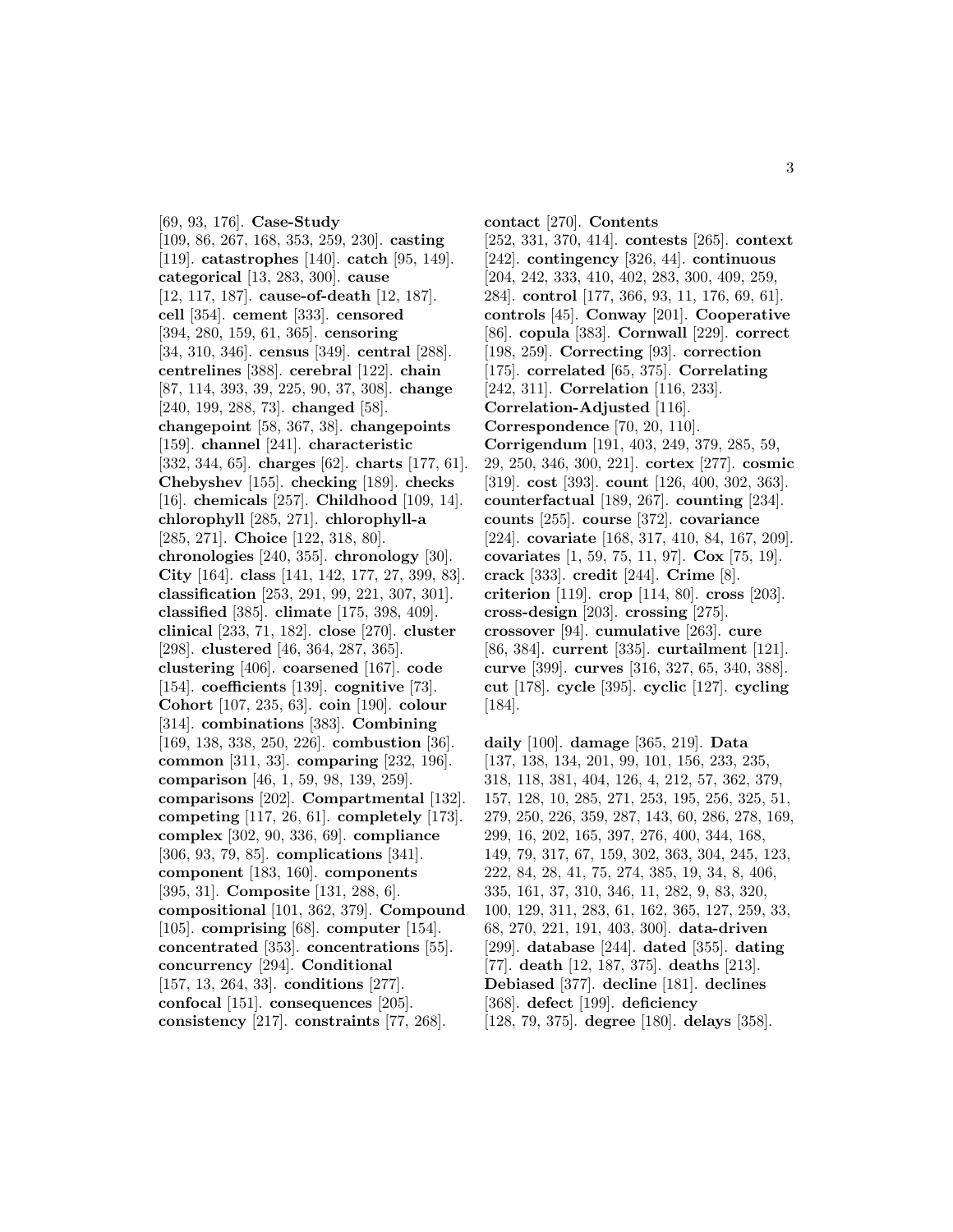**delineation** [276]. **demographic** [118]. **Denoising** [102]. **density** [292]. **dependence** [58, 23]. **dependences** [126, 350]. **dependent** [115, 139, 210, 97]. **depends** [317]. **deposition** [343]. **depression** [212, 171]. **depth** [355]. **Derbyshire** [135]. **derivative** [236]. **derivatives** [388]. **derived** [53]. **Design** [130, 364, 220, 270, 119, 190, 288, 8, 203, 82]. **designed** [46]. **Designing** [170, 391, 6, 249]. **Designs** [314, 92, 185, 397, 158, 313, 304, 241]. **desirability** [21]. **destination** [72]. **detectable** [209]. **Detecting** [17, 266, 269]. **Detection** [175, 242, 319]. **determination** [9]. **Development** [103]. **developmental** [115, 173]. **diagnoses** [128]. **diagnosing** [368]. **Diagnostic** [16, 116, 290]. **Diagnostics** [348]. **difference** [153]. **differences** [259]. **Different** [138, 277, 47]. **differential** [195, 228, 269]. **Differentiating** [236]. **diffusion** [335]. **dilution** [359, 254]. **dimensional** [151, 327, 278, 302, 389, 388, 319]. **dioxide** [412]. **diploid** [408]. **Direct** [263]. **directed** [165]. **disaggregation** [146]. **disclosure** [326]. **disconnected** [158]. **discoveries** [246]. **discovery** [202]. **Discrete** [225, 201, 16, 202, 162]. **discrimination** [277]. **discussion** [262]. **Disease** [210, 215, 410, 123, 225, 37, 218, 347, 230, 270]. **diseases** [60, 14, 291]. **dispersion** [186]. **display** [302]. **Distance** [108]. **distributed** [372]. **Distribution** [108, 201, 234, 177, 323, 354, 38, 324, 296]. **distribution-free** [177]. **Distributions** [134, 394, 242, 52]. **diversity** [387, 193]. **DNA** [17, 389, 105]. **dose** [115, 281, 322, 208, 321, 80, 383, 411]. **dose-response** [281, 322, 321]. **dosimeter** [166]. **Double** [262, 28]. **double-exponential** [28]. **downsizing** [172]. **draft** [163]. **driven** [299]. **drop** [325, 79, 34, 218]. **drop-out** [325, 79].

**drop-outs** [34, 218]. **dropout** [363]. **drug** [43, 8, 307, 383]. **drugs** [232]. **Dual** [366, 241]. **Duchenne** [181]. **due** [24]. **duration** [339, 230]. **durations** [74]. **during** [277, 353]. **dwell** [406]. **dwell-time-based** [406]. **Dynamic** [106, 104, 268, 126, 47, 91, 182, 76, 49, 97, 179]. **dynamical** [14]. **dynamics** [22]. **dystrophy** [181].

**E1690** [86]. **Early** [121]. **earthquakes** [147]. **Eastern** [86]. **ecological** [256]. **Editors** [371]. **Effect** [85, 103, 58, 1, 59, 143, 172, 64, 291]. **Effectiveness** [189]. **effects** [185, 267, 47, 287, 27, 194, 410, 64, 353, 360, 257, 181]. **efficacy** [306, 47, 411]. **Efficient** [272, 388, 118]. **elderly** [83]. **electricity** [211]. **electroencephalographic** [49]. **emesis** [233]. **emotional** [126]. **emotions** [238]. **empirical** [274, 309]. **encephalopathy** [63]. **end** [71, 350]. **endogenous** [342]. **endoscopy** [335]. **engine** [220]. **England** [120]. **Environmental** [106, 138, 240]. **epidemic** [215]. **epidemiological** [203]. **Epidemiology** [106]. **epilepsy** [122]. **equation** [84, 115, 282, 283, 300]. **equations** [2, 161]. **equivalence** [79]. **error** [152, 194, 84, 198, 209]. **errors** [119, 40, 239, 180, 264]. **estimates** [250, 226, 400, 54, 298]. **Estimating** [306, 342, 214, 267, 287, 149, 396, 43, 245, 408, 154, 254, 25, 235, 2, 84, 115, 337, 335, 161, 282, 372, 9, 171, 125, 409]. **Estimation** [60, 108, 116, 72, 180, 283, 12, 236, 144, 234, 392, 315, 292, 358, 199, 229, 143, 91, 187, 377, 96, 317, 67, 188, 89, 213, 336, 382, 208, 308, 388, 216, 230, 300]. **Estimator** [133]. **estimators** [339]. **Europe** [412, 98]. **European** [246]. **evaluate** [93, 353]. **Evaluating** [410]. **Evaluation** [156, 132, 351, 47, 393, 270, 191]. **Event**

[136, 212, 255, 411]. **events**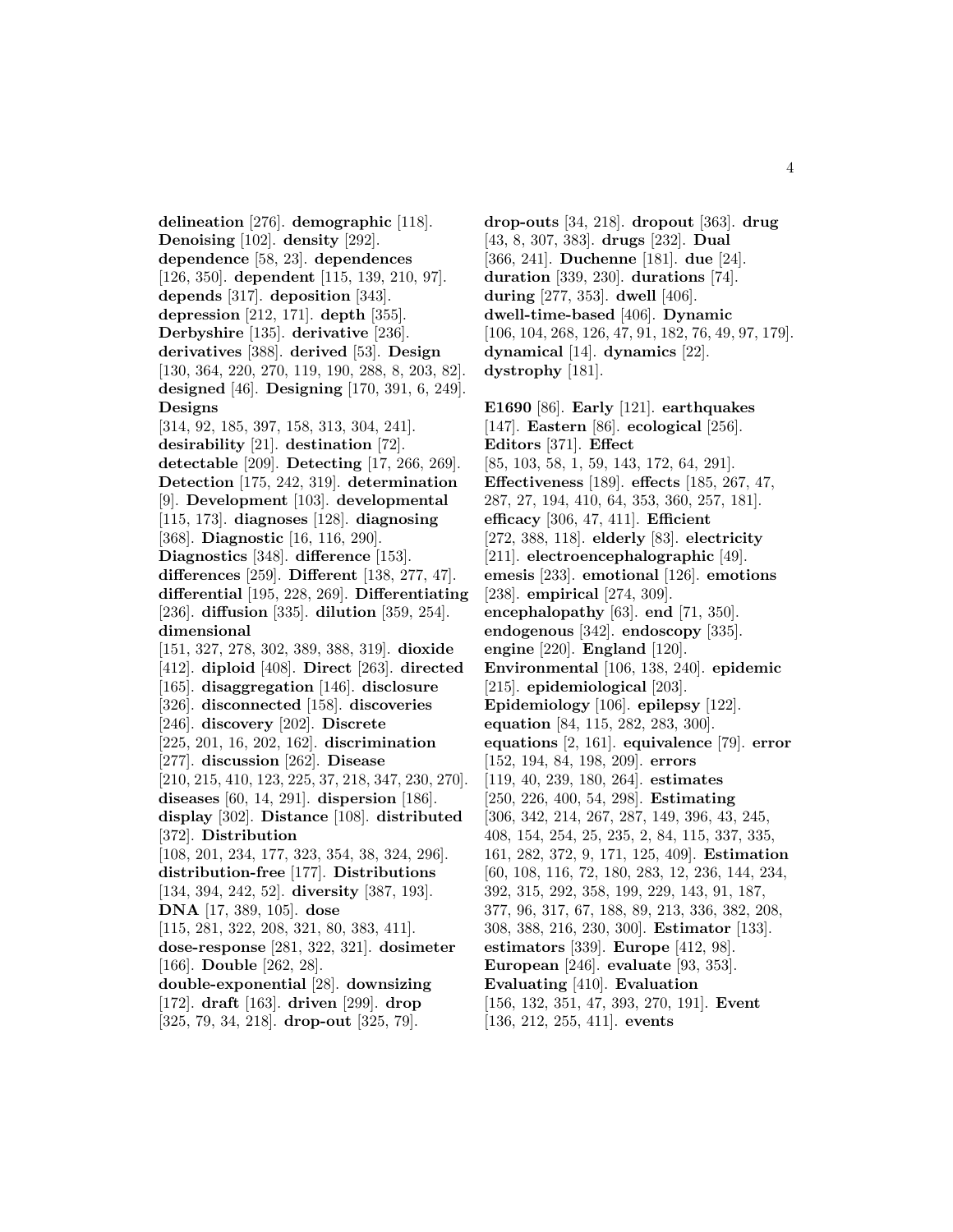[18, 294, 375, 329, 68]. **evidence** [191, 156, 351, 203, 217]. **Evolution** [136]. **exact** [400]. **example** [64]. **exchange** [266]. **exogenous** [264]. **expectancy** [396]. **expensive** [407]. **experiences** [126]. **experiment** [46, 376, 94]. **Experimental** [304, 119, 277, 158, 222]. **experimentation** [220]. **Experiments** [130, 53, 314, 170, 249, 397, 215, 376, 302, 382, 309, 82]. **exponential** [21, 28]. **exponentially** [61]. **exposure** [353]. **exposures** [209]. **Expression** [137, 195, 228, 269]. **Extended** [359, 28]. **extremal** [18]. **Extreme** [260, 135, 140, 289, 405, 5, 35]. **extremes** [315, 206, 373].

**facial** [258, 238]. **factor** [250, 226, 268]. **factorial** [170, 249, 389]. **Factors** [32, 170, 15, 288, 53, 249]. **failure** [117, 71]. **failures** [74]. **false** [152, 202, 188]. **familial** [243]. **families** [10, 28]. **family** [173, 23, 243]. **feature** [238]. **fertilizer** [80]. **fetal** [402]. **few** [170, 249]. **Fibre** [134]. **fidelity** [220]. **field** [146, 166, 56, 276, 125]. **fields** [312, 6]. **filaments** [319]. **finding** [384, 383, 411]. **finite** [73, 298]. **Finnish** [33]. **firing** [277]. **firm** [345]. **first** [237, 335, 210]. **first-order** [237]. **first-passage** [210]. **Fish** [107]. **fisheries** [22]. **fishery** [95]. **Fisz** [299]. **Fitting** [201, 282]. **flame** [36]. **Flexible** [277, 54]. **flow** [279, 382, 48]. **flows** [405, 349]. **fluid** [48]. **foetal** [115]. **Follicles** [103]. **follow** [143]. **follow-up** [143]. **food** [253]. **foraging** [257]. **force** [287]. **forces** [145]. **Forecasting** [131, 120, 207]. **forest** [180]. **forests** [295]. **form** [191, 156]. **formats** [84]. **fraction** [188]. **fractional** [170, 249, 287]. **Frailty** [136]. **free** [318, 177, 313, 388]. **free-choice** [318]. **free-knot** [388]. **frequencies** [326]. **frequency** [266]. **function** [47, 263, 213, 181]. **Functional** [76, 280, 387, 153, 269, 341, 205]. **Functions**

[108, 279, 21, 173]. **future** [246].

**Gambia** [109]. **Garment** [134]. **gas** [378]. **gasifier** [366]. **Gaussian** [379, 394, 146, 272, 4, 312, 362, 292, 52, 33, 6]. **gear** [53]. **Geissler's** [28]. **gene** [195, 228, 269]. **generalization** [323, 324, 296]. **Generalized** [107, 206, 106, 167, 223, 341, 318, 56, 2, 84, 115, 65, 262, 336, 161, 282, 360, 120, 264]. **generating** [313]. **generation** [354]. **Genetic** [137, 248, 338, 284]. **genetically** [210]. **genetics** [169, 202]. **genotype** [169]. **Geoadditive** [112]. **geochemistry** [350]. **geographical** [198]. **geological** [88]. **Geostatistics** [109]. **Gibbs** [22]. **GOES** [299]. **GOES-8** [299]. **graphs** [165]. **greater** [305]. **group** [377, 86, 168]. **groups** [169, 270]. **growth** [151, 399, 181]. **gusts** [35].

**Haar** [299]. **hand** [327]. **handwriting** [351]. **haplotype** [408]. **haplotype-trait** [408]. **hard** [366, 288]. **hard-to-change** [288]. **hard-to-control** [366]. **harms** [248]. **harvesters** [180]. **Hastings** [22]. **hazard** [406, 213]. **hazards** [26]. **health** [404, 396, 245, 198, 353, 360, 209, 62]. **'Healthy** [297]. **heat** [220, 360]. **Heifers** [103]. **herd** [287]. **herd-specific** [287]. **heterogeneity** [357, 216]. **heterogeneous** [147]. **heteroscedastic** [236]. **heteroscedasticity** [264, 62]. **hidden** [394, 17, 276, 396, 389, 33]. **Hierarchical** [138, 374, 219, 166, 391, 289, 193, 149, 79, 361, 123, 262, 372, 205]. **High** [278, 266, 302]. **hip** [219]. **Hiroshima** [213]. **historical** [45]. **history** [157]. **HIV** [128]. **homogeneous** [17, 276, 50, 246]. **Hong** [128]. **Hormonal** [103]. **horticultural** [282]. **Horwitz** [130]. **hospital** [15]. **hospitalization** [372]. **household** [37]. **households** [272]. **human** [235, 316, 189, 312, 128, 169, 202, 367, 43, 84, 28, 34, 218, 7, 97]. **hurricane** [18]. **hurricanes** [5]. **hydraulic** [53]. **hydrocephalus** [74]. **hypothesis** [239].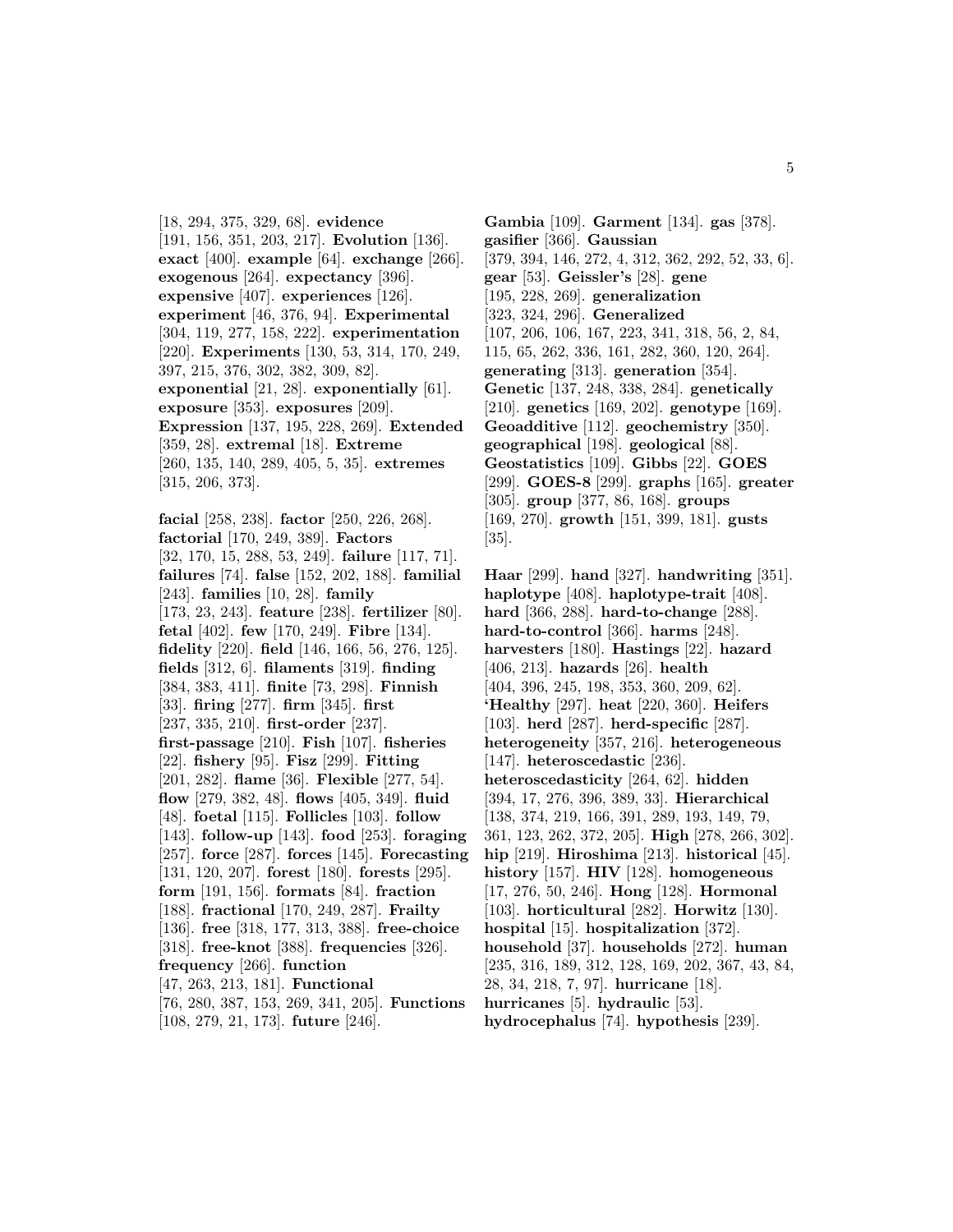**Identification** [399]. **identify** [38]. **Identifying** [368]. **ignorable** [168, 96, 376, 363, 85]. **ignorably** [67]. **ill** [396]. **image** [151, 91, 400]. **image-based** [400]. **images** [114, 160, 179]. **imaging** [153, 76]. **immune** [128, 79, 84, 375]. **immunity** [230]. **immunodeficiency** [235, 189, 128, 169, 202, 367, 43, 84, 34, 218, 97]. **immunology** [46]. **impact** [256]. **implants** [115]. **Improving** [256]. **imputation** [297]. **imputations** [348]. **incidence** [235, 87, 128, 51, 187, 263, 123, 225, 54, 196, 217, 270]. **income** [144]. **incompatible** [84]. **Incomplete** [75, 96, 274, 19, 337, 406, 44]. **incompletely** [385]. **Incorporating** [269, 350]. **Incorporation** [45]. **independence** [239]. **Index** [42, 78, 111, 148, 192, 251, 293, 330, 369, 413, 131]. **Indicators** [131, 96]. **individual** [334, 157, 245, 200]. **Industrial** [131, 397]. **inequality** [155]. **infant** [267]. **infarction** [13]. **infection** [287, 410, 145, 25]. **infectious** [60, 37, 254, 230, 270]. **Inference** [276, 215, 56, 263, 40, 380, 227, 90, 320, 407]. **inferences** [208]. **infinite** [292]. **Influence** [107, 133, 290]. **influencing** [32]. **influenza** [230]. **Information** [131, 12, 187, 338]. **informative** [34, 310, 346, 218]. **initial** [306]. **initiation** [333]. **injecting** [43]. **inner** [388]. **inspection** [152]. **integrating** [6]. **integration** [118]. **intensities** [358, 400]. **intensity** [199]. **interaction** [194]. **interactions** [395]. **interevent** [38]. **intermediately** [54]. **international** [291, 168]. **interobserver** [198]. **interval** [365]. **interval-censored** [365]. **interventions** [270]. **intestinal** [261]. **intraday** [266]. **investigate** [7]. **Investigation** [135, 98]. **irregularly** [224]. **issues** [8]. **item** [290]. **Iterative** [102].

**join** [247]. **Joint** [255, 375, 68, 212, 365]. **jointly** [411]. **Josephson** [304]. **jump** [114, 393, 39, 308]. **junctions** [304].

**Kalman** [207]. **karst** [231]. **kinematics** [7]. **knot** [404, 388]. **Kong** [128]. **kriged** [207]. **Kurtotic** [134].

**laboratory** [197]. **labour** [125]. **lag** [372, 49]. **landmarks** [160]. **lapwings** [368]. **large** [10, 244]. **Latent** [83, 146, 275, 362, 379, 26, 305, 333, 399, 343, 99, 221]. **later** [306]. **lead** [49]. **learning** [113]. **leave** [172]. **Lee** [120]. **left** [280, 34]. **left-censored** [280]. **Leicester** [72]. **lethal** [54]. **lethality** [12, 187]. **level** [373, 193]. **levels** [231, 164, 207]. **life** [396, 129, 297]. **Likelihood** [392, 234, 351, 96, 28, 274, 407]. **limit** [393]. **Limits** [197, 242]. **line** [294, 340, 259]. **Linear** [106, 185, 52, 194, 345, 262, 167, 22, 336, 268, 120, 181]. **lines** [48]. **litter** [173]. **litter-based** [173]. **load** [378]. **Local** [107, 358, 290, 125, 145]. **local-influence-based** [290]. **location** [223]. **logistic** [96, 64, 337, 198]. **long** [328, 54]. **long-term** [54]. **longitudinal** [233, 392, 212, 325, 79, 159, 363, 182, 19, 227, 90, 161, 310, 346, 218, 83, 259, 68, 301]. **loss** [143]. **losses** [295]. **lottery** [163]. **Low** [208, 144, 342, 180]. **lower** [335]. **lung** [181].

**M.** [135]. **machine** [334]. **magnetic** [166, 153, 76, 179]. **major** [353]. **Malaria** [109]. **malignant** [86]. **management** [113]. **many** [329, 94]. **mapping** [312]. **maps** [33]. **marginal** [52, 81]. **marginalized** [335]. **marine** [246]. **mark** [386]. **mark-recapture-recovery** [386]. **marker** [75]. **markers** [84, 218, 301]. **market** [149]. **markets** [125]. **Markov** [394, 146, 17, 87, 312, 280, 114, 56, 393, 39, 374, 396, 389, 225, 90, 37, 50, 308, 125]. **masked** [117]. **Matched** [11, 385]. **maternal** [63]. **matrices** [20]. **Matrix** [133, 391]. **matter** [372]. **maximizing** [21]. **Maximum** [91, 96, 234, 224]. **Maxwell** [201]. **mean** [288, 298]. **measure** [200]. **measured** [153]. **measurement**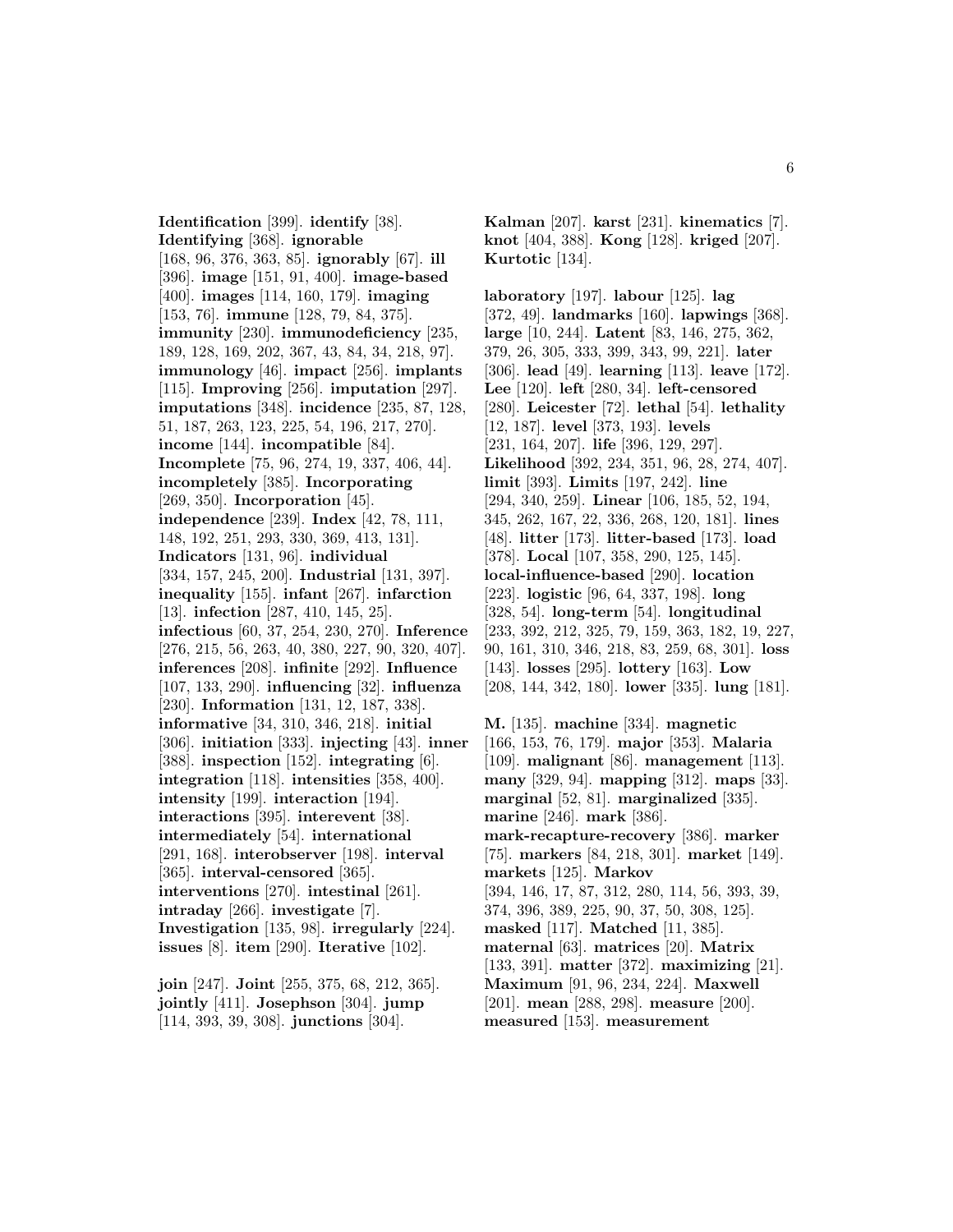[258, 194, 84, 198, 180, 209]. **measurements** [81, 304, 23, 218]. **measures** [178, 88, 375, 68]. **Measuring** [345, 166, 291]. **mechanical** [21]. **mechanisms** [342]. **Mechanistic** [130]. **melanoma** [86]. **member** [350]. **meningococcal** [123]. **mercury** [343]. **Meta** [27, 119, 390, 24, 216, 338]. **meta-analyses** [338]. **Meta-analysis** [27, 390, 24, 216]. **meta-model** [119]. **Metabolism** [132]. **method** [214, 245, 274, 213, 282, 171]. **methodology** [157]. **methods** [87, 114, 393, 98, 39, 225, 353, 37, 203, 308, 99, 221]. **metro** [124]. **Metropolis** [22]. **Mexico** [164]. **mice** [261]. **microarray** [314, 155, 309, 241]. **micronutrient** [267]. **microscopy** [151]. **minimizing** [119]. **Minimum** [108]. **misclassification** [9]. **Missing** [97, 392, 168, 67, 376, 11, 83, 283, 300]. **missingness** [96]. **mixed** [185, 56, 278, 45, 340, 341, 181, 283, 300]. **Mixture** [195, 103, 292, 242, 178, 228, 297, 302, 384, 357]. **mixtures** [52, 406, 73, 25]. **mobile** [305]. **Model** [109, 104, 103, 132, 105, 298, 394, 146, 119, 295, 189, 404, 392, 4, 212, 378, 334, 362, 379, 280, 391, 292, 178, 195, 228, 297, 47, 289, 352, 290, 333, 149, 237, 396, 367, 164, 361, 363, 123, 288, 389, 75, 64, 124, 213, 335, 357, 227, 198, 90, 402, 350, 360, 372, 356, 211, 207, 181, 386, 283, 300, 247, 409, 55, 205, 35, 209, 217, 284, 174]. **Model-Based** [109, 298]. **modelled** [210]. **Modelling** [233, 1, 373, 279, 327, 193, 344, 138, 294, 147, 354, 343, 340, 257, 224, 181, 100, 145, 129, 347, 73, 5, 94, 394, 189, 258, 166, 277, 206, 140, 255, 359, 95, 14, 2, 305, 79, 84, 115, 28, 41, 8, 22, 225, 218, 120, 341, 219, 411, 59].

**Models** [130, 106, 136, 3, 159, 112, 185, 46, 126, 17, 141, 30, 86, 178, 256, 267, 287, 56, 278, 13, 26, 16, 27, 305, 215, 374, 96, 81, 194, 294, 302, 395, 122, 262, 399, 23, 182, 167, 384, 34, 239, 336, 180, 382, 45, 50, 49, 83,

340, 223, 341, 125, 264, 99, 127, 97, 29, 221]. **modification** [85]. **modified** [202]. **Modifying** [288]. **molecule** [222]. **moment** [214]. **Monitoring** [61, 292, 237, 6]. **monotherapy** [122]. **monotone** [287, 355, 173, 145]. **monotonic** [341]. **monoxide** [55]. **Monte** [87, 114, 393, 39, 225, 90, 37, 308]. **mortality** [87, 10, 267, 143, 120]. **motion** [327]. **Motor** [308]. **mouse** [29, 3]. **movement** [316]. **moving** [352, 61]. **multi** [349]. **multi-resolution** [349]. **Multichannel** [49]. **multifaceted** [403, 381]. **multilevel** [27, 174]. **multimodal** [279]. **multinomial** [178, 337]. **multiple** [71, 297, 202, 81, 188, 337, 161, 38, 100, 401]. **multiple-changepoint** [38]. **multiple-comparisons** [202]. **multiple-screening** [337]. **multiple-source** [161]. **multiple-testing** [401]. **multiplicity** [29, 3, 261]. **multiranked** [124]. **multiscale** [299]. **multistate** [235, 365]. **multistratum** [397]. **Multivariate** [232, 406, 348, 191, 156, 4, 10, 229, 278, 52, 276, 399, 100, 55, 284, 6]. **muscular** [181]. **myocardial** [13].

**natural** [378]. **Near** [241]. **Near-optimal** [241]. **needle** [295]. **negative** [392, 188]. **negatives** [188]. **neglog** [244]. **networks** [165, 6]. **neural** [277]. **neuron** [277]. **no** [152]. **noise** [236, 36]. **noisy** [236]. **Non** [231, 52, 168, 317, 22, 50, 306, 93, 373, 397, 344, 79, 96, 67, 376, 363, 85, 345, 41, 399, 408, 384, 268, 209, 339, 246, 298]. **non-compliance** [306, 93, 79, 85]. **non-detectable** [209]. **non-diploid** [408]. **Non-homogeneous** [50, 246]. **Non-ignorable** [168, 96, 376, 363, 85]. **non-ignorably** [67]. **Non-linear** [52, 22, 268]. **non-mixture** [384]. **non-normal** [41]. **non-orthogonal** [397]. **Non-parametric** [317, 344, 345, 339]. **non-responders** [399]. **non-response** [298]. **Non-stationary** [231, 373].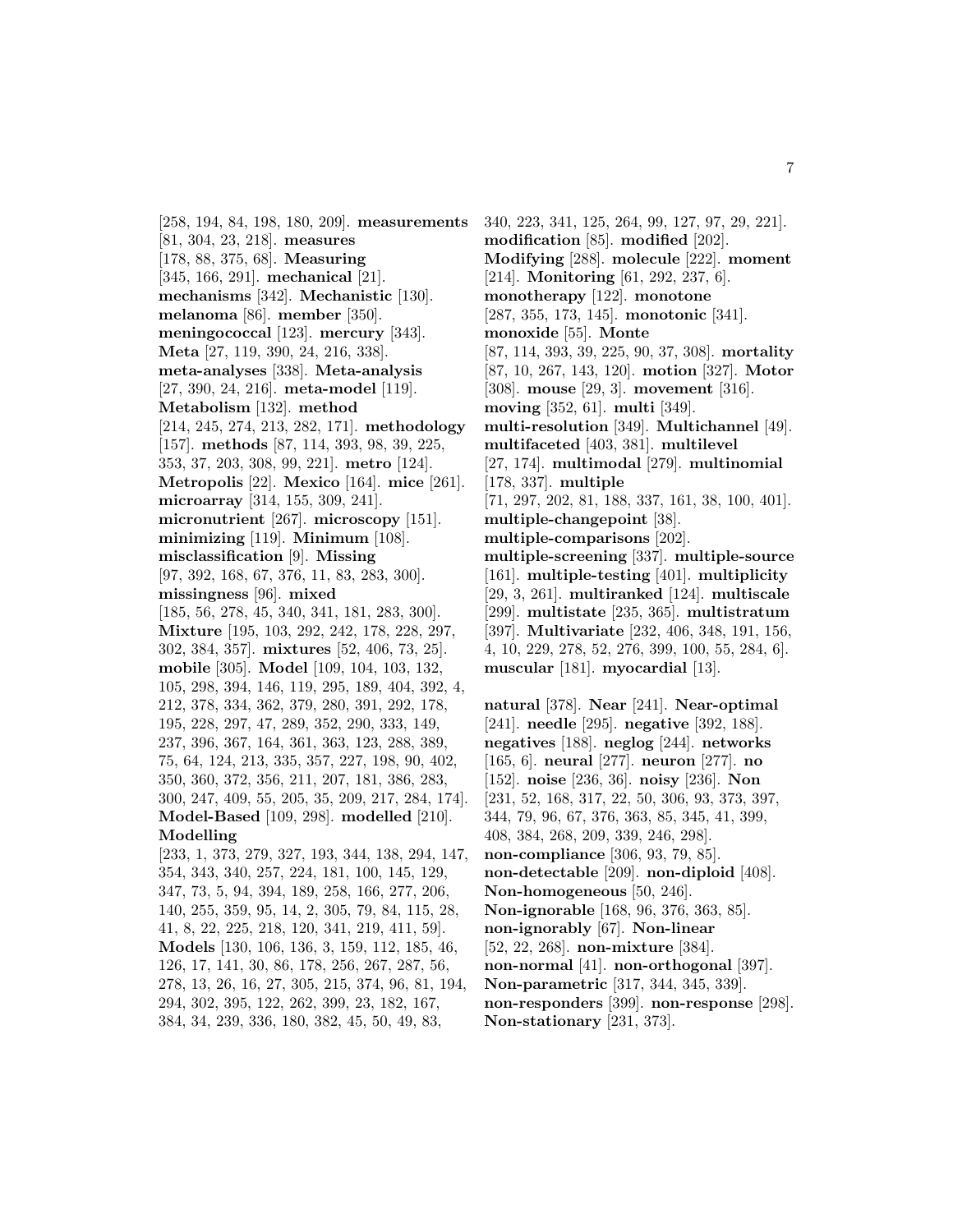**Nonparametric** [234, 199, 229, 88, 89, 213, 155, 245, 65, 227, 38]. **normal** [41, 341]. **north** [95, 315]. **north-west** [95]. **novel** [142, 402]. **nuclear** [186]. **number** [60, 172, 115, 64, 308]. **numbers** [254].

**object** [319]. **objectives** [325]. **observed** [410, 224]. **Obtaining** [226, 250]. **occult** [12]. **occupational** [209]. **Occurrences** [105, 147]. **oceanographic** [4]. **olfactometer** [320]. **on-line** [294, 340]. **Oncology** [86, 383]. **onset** [12]. **operating** [332, 344, 65]. **opinion** [403, 381]. **Optimal** [176, 66, 113, 313, 82, 329, 241]. **optimization** [366, 21]. **oral** [198]. **order** [344, 237, 77, 281, 322, 321]. **Ordered** [108, 283, 300, 99, 221]. **ordinal** [81, 182, 198, 282, 94]. **orientation** [98, 7]. **origin** [72]. **orthogonal** [318, 397]. **orthopaedic** [219]. **oscillation** [214]. **outbreaks** [37]. **outcome** [24]. **outcomes** [265, 46, 392, 67, 376, 402, 356, 283, 300, 411]. **outliers** [297]. **outputs** [154]. **outs** [34, 218]. **Overcoming** [401]. **overdispersion** [41]. **owing** [61]. **ozone** [373, 164].

**paediatric** [79, 74]. **paired** [1, 59, 98]. **pairs** [385]. **palsy** [122]. **panel** [283, 300]. **papilloma** [29, 3]. **parallel** [120]. **parameter** [67]. **parameters** [214, 9, 407, 409]. **Parametric** [104, 384, 344, 317, 263, 122, 345, 291, 339, 303]. **partial** [98]. **partially** [117, 99, 221]. **particle** [382]. **particles** [305, 353]. **particulate** [372]. **partitioning** [169]. **passage** [210]. **passenger** [124]. **paths** [340]. **pathway** [184]. **patient** [143]. **patients** [74]. **pattern** [334, 172, 36]. **patterns** [90, 353]. **pay** [342]. **peat** [240]. **penalized** [285, 271]. **percentile** [267]. **percentile-specific** [267]. **percentiles** [154]. **perception** [238]. **performance** [366, 345, 337]. **Period** [150, 328, 94].

**periodicities** [266]. **periods** [328]. **permanent** [391]. **phage** [302]. **pharmaceutical** [152]. **pharmacokinetic** [66, 82]. **phases** [38]. **photometric** [361]. **phylogenetic** [389]. **physiological** [153]. **pill** [152]. **pilot** [158]. **pine** [295]. **pine-trees** [295]. **pipe** [48]. **pipe-lines** [48]. **plant** [347]. **plants** [25]. **plebiscite** [44]. **plot** [170, 249, 390, 313]. **plots** [391]. **point** [178, 229, 88, 311, 319, 247]. **point-referenced** [311]. **points** [71, 64]. **Poisson** [358, 359, 261, 105, 201]. **policy** [113]. **pollutant** [100]. **pollution** [92, 353, 372, 207, 6]. **polymorphisms** [205]. **polynomial** [358, 180]. **polynomials** [287, 145]. **Population** [393, 234, 391, 317, 368, 66, 298]. **Population-based** [393]. **populations** [40, 408]. **positive** [128, 152]. **posterior** [16]. **posteriori** [91]. **potato** [25]. **potent** [189]. **power** [173, 139]. **precipitation** [394]. **Predicting** [265, 246, 326, 374, 205]. **prediction** [119, 400, 180, 55]. **predictive** [16, 176]. **preference** [245]. **prefrontal** [277]. **Prepubertal** [103]. **presence** [204, 236, 280, 358, 332, 297, 375, 243, 218]. **prevalence** [250, 226, 187]. **prevalent** [235]. **prevention** [248]. **price** [340]. **prices** [211]. **primary** [15]. **Principal** [160, 31]. **priors** [56]. **Probabilistic** [351, 238]. **probabilities** [232, 342]. **Probability** [292, 43, 317, 33]. **probit** [124]. **problem** [38, 401]. **procedure** [142, 202, 309]. **procedures** [158, 259]. **process** [119, 280, 292, 256, 229, 359, 88, 355, 220, 288, 311, 319, 33, 246]. **process-based** [256]. **processes** [375, 343, 210, 224, 61, 365]. **Procrustes** [318]. **Production** [131, 152]. **products** [47]. **profile** [318]. **profiles** [212, 378, 387]. **programmes** [93]. **programming** [91]. **progression** [189, 218]. **project** [297]. **projecting** [87]. **projections** [120]. **prone** [5]. **propagation** [25]. **properties** [21, 398]. **prophylactic** [270].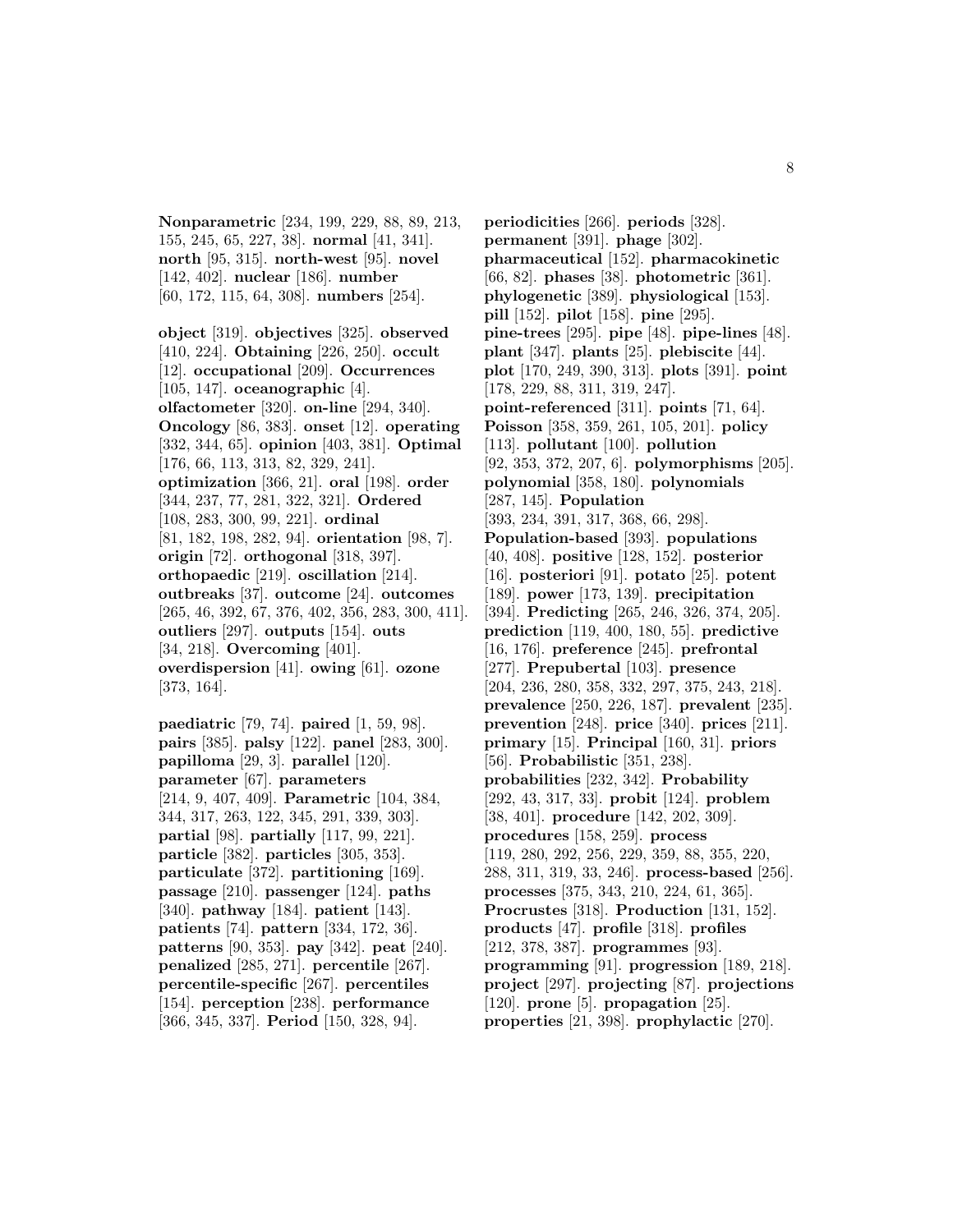**proportion** [144]. **Proportional** [26, 406]. **proportions** [377]. **proposal** [325]. **proposed** [248, 306]. **psoriatic** [365]. **Psychotropic** [307]. **public** [403, 381]. **pulsation** [328]. **pumps** [53].

**quadrature** [272, 64]. **quantal** [196]. **quantile** [345, 244]. **quantitation** [197]. **quasi** [28]. **quasi-likelihood** [28]. **questionnaire** [278, 8].

**radar** [57]. **radial** [390]. **radiation** [352]. **Radiocarbon** [240, 77, 355]. **radiocarbon-dated** [355]. **Radiocommunications** [102, 236]. **radon** [311]. **rainfall** [146, 57]. **Random** [108, 34, 146, 312, 47, 287, 56, 88, 64, 83, 125]. **random-effects** [47, 287]. **random-field** [146, 125]. **Randomization** [137, 303]. **randomized** [248, 306, 71, 376, 85]. **randomness** [401]. **rankings** [1, 59]. **ranks** [98]. **rare** [40, 239]. **Rate** [136, 86, 202, 25]. **rates** [266, 277, 15, 72, 196, 247]. **ratio** [351, 28]. **rats** [307]. **ray** [299]. **Realtime** [407]. **recalled** [171]. **recapture** [317, 386]. **Receiver** [332, 344, 65]. **recognition** [36]. **Reconstructing** [128]. **recovery** [47, 386]. **Recurrent** [136, 375]. **recursive** [169]. **red** [361]. **referenced** [311]. **regions** [276, 153, 5]. **registry** [143]. **Regression** [133, 2, 188, 127, 62, 295, 392, 285, 271, 29, 3, 279, 16, 305, 237, 337, 34, 198, 402, 49, 388, 247, 244, 383, 284]. **Regression-based** [188]. **regressions** [345, 25]. **regressive** [352]. **related** [214, 227, 338]. **relationship** [142, 28]. **relative** [30, 200]. **reliability** [166, 219]. **remotely** [285, 271]. **removal** [404]. **renewal** [246]. **Repeated** [152, 178, 74, 23, 375, 356, 68]. **repeatedly** [356]. **repellent** [257]. **replacement** [219]. **replicates** [189]. **replication** [309]. **Report** [371]. **reporting** [358]. **reproduction** [60, 380]. **research** [155, 282]. **residual** [147]. **resistance** [210]. **resolution** [349].

**resonance** [153, 76, 179]. **resource** [364]. **resources** [380]. **respiratory** [404]. **responders** [399]. **Response** [303, 366, 273, 13, 290, 115, 153, 182, 196, 281, 322, 324, 321, 94, 298]. **Response-adaptive** [303]. **responses** [96, 274, 19]. **restriction** [281, 322, 321]. **restrictions** [393, 406]. **results** [152]. **reuse** [82]. **reversible** [114, 393, 39, 308, 160]. **revision** [291]. **revisited** [63, 163]. **Revival** [201]. **ribonucleic** [34]. **risk** [250, 226, 326, 26, 405, 173, 372, 208]. **risks** [117, 212, 61]. **river** [405]. **Robertsonian** [261]. **Robust** [185, 237, 150]. **Rule** [130]. **rules** [253].

**safety** [232]. **Sample** [82, 275, 391, 206, 367, 65, 9, 176]. **sampled** [340]. **Samples** [137, 298]. **sampling** [92, 272, 149, 22, 336, 69, 66]. **scale** [223, 94]. **Scales** [138]. **schedule** [384]. **score** [282]. **scoring** [244]. **screening** [204, 93, 152, 337]. **Sea** [315]. **Seasonality** [395]. **section** [151]. **sediment** [350]. **segment** [58]. **segmentation** [114]. **Segmenting** [389]. **segments** [17]. **segregation** [229]. **seismicity** [38]. **selection** [342, 364, 393, 24, 213, 310, 346, 360, 386, 264, 247]. **semi** [280]. **semi-Markov** [280]. **semicontinuous** [233]. **Semiparametric** [178, 286, 305, 367, 230, 301, 294, 45, 356, 340, 174]. **sensed** [285, 271]. **Sensitivity** [116, 44, 403, 381]. **sensor** [299]. **sequence** [58, 389]. **Sequences** [105, 17]. **sequential** [190, 121, 407]. **serial** [233, 23, 254]. **series** [141, 175, 359, 286, 14, 52, 237, 225, 55, 230]. **serological** [60]. **session** [406]. **set** [88, 313]. **sex** [28]. **sexual** [380]. **shape** [260, 223]. **sheep** [32]. **shifts** [175, 361]. **short** [207]. **short-term** [207]. **shovelnose** [374]. **Shrinkage** [102]. **shunt** [74]. **sick** [172]. **Sides** [130]. **signalling** [184]. **Signals** [102, 236]. **Simple** [158, 183, 216, 31, 339, 355, 281, 322, 321, 409].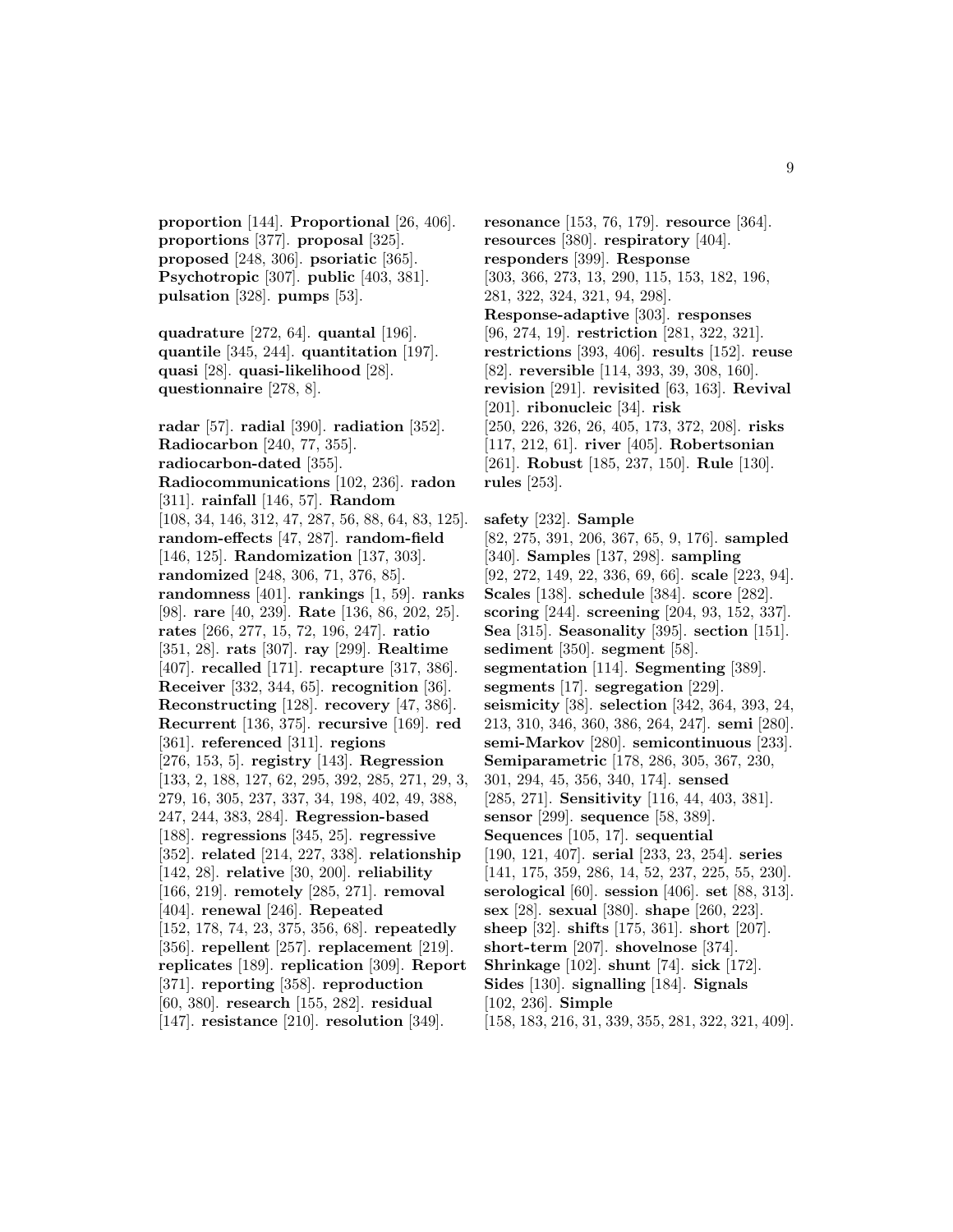**Simulation** [18, 82]. **simulations** [16]. **Simultaneous** [21, 208, 329]. **single** [222]. **single-molecule** [222]. **Sinking** [135]. **sites** [100]. **size** [234, 142, 27, 317, 9, 176]. **sizes** [40, 243]. **skin** [47]. **sleep** [307]. **sleep-wake** [307]. **Slovenian** [403, 381, 44]. **Small** [15, 137, 155, 250, 226, 326]. **smoothed** [98]. **smoothing** [412, 150, 76, 340, 409]. **Soay** [32]. **social** [165]. **solar** [352]. **Solving** [113]. **source** [305, 161]. **sources** [353]. **Space** [394, 57, 123, 22, 147, 343, 347]. **Space-time** [394, 57, 123, 343]. **spacing** [237]. **sparse** [340]. **Spatial** [400, 405, 92, 295, 229, 88, 276, 333, 163, 350, 311]. **spatially** [391]. **Spatiotemporal** [412, 146, 231, 352, 305, 164, 294, 224]. **spawning** [374]. **species** [193, 246]. **specific** [1, 59, 267, 287]. **Specificity** [116]. **Spectral** [36]. **speed** [279]. **speed-flow** [279]. **speeded** [290]. **speeds** [289, 5]. **spells** [280]. **spline** [404]. **splines** [271, 388, 285]. **split** [170, 249, 313]. **split-plot** [170, 249, 313]. **spongiform** [63]. **sporting** [265]. **spread** [347]. **square** [20]. **Stability** [404]. **stabilization** [299]. **stable** [354]. **staff** [172]. **stage** [298]. **standardized** [378]. **stars** [328, 150]. **state** [126, 22]. **static** [407]. **stationary** [231, 373]. **Statistical** [151, 376, 353, 320, 398, 378, 334, 113, 292, 256, 350, 208]. **Statistics** [248, 133, 65, 7, 349]. **status** [280, 410, 335]. **steel** [21]. **stellar** [214]. **stellar-oscillation-related** [214]. **Stimulation** [103]. **stochastic** [344, 215, 121, 210, 409]. **Stochastically** [108]. **Stock** [107]. **stopping** [121]. **stratified** [60]. **structure** [49]. **structured** [295]. **studies** [232, 275, 364, 253, 1, 59, 93, 29, 3, 143, 367, 24, 115, 173, 23, 227, 402, 281, 322, 83, 176, 69, 321, 66, 338, 241]. **Study** [109, 235, 212, 86, 63, 267, 27, 168, 85, 375, 198, 353, 259, 209, 230]. **sturgeon** [374]. **subject** [242, 1, 59, 34, 310, 346, 9]. **subject-specific** [1, 59]. **subjective** [94].

**subset** [264]. **substance** [310, 346]. **substudy** [248]. **success** [374]. **sulphur** [412]. **superconducting** [304]. **supplementation** [267]. **surface** [366, 373]. **surfaces** [332]. **surges** [315]. **surrogate** [71]. **surveillance** [123]. **survey** [272, 403, 381, 60, 274, 336, 8]. **surveys** [226, 250]. **Survival** [104, 32, 255, 168, 122, 196, 50, 200, 174, 303]. **survival-adjusted** [196]. **survivors** [213]. **sustainable** [366]. **switching** [374, 304]. **syndrome** [128, 79, 375]. **synthesis** [256, 203, 217]. **synthetic** [315]. **system** [398]. **systems** [14].

**table** [385]. **tables** [326, 44]. **tail** [4]. **task** [277]. **teller** [334]. **tempered** [354]. **Temporal** [172, 334, 77, 268]. **term** [54, 207]. **tessellation** [276]. **test** [204, 275, 337, 196, 129]. **testing** [155, 377, 408, 401]. **Tests** [137, 116, 153, 184, 281, 322, 321, 232, 58, 128]. **texture** [114]. **Thailand** [43]. **their** [214, 388]. **theory** [290]. **therapeutic** [384]. **therapy** [189]. **there** [288]. **three** [327, 121, 388, 319]. **three-arm** [121]. **three-dimensional** [327, 388, 319]. **threshold** [275, 211]. **thresholding** [309]. **Time** [136, 14, 12, 394, 141, 57, 71, 52, 237, 123, 406, 225, 147, 372, 38, 49, 343, 347, 162, 409, 55, 97, 230, 411]. **time-dependent** [97]. **time-to-event** [411]. **time-varying** [49]. **Times** [104, 255, 354, 210, 66, 68]. **timing** [153]. **tissue** [341]. **Tmax** [82]. **toad** [33]. **tocopherol** [85]. **toxicity** [115, 173, 402, 411]. **toxicological** [203]. **toxoplasmosis** [217]. **trace** [191, 156]. **Tracing** [143]. **traffic** [141]. **trait** [408]. **traits** [284]. **trajectories** [327]. **trans** [389]. **trans-dimensional** [389]. **transform** [299]. **transformation** [19, 244]. **Transforming** [130]. **transgenic** [29, 3]. **transition** [342]. **transitions** [280]. **translocation** [261]. **transmission** [215, 43]. **treatment**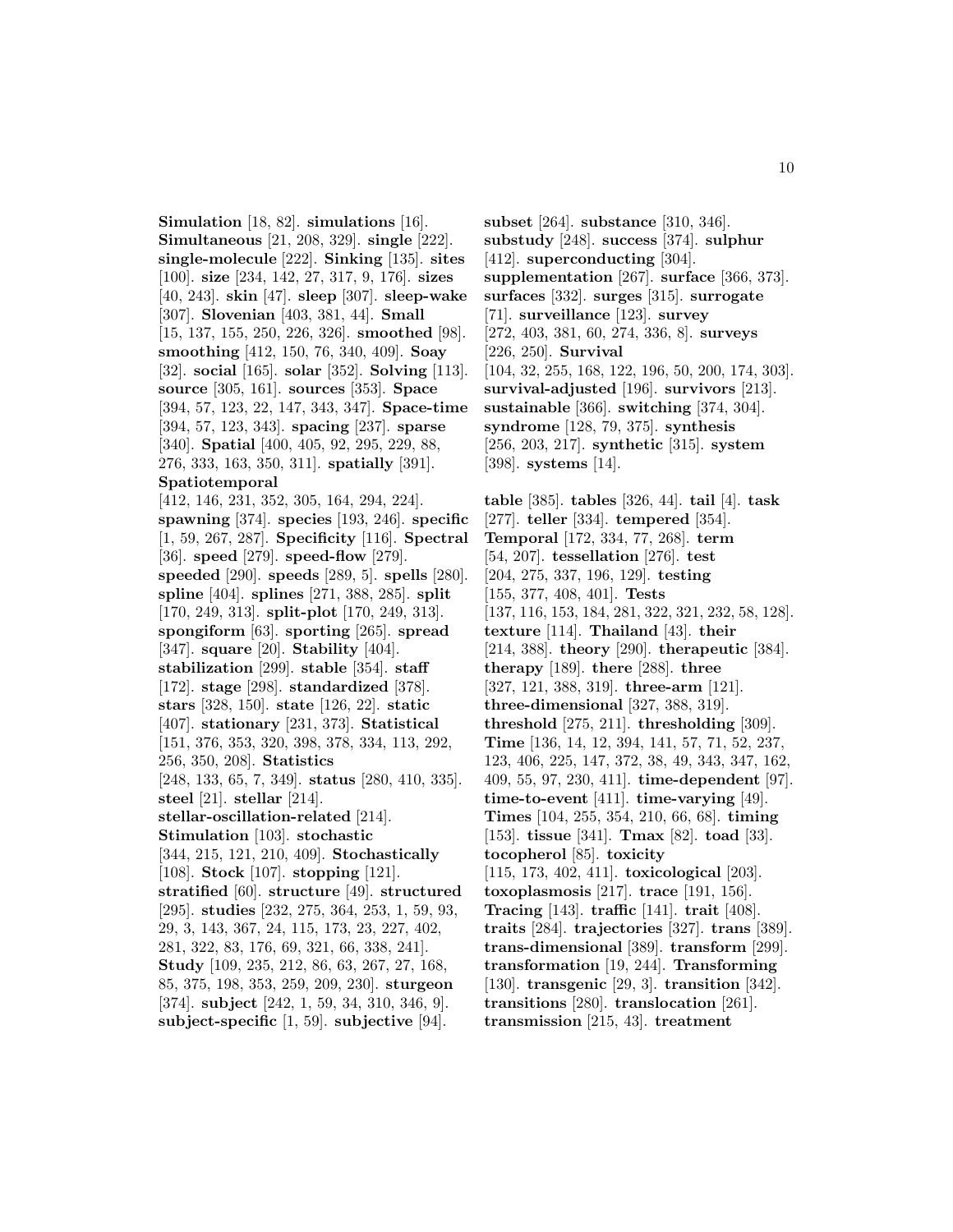#### *REFERENCES* 11

[273, 267, 13, 220, 310, 346]. **treatments** [190]. **tree** [281, 322, 321]. **trees** [295]. **Trend** [315, 395]. **trends** [412]. **trial** [233, 248, 306, 86, 168, 79, 85, 121, 182]. **trials** [71, 303]. **trip** [72]. **tuberculosis** [229]. **tumorigenicity** [51]. **Tumour** [187, 12, 273, 261, 54, 196]. **tumours** [12, 54]. **turbulent** [349]. **Two** [116, 41, 151, 190, 314, 275, 166, 242, 250, 226, 367, 153, 65, 218, 224, 283, 300, 298]. **two-colour** [314]. **two-dimensional** [151]. **two-equation** [283, 300]. **two-sample** [275, 367, 65]. **two-stage** [298]. **type** [169, 218]. **types** [166]. **typical** [54].

**UK** [229, 368, 217]. **uncertain** [154]. **uncertainties** [214]. **understand** [380]. **understanding** [73]. **unemployment** [339]. **unequal** [237, 40]. **unevenly** [340]. **unified** [209]. **uniform** [23]. **unit** [40, 308, 298]. **units** [254]. **university** [1, 59]. **unlabelled** [253]. **unmatched** [364]. **unobserved** [395]. **unverified** [188]. **update** [253]. **updating** [186]. **uranium** [311]. **urban** [92]. **use** [335, 94]. **Useful** [201]. **users** [43]. **Using** [102, 253, 297, 67, 385, 19, 380, 7, 394, 235, 404, 17, 280, 391, 128, 285, 271, 256, 114, 287, 327, 98, 299, 16, 27, 2, 149, 215, 396, 410, 345, 153, 399, 121, 274, 182, 213, 22, 225, 161, 354, 45, 360, 76, 340, 308, 224, 145, 129, 61, 33, 246, 270]. **utilities** [245].

**V** [135]. **Validation** [71]. **valuation** [275]. **Value** [135, 140, 98]. **values** [385]. **valve** [220]. **variable** [393, 305, 328, 220, 24, 150, 310, 346]. **Variables** [108, 275, 242, 366, 264]. **Variance** [144, 336, 195, 299, 288, 216]. **variation** [15, 261]. **variations** [7]. **variety** [80]. **varying** [243, 49]. **vector** [76]. **verification** [204, 332, 337]. **via** [272, 189, 113, 292, 294, 173, 124, 208, 49, 25]. **viral** [389, 25]. **virus** [235, 189, 128, 169, 202, 367, 43, 84, 34, 97].

**volume** [233, 42, 78, 111, 148, 192, 252, 251, 293, 331, 330, 370, 369, 414, 413, 141]. **volumetric** [39]. **vortex** [349]. **voting** [376].

**wake** [307]. **Wales** [120]. **warranty** [162]. **water** [231, 237]. **wave** [360]. **Wavelet** [102, 236]. **ways** [41]. **weed** [114, 400]. **Weibull** [406]. **weighing** [248]. **weight** [267]. **weighted** [2, 61]. **weights** [76]. **west** [95]. **while** [209]. **whole** [170, 249]. **whole-plot** [170, 249]. **wholesale** [211]. **Wilcoxon** [65]. **wind** [289, 5, 35]. **withdrawals** [334]. **within** [24, 22]. **within-Gibbs** [22]. **Word** [105]. Württemberg<sup>[295]</sup>.

**X** [299]. **X-ray** [299].

**yield** [113].

**zeros** [362, 379].

# **References**

#### **Dittrich:1998:MES**

[1] R. Dittrich, R. Hatzinger, and W. Katzenbeisser. Modelling the effect of subject-specific covariates in paired comparison studies with an application to university rankings. Applied Statistics, 47(4):511–??, 1998. CO-DEN APSTAG. ISSN 0035-9254 (print), 1467-9876 (electronic). URL http://www.blackwellpublishers. co.uk/asp/journal.asp?ref=0035- 9254&src=ard&aid=125&iid=4&vid= 47. See corrigendum [59].

#### **Gonin:2000:RMW**

[2] R. Gonin, S. R. Lipsitz, G. M. Fitzmaurice, and G. Molenberghs. Regression modelling of weighted  $\kappa$  by using generalized estimating equations.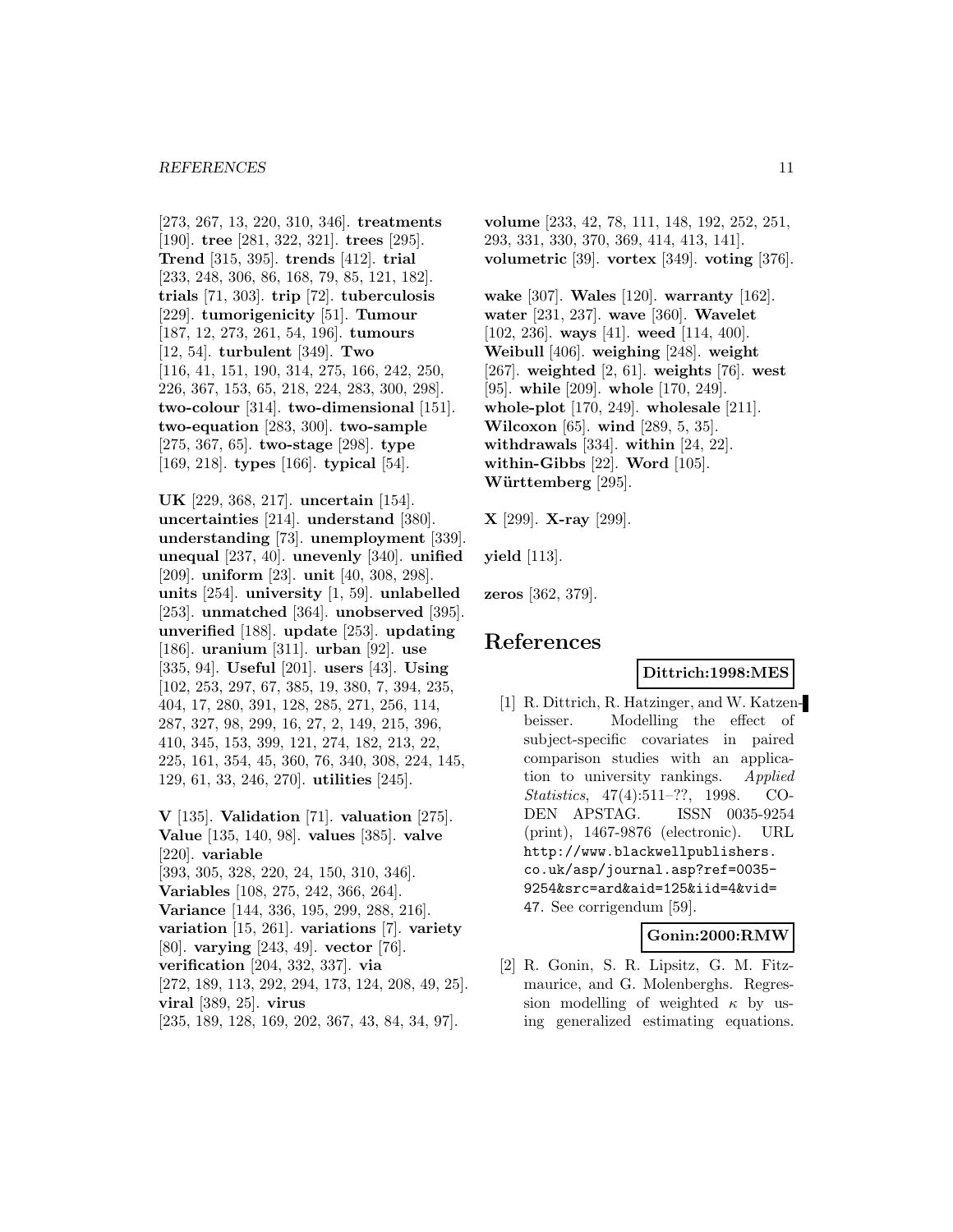Applied Statistics, 49(1):1–18, 2000. CODEN APSTAG. ISSN 0035-9254 (print), 1467-9876 (electronic). URL http://www.blackwellpublishers. co.uk/asp/journal.asp?ref=0035- 9254&src=ard&aid=175&iid=1&vid= 49.

### **Dunson:2000:MPM**

[3] D. B. Dunson. Models for papilloma multiplicity and regression: applications to transgenic mouse studies. Applied Statistics, 49(1):19–30, 2000. CODEN APSTAG. ISSN 0035-9254 (print), 1467-9876 (electronic). URL http://www.blackwellpublishers. co.uk/asp/journal.asp?ref=0035- 9254&src=ard&aid=176&iid=1&vid= 49. See corrigendum [29].

### **Bortot:2000:MGT**

[4] P. Bortot, S. Coles, and J. Tawn. The multivariate Gaussian tail model: an application to oceanographic data. Applied Statistics, 49(1):31–49, 2000. CODEN APSTAG. ISSN 0035-9254 (print), 1467-9876 (electronic). URL http://www.blackwellpublishers. co.uk/asp/journal.asp?ref=0035- 9254&src=ard&aid=177&iid=1&vid= 49.

### **Walshaw:2000:MEWa**

[5] D. Walshaw. Modelling extreme wind speeds in regions prone to hurricanes. Applied Statistics, 49(1):51–62, 2000. CODEN APSTAG. ISSN 0035-9254 (print), 1467-9876 (electronic). URL http://www.blackwellpublishers. co.uk/asp/journal.asp?ref=0035- 9254&src=ard&aid=178&iid=1&vid= 49.

# **Zidek:2000:DIC**

[6] J. V. Zidek, W. Sun, and N. D. Le. Designing and integrating composite networks for monitoring multivariate Gaussian pollution fields. Applied Statistics, 49(1):63–79, 2000. CO-DEN APSTAG. ISSN 0035-9254 (print), 1467-9876 (electronic). URL http://www.blackwellpublishers. co.uk/asp/journal.asp?ref=0035- 9254&src=ard&aid=179&iid=1&vid= 49.

#### **Rancourt:2000:UOS**

[7] D. Rancourt, L.-P. Rivest, and J. Asselin. Using orientation statistics to investigate variations in human kinematics. Applied Statistics, 49(1):81–94, 2000. CODEN APSTAG. ISSN 0035-9254 (print), 1467-9876 (electronic). URL http: //www.blackwellpublishers.co.uk/ asp/journal.asp?ref=0035-9254&src= ard&aid=180&iid=1&vid=49.

# **MacDonald:2000:ADA**

[8] Z. MacDonald and S. Pudney. Analysing drug abuse with British Crime Survey data: modelling and questionnaire design issues. Applied Statistics,  $49(1):95-117$ ,  $2000$ . CO-DEN APSTAG. ISSN 0035-9254 (print), 1467-9876 (electronic). URL http://www.blackwellpublishers. co.uk/asp/journal.asp?ref=0035- 9254&src=ard&aid=181&iid=1&vid= 49.

# **Rahme:2000:BSS**

[9] E. Rahme, L. Joseph, and T. W. Gyorkos. Bayesian sample size determination for estimating binomial parameters from data subject to misclassification.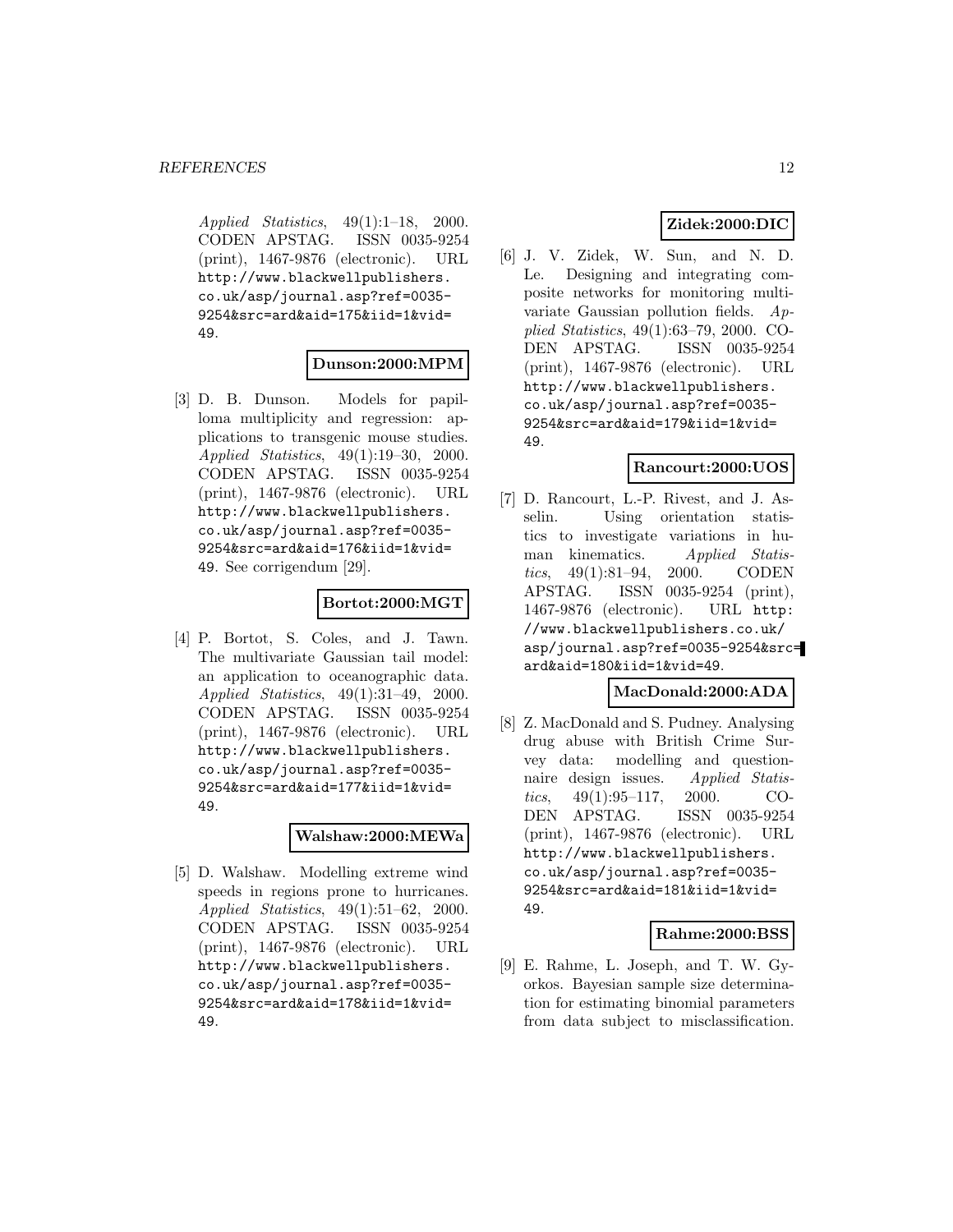Applied Statistics, 49(1):119–128, 2000. CODEN APSTAG. ISSN 0035-9254 (print), 1467-9876 (electronic). URL http://www.blackwellpublishers. co.uk/asp/journal.asp?ref=0035- 9254&src=ard&aid=182&iid=1&vid= 49.

### **Chen:2000:BAM**

[10] M.-H. Chen, D. K. Dey, and D. Sinha. Bayesian analysis of multivariate mortality data with large families. Applied Statistics, 49(1):129–144, 2000. CODEN APSTAG. ISSN 0035-9254 (print), 1467-9876 (electronic). URL http://www.blackwellpublishers. co.uk/asp/journal.asp?ref=0035- 9254&src=ard&aid=183&iid=1&vid= 49.

### **Paik:2000:MCC**

[11] M. C. Paik and R. L. Sacco. Matched case–control data analyses with missing covariates. Applied Statistics, 49(1):145–156, 2000. CO-DEN APSTAG. ISSN 0035-9254 (print), 1467-9876 (electronic). URL http://www.blackwellpublishers. co.uk/asp/journal.asp?ref=0035- 9254&src=ard&aid=184&iid=1&vid= 49.

# **Ahn:2000:ATL**

[12] H. Ahn, H. Moon, and R. L. Kodell. Attribution of tumour lethality and estimation of the time to onset of occult tumours in the absence of cause-of-death information. Applied Statistics, 49(2):157–169, 2000. CO-DEN APSTAG. ISSN 0035-9254 (print), 1467-9876 (electronic). URL http://www.blackwellpublishers. co.uk/asp/journal.asp?ref=00359254&src=ard&aid=185&iid=2&vid= 49.

# **Gelfand:2000:CCR**

[13] A. E. Gelfand, M. D. Ecker, C. Christiansen, T. J. McLaughlin, and S. B. Soumerai. Conditional categorical response models with application to treatment of acute myocardial infarction. Applied Statistics, 49(2):171–186, 2000. CODEN APSTAG. ISSN 0035-9254 (print), 1467-9876 (electronic). URL http://www.blackwellpublishers. co.uk/asp/journal.asp?ref=0035- 9254&src=ard&aid=186&iid=2&vid= 49.

#### **Finkenstadt:2000:TSM**

[14] B. F. Finkenstädt and B. T. Grenfell. Time series modelling of childhood diseases: a dynamical systems approach. Applied Statistics, 49(2):187–205, 2000. CODEN APSTAG. ISSN 0035-9254 (print), 1467-9876 (electronic). URL http://www.blackwellpublishers. co.uk/asp/journal.asp?ref=0035- 9254&src=ard&aid=187&iid=2&vid= 49.

### **Congdon:2000:SAV**

[15] P. Congdon and N. Best. Small area variation in hospital admission rates: Bayesian adjustment for primary care and hospital factors.  $Ap$ plied Statistics, 49(2):207–226, 2000. CODEN APSTAG. ISSN 0035-9254 (print), 1467-9876 (electronic). URL http://www.blackwellpublishers. co.uk/asp/journal.asp?ref=0035- 9254&src=ard&aid=188&iid=2&vid= 49.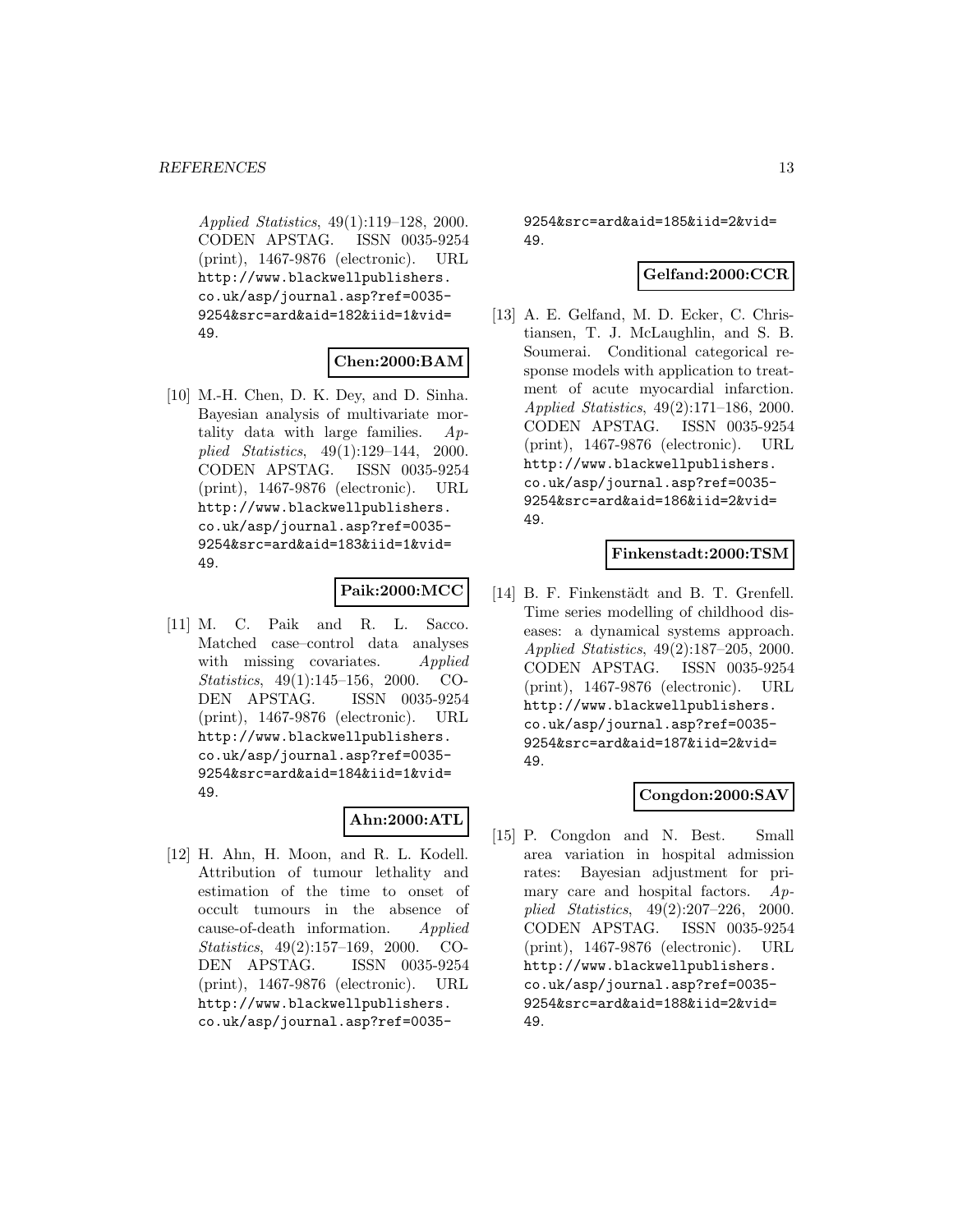### **Gelman:2000:DCD**

[16] A. Gelman, Y. Goegebeur, F. Tuerlinckx, and I. Van Mechelen. Diagnostic checks for discrete data regression models using posterior predictive simulations. Applied Statistics, 49(2):247–268, 2000. CO-DEN APSTAG. ISSN 0035-9254 (print), 1467-9876 (electronic). URL http://www.blackwellpublishers. co.uk/asp/journal.asp?ref=0035- 9254&src=ard&aid=190&iid=2&vid= 49.

# **Boys:2000:DHS**

[17] R. J. Boys, D. A. Henderson, and D. J. Wilkinson. Detecting homogeneous segments in DNA sequences by using hidden Markov models. Applied Statistics, 49(2):269–285, 2000. CODEN APSTAG. ISSN 0035-9254 (print), 1467-9876 (electronic). URL http://www.blackwellpublishers. co.uk/asp/journal.asp?ref=0035- 9254&src=ard&aid=191&iid=2&vid= 49.

#### **Casson:2000:SEA**

[18] E. Casson and S. Coles. Simulation and extremal analysis of hurricane events. Applied Statistics, 49(3):227–245, 2000. CODEN APSTAG. ISSN 0035-9254 (print), 1467-9876 (electronic). URL http://www.blackwellpublishers. co.uk/asp/journal.asp?ref=0035- 9254&src=ard&aid=189&iid=3&vid= 49.

#### **Lipsitz:2000:UBC**

[19] S. R. Lipsitz, J. Ibrahim, and G. Molenberghs. Using a Box–Cox transformation in the analysis of longitudinal data with incomplete responses. Ap-

plied Statistics, 49(3):287–296, 2000. CODEN APSTAG. ISSN 0035-9254 (print), 1467-9876 (electronic). URL http://www.blackwellpublishers. co.uk/asp/journal.asp?ref=0035- 9254&src=ard&aid=192&iid=3&vid= 49.

#### **Greenacre:2000:CAS**

[20] Michael Greenacre. Correspondence analysis of square asymmetric matrices. Applied Statistics, 49(3):297–310, 2000. CODEN APSTAG. ISSN 0035-9254 (print), 1467-9876 (electronic). URL http://www.blackwellpublishers. co.uk/asp/journal.asp?ref=0035- 9254&src=ard&aid=193&iid=3&vid= 49.

# **Kim:2000:SOM**

[21] Kwang-Jae Kim and Dennis K. J. Lin. Simultaneous optimization of mechanical properties of steel by maximizing exponential desirability functions.  $Ap$ plied Statistics, 49(3):311–325, 2000. CODEN APSTAG. ISSN 0035-9254 (print), 1467-9876 (electronic). URL http://www.blackwellpublishers. co.uk/asp/journal.asp?ref=0035- 9254&src=ard&aid=194&iid=3&vid= 49.

# **Millar:2000:NLS**

[22] Russell B. Millar and Renate Meyer. Non-linear state space modelling of fisheries biomass dynamics by using Metropolis–Hastings within-Gibbs sampling. Applied Statistics, 49 (3):327–342, 2000. CODEN AP-STAG. ISSN 0035-9254 (print), 1467-9876 (electronic). URL http: //www.blackwellpublishers.co.uk/ asp/journal.asp?ref=0035-9254&src= ard&aid=195&iid=3&vid=49.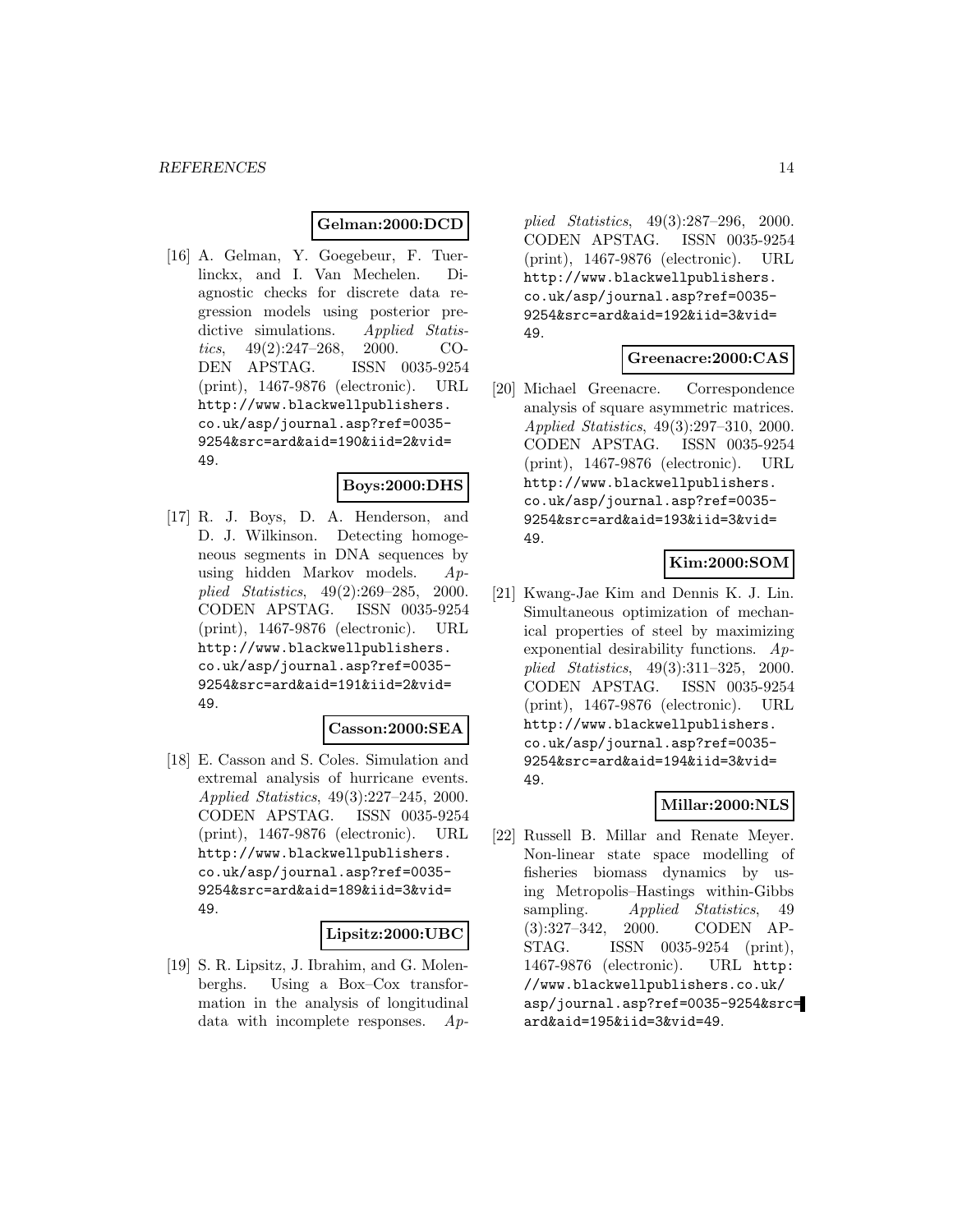### **Lindsey:2000:FMU**

[23] J. K. Lindsey. A family of models for uniform and serial dependence in repeated measurements studies. Applied Statistics, 49(3):343–357, 2000. CODEN APSTAG. ISSN 0035-9254 (print), 1467-9876 (electronic). URL http://www.blackwellpublishers. co.uk/asp/journal.asp?ref=0035- 9254&src=ard&aid=196&iid=3&vid= 49.

# **Hutton:2000:BMA**

[24] J. L. Hutton and Paula R. Williamson. Bias in meta-analysis due to outcome variable selection within studies. Applied Statistics, 49(3):359–370, 2000. CODEN APSTAG. ISSN 0035-9254 (print), 1467-9876 (electronic). URL http://www.blackwellpublishers. co.uk/asp/journal.asp?ref=0035- 9254&src=ard&aid=197&iid=3&vid= 49.

### **Turner:2000:EPR**

[25] T. Rolf Turner. Estimating the propagation rate of a viral infection of potato plants via mixtures of regressions. Applied Statistics, 49(3):371–384, 2000. CODEN APSTAG. ISSN 0035-9254 (print), 1467-9876 (electronic). URL http://www.blackwellpublishers. co.uk/asp/journal.asp?ref=0035- 9254&src=ard&aid=198&iid=3&vid= 49.

### **Gelfand:2000:PHM**

[26] Alan E. Gelfand, Sujit K. Ghosh, Cindy Christiansen, Stephen B. Soumerai, and Thomas J. McLaughlin. Proportional hazards models: a latent competing risk approach. Applied Statistics, 49(3):385–397, 2000. CO-

DEN APSTAG. ISSN 0035-9254 (print), 1467-9876 (electronic). URL http://www.blackwellpublishers. co.uk/asp/journal.asp?ref=0035- 9254&src=ard&aid=199&iid=3&vid= 49.

#### **Goldstein:2000:MAU**

[27] Harvey Goldstein, Min Yang, Rumana Omar, Rebecca Turner, and Simon Thompson. Meta-analysis using multilevel models with an application to the study of class size effects.  $Ap$ plied Statistics, 49(3):399–412, 2000. CODEN APSTAG. ISSN 0035-9254 (print), 1467-9876 (electronic). URL http://www.blackwellpublishers. co.uk/asp/journal.asp?ref=0035- 9254&src=ard&aid=200&iid=3&vid= 49.

# **Lee:2000:RBD**

[28] Y. Lee and J. A. Nelder. The relationship between double-exponential families and extended quasi-likelihood families, with application to modelling Geissler's human sex ratio data. Applied Statistics, 49(3):413–419, 2000. CODEN APSTAG. ISSN 0035-9254 (print), 1467-9876 (electronic). URL http://www.blackwellpublishers. co.uk/asp/journal.asp?ref=0035- 9254&src=ard&aid=201&iid=3&vid= 49.

#### **Dunson:2000:CMP**

[29] D. B. Dunson. Corrigendum: Models for papilloma multiplicity and regression: applications to transgenic mouse studies. Applied Statistics, 49(3):421–422, 2000. CO-DEN APSTAG. ISSN 0035-9254 (print), 1467-9876 (electronic). URL http://www.blackwellpublishers.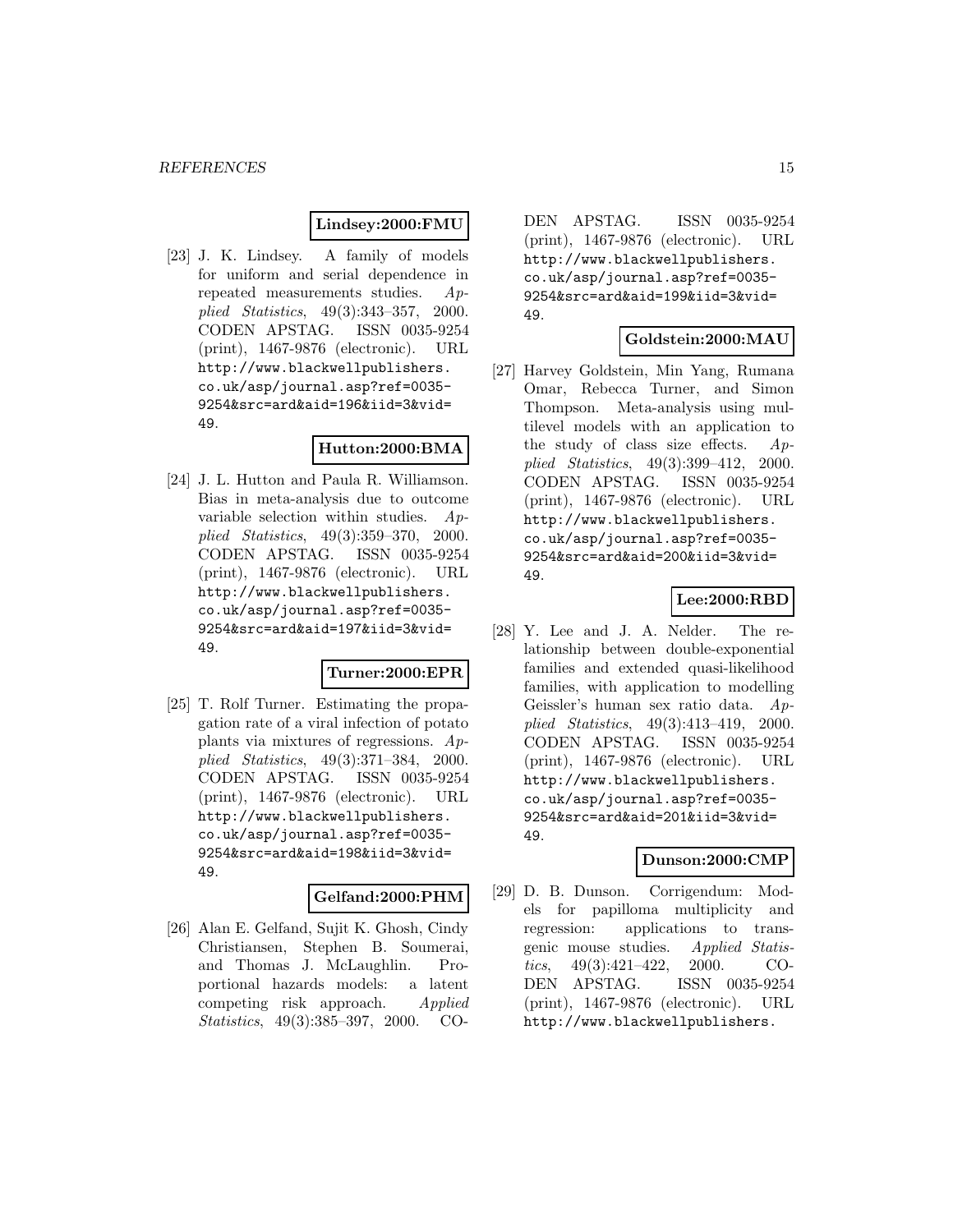co.uk/asp/journal.asp?ref=0035- 9254&src=ard&aid=202&iid=3&vid= 49. See [3].

### **Buck:2000:BMR**

[30] Caitlin E. Buck and Sujit K. Sahu. Bayesian models for relative archaeological chronology building. Applied Statistics, 49(4):423–440, 2000. CODEN APSTAG. ISSN 0035-9254 (print), 1467-9876 (electronic). URL http://www.blackwellpublishers. co.uk/asp/journal.asp?ref=0035- 9254&src=ard&aid=203&iid=4&vid= 49.

### **Vines:2000:SPC**

[31] S. K. Vines. Simple principal components. Applied Statistics, 49 (4):441–451, 2000. CODEN AP-STAG. ISSN 0035-9254 (print), 1467-9876 (electronic). URL http: //www.blackwellpublishers.co.uk/ asp/journal.asp?ref=0035-9254&src= ard&aid=204&iid=4&vid=49.

### **Catchpole:2000:FIS**

[32] E. A. Catchpole, B. J. T. Morgan, T. N. Coulson, S. N. Freeman, and S. D. Albon. Factors influencing Soay sheep survival. Applied Statistics, 49(4):453–472, 2000. CODEN APSTAG. ISSN 0035-9254 (print), 1467-9876 (electronic). URL http://www.blackwellpublishers. co.uk/asp/journal.asp?ref=0035- 9254&src=ard&aid=205&iid=4&vid= 49.

#### **Weir:2000:BPM**

[33] I. S. Weir and A. N. Pettitt. Binary probability maps using a hidden conditional autoregressive Gaussian process with an application to

Finnish common toad data. Applied Statistics, 49(4):473–484, 2000. CODEN APSTAG. ISSN 0035-9254 (print), 1467-9876 (electronic). URL http://www.blackwellpublishers. co.uk/asp/journal.asp?ref=0035- 9254&src=ard&aid=206&iid=4&vid= 49.

### **Lyles:2000:RRM**

[34] Robert H. Lyles, Cynthia M. Lyles, and Douglas J. Taylor. Random regression models for human immunodeficiency virus ribonucleic acid data subject to left censoring and informative drop-outs. Applied Statistics, 49(4):485–497, 2000. CODEN APSTAG. ISSN 0035-9254 (print), 1467-9876 (electronic). URL http://www.blackwellpublishers. co.uk/asp/journal.asp?ref=0035- 9254&src=ard&aid=207&iid=4&vid= 49.

#### **Walshaw:2000:MEWb**

[35] David Walshaw and Clive W. Anderson. A model for extreme wind gusts. Applied Statistics, 49(4):499–508, 2000. CODEN APSTAG. ISSN 0035-9254 (print), 1467-9876 (electronic). URL http://www.blackwellpublishers. co.uk/asp/journal.asp?ref=0035- 9254&src=ard&aid=208&iid=4&vid= 49.

# **Yuan:2000:SAC**

[36] J. Yuan and Y. Zhang. Spectral analysis of combustion noise and flame pattern recognition. Applied Statistics, 49(4):509–515, 2000. CO-DEN APSTAG. ISSN 0035-9254 (print), 1467-9876 (electronic). URL http://www.blackwellpublishers. co.uk/asp/journal.asp?ref=0035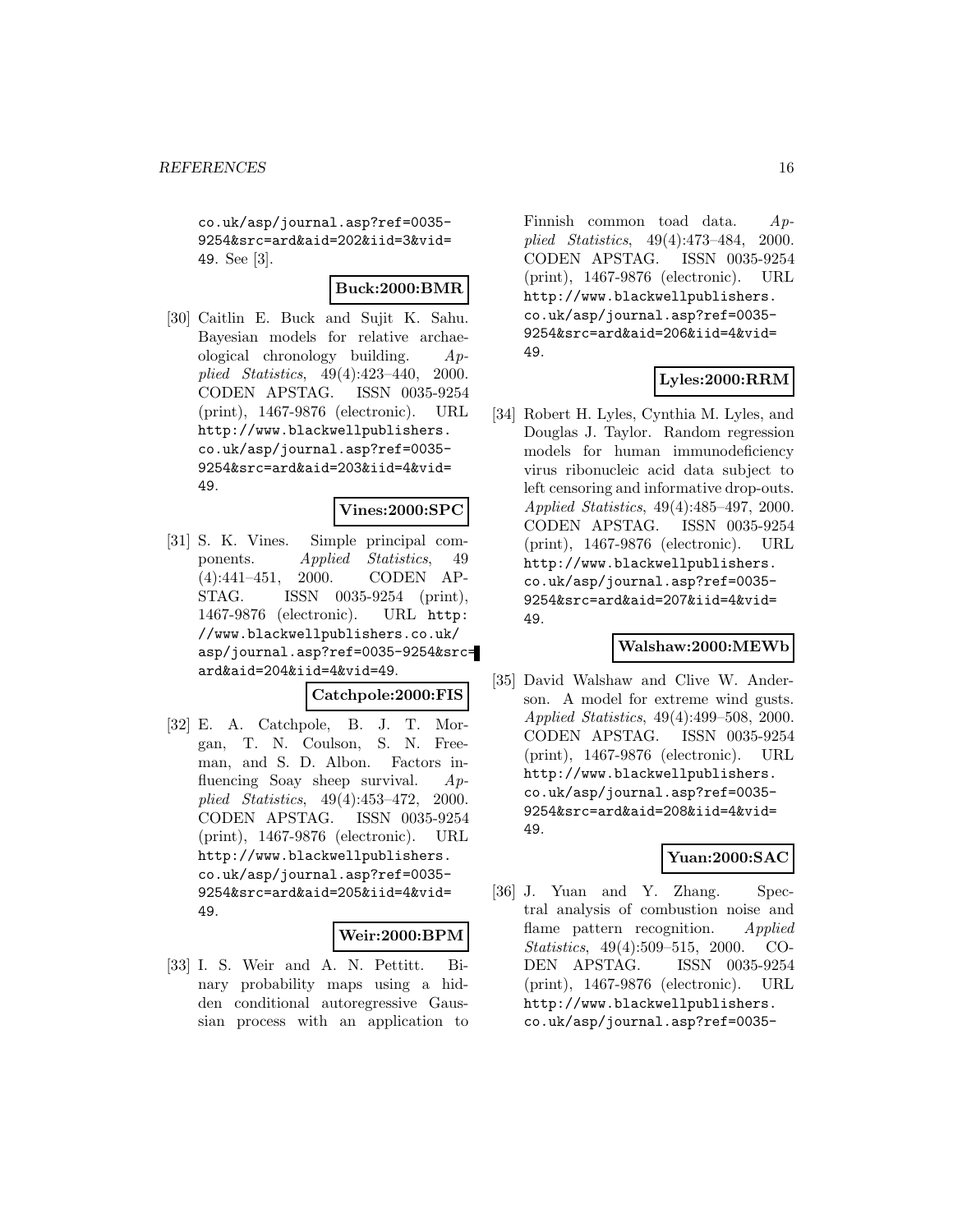9254&src=ard&aid=209&iid=4&vid= 49.

### **ONeill:2000:AID**

[37] Philip D. O'Neill, David J. Balding, Niels G. Becker, Mervi Eerola, and Denis Mollison. Analyses of infectious disease data from household outbreaks by Markov chain Monte Carlo methods. Applied Statistics, 49(4):517–542, 2000. CODEN APSTAG. ISSN 0035-9254 (print), 1467-9876 (electronic). URL http://www.blackwellpublishers. co.uk/asp/journal.asp?ref=0035- 9254&src=ard&aid=210&iid=4&vid= 49.

#### **Pievatolo:2000:AIT**

[38] Antonio Pievatolo and Renata Rotondi. Analysing the interevent time distribution to identify seismicity phases: a Bayesian nonparametric approach to the multiple-changepoint problem.  $Ap$ plied Statistics, 49(4):543–562, 2000. CODEN APSTAG. ISSN 0035-9254 (print), 1467-9876 (electronic). URL http://www.blackwellpublishers. co.uk/asp/journal.asp?ref=0035- 9254&src=ard&aid=211&iid=4&vid= 49.

#### **Henderson:2000:BVC**

[39] Robin Henderson, Tony Morton-Jones, and Paul McKnespiey. Bayesian volumetric calibration: an application of reversible jump Markov chain Monte Carlo methods. Applied Statistics, 49(4):563–575, 2000. CO-DEN APSTAG. ISSN 0035-9254 (print), 1467-9876 (electronic). URL http://www.blackwellpublishers. co.uk/asp/journal.asp?ref=0035- 9254&src=ard&aid=212&iid=4&vid= 49.

# **Laws:2000:BIR**

[40] David J. Laws and Anthony O'Hagan. Bayesian inference for rare errors in populations with unequal unit sizes.  $Ap$ plied Statistics, 49(4):577–590, 2000. CODEN APSTAG. ISSN 0035-9254 (print), 1467-9876 (electronic). URL http://www.blackwellpublishers. co.uk/asp/journal.asp?ref=0035- 9254&src=ard&aid=213&iid=4&vid= 49.

### **Lee:2000:TWM**

[41] Y. Lee and J. A. Nelder. Two ways of modelling overdispersion in non-normal data. Applied Statistics, 49(4):591–598, 2000. CO-DEN APSTAG. ISSN 0035-9254 (print), 1467-9876 (electronic). URL http://www.blackwellpublishers. co.uk/asp/journal.asp?ref=0035- 9254&src=ard&aid=214&iid=4&vid= 49.

#### **Anonymous:2000:IAV**

[42] Anonymous. Index of authors, volume 49, 2000. Applied Statistics, 49(4):??, 2000. CODEN AP-STAG. ISSN 0035-9254 (print), 1467-9876 (electronic). URL http: //www.blackwellpublishers.co.uk/ asp/journal.asp?ref=0035-9254&src= ard&aid=215&iid=4&vid=49.

#### **Hudgens:2001:ETP**

[43] Michael G. Hudgens, Ira. M. Longini, Jr., M. Elizabeth Halloran, Kachit Choopanya, Suphak Vanichseni, Dwip Kitayaporn, Timothy D. Mastro, and Philip A. Mock. Estimating the transmission probability of human immunodeficiency virus in injecting drug users in Thailand. Applied Statistics,  $50(1):1-??$ ,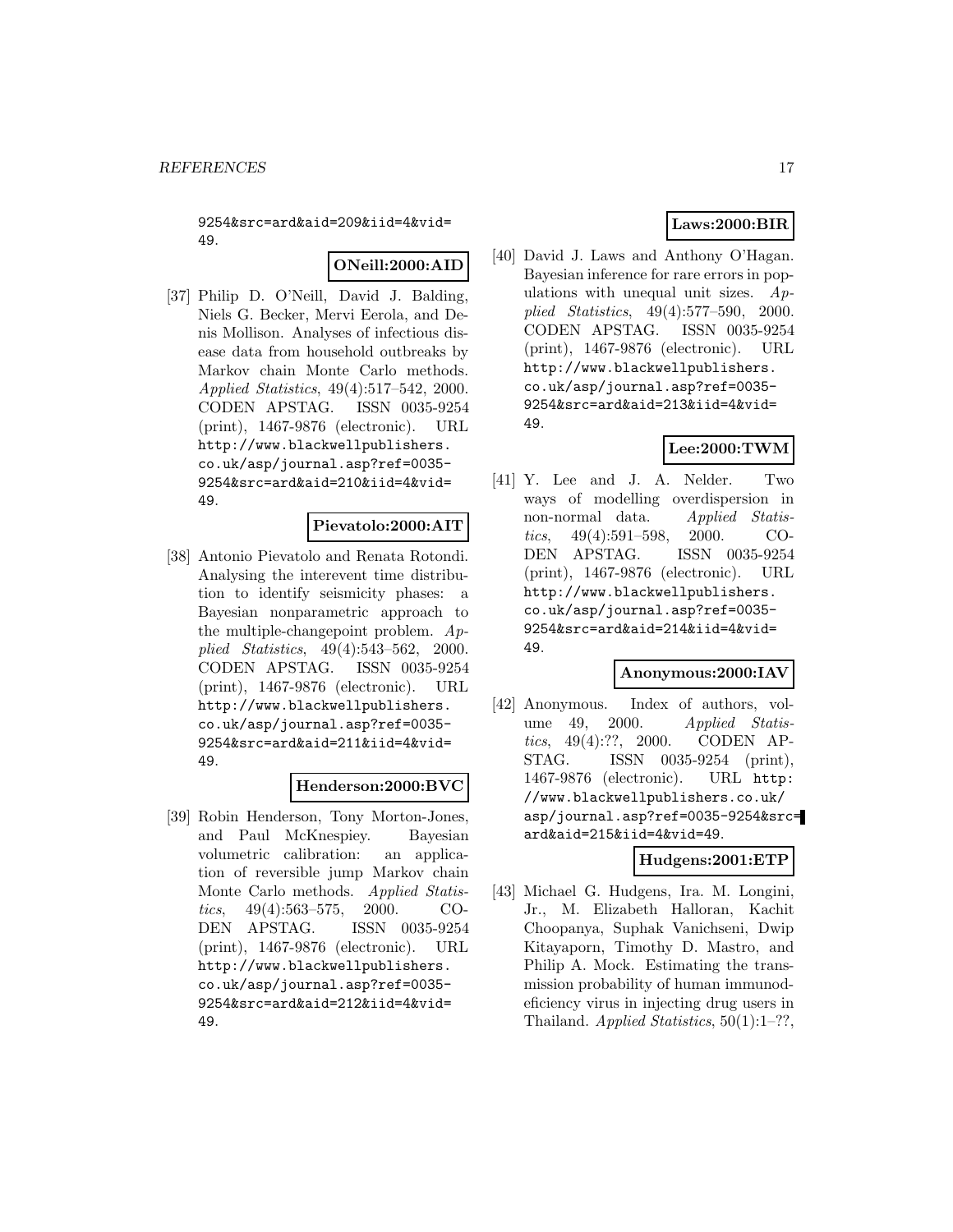2001. CODEN APSTAG. ISSN 0035- 9254 (print), 1467-9876 (electronic).

**Molenberghs:2001:SAI**

[44] Geert Molenberghs, Michael G. Kenward, and Els Goetghebeur. Sensitivity analysis for incomplete contingency tables: the Slovenian plebiscite case. Applied Statistics, 50(1):15–??, 2001. CO-DEN APSTAG. ISSN 0035-9254 (print), 1467-9876 (electronic).

### **Parise:2001:IHC**

[45] Helen Parise, M. P. Wand, David Ruppert, and Louise Ryan. Incorporation of historical controls using semiparametric mixed models. Applied Statistics, 50(1):31–??, 2001. CODEN APSTAG. ISSN 0035-9254 (print), 1467-9876 (electronic).

### **Betensky:2001:CMC**

[46] Rebecca A. Betensky, Paige L. Williams, and Howard M. Lederman. A comparison of models for clustered binary outcomes: analysis of a designed immunology experiment. Applied Statistics, 50(1):43–??, 2001. CODEN AP-STAG. ISSN 0035-9254 (print), 1467- 9876 (electronic).

#### **Erlandsen:2001:DRE**

[47] Mogens Erlandsen and Lars Halkier-Sørensen. A dynamic random-effects model for recovery of skin barrier function: evaluation of the efficacy of different skin care products. Applied Statistics, 50(1):63–??, 2001. CODEN AP-STAG. ISSN 0035-9254 (print), 1467- 9876 (electronic).

# **Rougier:2001:BAF**

[48] Jonathan Rougier and Michael Goldstein. A Bayesian analysis of fluid flow in pipe-lines. Applied Statistics, 50(1):77– ??, 2001. CODEN APSTAG. ISSN 0035- 9254 (print), 1467-9876 (electronic).

### **Prado:2001:MEA**

[49] Raquel Prado, Mike West, and Andrew D. Krystal. Multichannel electroencephalographic analyses via dynamic regression models with timevarying lag–lead structure. Applied Statistics, 50(1):95–??, 2001. CODEN APSTAG. ISSN 0035-9254 (print), 1467-9876 (electronic).

### **Perez-Ocon:2001:NHM**

[50] Rafael Pérez-Ocón, Juan Eloy Ruiz-Castro, and M. Luz Gámiz-Pérez. Nonhomogeneous Markov models in the analysis of survival after breast cancer. *Applied Statistics*,  $50(1):111-??$ , 2001. CODEN APSTAG. ISSN 0035- 9254 (print), 1467-9876 (electronic).

### **Dunson:2001:BIA**

[51] D. B. Dunson and G. E. Dinse. Bayesian incidence analysis of animal tumorigenicity data. Applied Statistics,  $50(2)$ : ??, 2001. CODEN APSTAG. ISSN 0035- 9254 (print), 1467-9876 (electronic).

#### **Glasbey:2001:NLA**

[52] C. A. Glasbey. Non-linear autoregressive time series with multivariate Gaussian mixtures as marginal distributions. Applied Statistics, 50(2):??, 2001. CO-DEN APSTAG. ISSN 0035-9254 (print), 1467-9876 (electronic).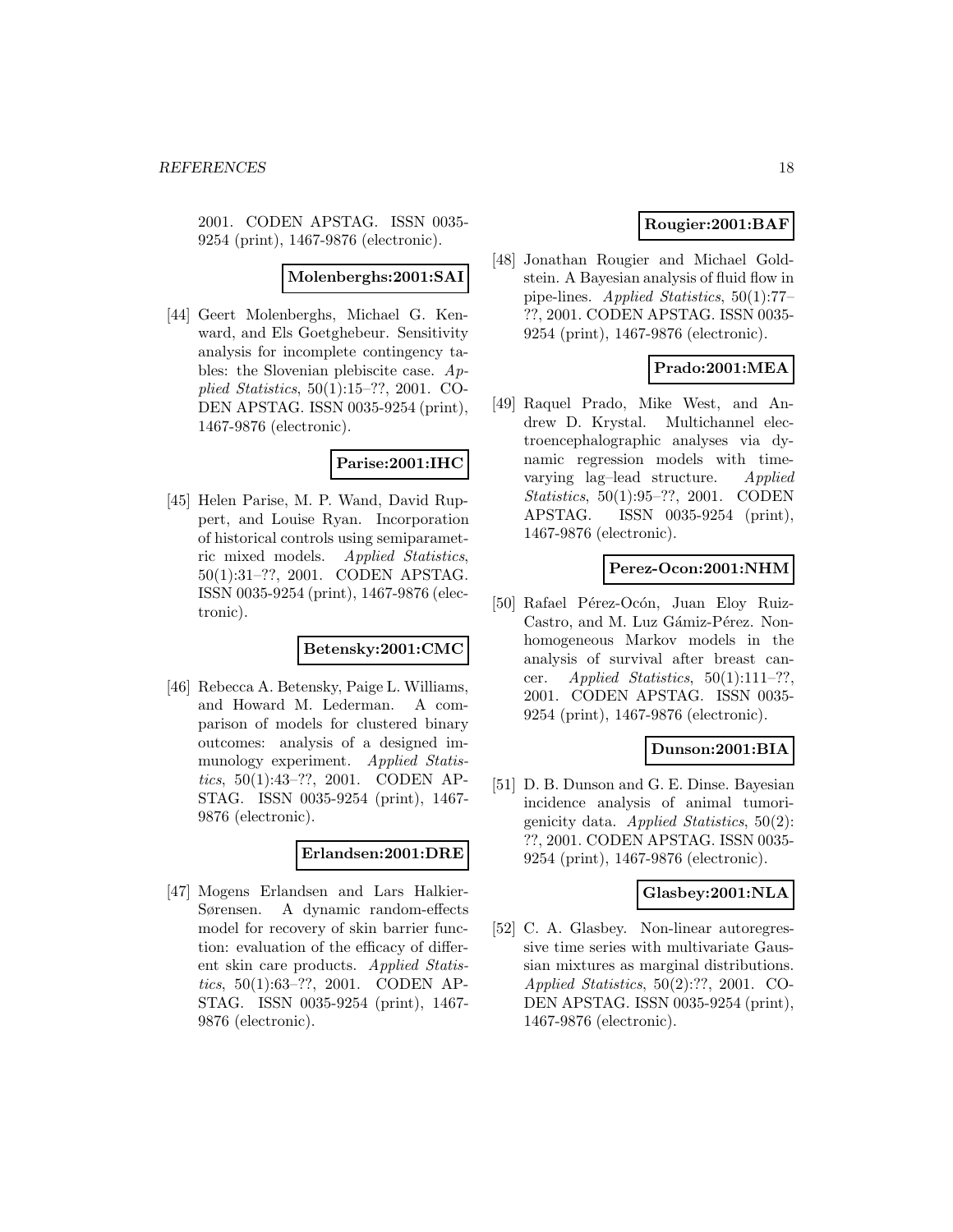# **Sexton:2001:EDF**

[53] C. J. Sexton, S. M. Lewis, and C. P. Please. Experiments for derived factors with application to hydraulic gear pumps. *Applied Statistics*, 50(2):??, 2001. CODEN APSTAG. ISSN 0035- 9254 (print), 1467-9876 (electronic).

# **Parise:2001:FET**

[54] Helen Parise, Gregg E. Dinse, and Louise M. Ryan. Flexible estimates of tumour incidence for intermediately lethal tumours in a typical long-term animal bioassay. Applied Statistics, 50(2): ??, 2001. CODEN APSTAG. ISSN 0035- 9254 (print), 1467-9876 (electronic).

### **Tonellato:2001:MTS**

[55] Stefano F. Tonellato. A multivariate time series model for the analysis and prediction of carbon monoxide atmospheric concentrations. Applied Statistics, 50(2):??, 2001. CODEN APSTAG. ISSN 0035-9254 (print), 1467-9876 (electronic).

#### **Fahrmeir:2001:BIG**

[56] Ludwig Fahrmeir and Stefan Lang. Bayesian inference for generalized additive mixed models based on Markov random field priors. Applied Statistics, 50(2):??, 2001. CODEN APSTAG. ISSN 0035-9254 (print), 1467-9876 (electronic).

## **Brown:2001:STC**

[57] Patrick E. Brown, Peter J. Diggle, Martin E. Lord, and Peter C. Young. Spacetime calibration of radar rainfall data. Applied Statistics, 50(2):??, 2001. CO-DEN APSTAG. ISSN 0035-9254 (print), 1467-9876 (electronic).

# **Avery:2001:EDB**

[58] Peter J. Avery. The effect of dependence in a binary sequence on tests for a changepoint or a changed segment. Applied Statistics, 50(2):??, 2001. CO-DEN APSTAG. ISSN 0035-9254 (print), 1467-9876 (electronic).

# **Dittrich:2001:CME**

[59] R. Dittrich, R. Hatzinger, and W. Katzenbeisser. Corrigendum: Modelling the effect of subject-specific covariates in paired comparison studies with an application to university rankings. Applied Statistics, 50(2):??, 2001. CODEN AP-STAG. ISSN 0035-9254 (print), 1467- 9876 (electronic). See [1].

#### **Farrington:2001:EBR**

[60] C. P. Farrington, M. N. Kanaan, and N. J. Gay. Estimation of the basic reproduction number for infectious diseases from age-stratified serological survey data. Applied Statistics, 50(3): ??, ???? 2001. CODEN APSTAG. ISSN 0035-9254 (print), 1467-9876 (electronic).

### **Steiner:2001:MPD**

[61] Stefan H. Steiner and R. Jock MacKay. Monitoring processes with data censored owing to competing risks by using exponentially weighted moving average control charts. Applied Statistics, 50(3): ??, ???? 2001. CODEN APSTAG. ISSN 0035-9254 (print), 1467-9876 (electronic).

#### **Zhou:2001:RAH**

[62] Xiao-Hua Zhou, Kevin T. Stroupe, and William M. Tierney. Regression analysis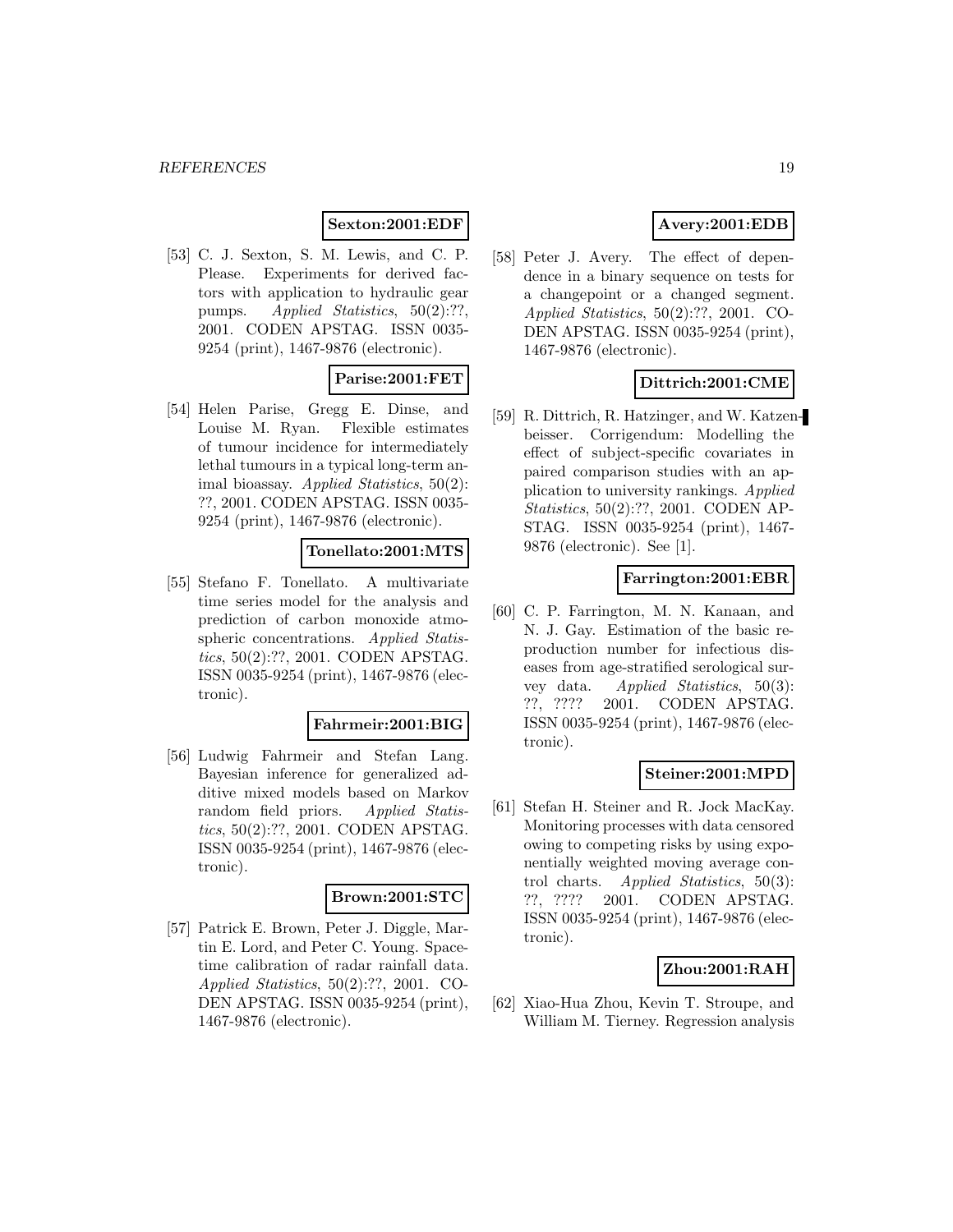of health care charges with heteroscedasticity. Applied Statistics, 50(3):??, ???? 2001. CODEN APSTAG. ISSN 0035- 9254 (print), 1467-9876 (electronic).

# **Cooper:2001:ABS**

[63] J. D. Cooper and S. M. Bird. Analysis of the bovine spongiform encephalopathy maternal cohort study, revisited. Applied Statistics, 50(3):??, ???? 2001. CO-DEN APSTAG. ISSN 0035-9254 (print), 1467-9876 (electronic).

### **Lesaffre:2001:ENQ**

[64] Emmanuel Lesaffre and Bart Spiessens. On the effect of the number of quadrature points in a logistic random effects model: an example. Applied Statistics, 50(3):??, ???? 2001. CODEN APSTAG. ISSN 0035-9254 (print), 1467-9876 (electronic).

# **Lee:2001:AAU**

[65] Mei-Ling Ting Lee and Bernard A. Rosner. The average area under correlated receiver operating characteristic curves: a nonparametric approach based on generalized two-sample Wilcoxon statistics. Applied Statistics, 50(3):??, ???? 2001. CODEN APSTAG. ISSN 0035-9254 (print), 1467-9876 (electronic).

# **Stroud:2001:OST**

[66] Jonathan R. Stroud, Peter Müller, and Gary L. Rosner. Optimal sampling times in population pharmacokinetic studies. Applied Statistics, 50(3):??, ???? 2001. CODEN APSTAG. ISSN 0035-9254 (print), 1467-9876 (electronic).

### **Ibrahim:2001:UAD**

[67] Joseph G. Ibrahim, Stuart R. Lipsitz, and Nick Horton. Using auxiliary data for parameter estimation with nonignorably missing outcomes. Applied Statistics, 50(3):??, ???? 2001. CO-DEN APSTAG. ISSN 0035-9254 (print), 1467-9876 (electronic).

# **Xu:2001:JAL**

[68] Jane Xu and Scott L. Zeger. Joint analysis of longitudinal data comprising repeated measures and times to events. Applied Statistics, 50(3):??, ???? 2001. CODEN APSTAG. ISSN 0035-9254 (print), 1467-9876 (electronic).

# **Scott:2001:CCS**

[69] Alastair Scott and Chris Wild. Casecontrol studies with complex sampling. Applied Statistics, 50(3):??, ???? 2001. CODEN APSTAG. ISSN 0035-9254 (print), 1467-9876 (electronic).

# **Anonymous:2001:C**

[70] Anonymous. Correspondence. Applied Statistics, 50(3):??, ???? 2001. CO-DEN APSTAG. ISSN 0035-9254 (print), 1467-9876 (electronic).

### **Burzykowski:2001:VSE**

[71] Tomasz Burzykowski, Geert Molenberghs, Marc Buyse, Helena Geys, and Didier Renard. Validation of surrogate end points in multiple randomized clinical trials with failure time end points. Applied Statistics, 50(4):??, ???? 2001. CODEN APSTAG. ISSN 0035-9254 (print), 1467-9876 (electronic).

### **Hazelton:2001:EOD**

[72] Martin L. Hazelton. Estimation of origin–destination trip rates in Leicester. Applied Statistics, 50(4):??, ???? 2001. CODEN APSTAG. ISSN 0035- 9254 (print), 1467-9876 (electronic).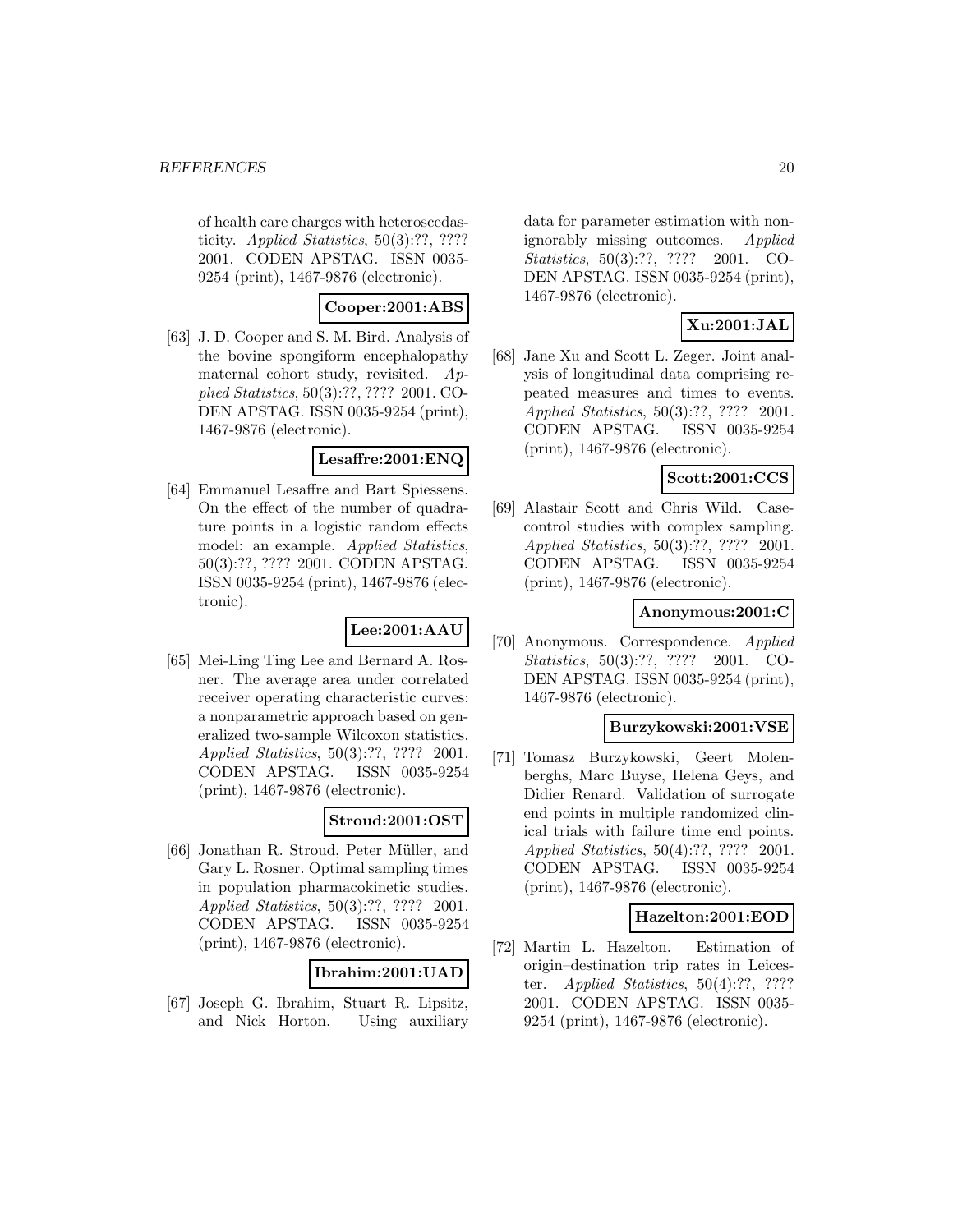### **Thomas:2001:MCC**

[73] Hoben Thomas and Thomas P. Hettmansperger. Modelling change in cognitive understanding with finite mixtures. *Applied Statistics*, 50(4):??, ???? 2001. CODEN APSTAG. ISSN 0035- 9254 (print), 1467-9876 (electronic).

### **Lawless:2001:ARF**

[74] J. F. Lawless, M. B. Wigg, S. Tuli, J. Drake, and M. Lamberti-Pasculli. Analysis of repeated failures or durations, with application to shunt failures for patients with paediatric hydrocephalus. Applied Statistics, 50(4): ??, ???? 2001. CODEN APSTAG. ISSN 0035-9254 (print), 1467-9876 (electronic).

# **Leong:2001:ICC**

[75] Traci Leong, Stuart R. Lipsitz, and Joseph G. Ibrahim. Incomplete covariates in the Cox model with applications to biological marker data. Applied Statistics, 50(4):??, ???? 2001. CO-DEN APSTAG. ISSN 0035-9254 (print), 1467-9876 (electronic).

### **Polzehl:2001:FDM**

[76] Jörg Polzehl and Vladimir G. Spokoiny. Functional and dynamic magnetic resonance imaging using vector adaptive weights smoothing. Applied Statistics, 50(4):??, ???? 2001. CODEN APSTAG. ISSN 0035-9254 (print), 1467-9876 (electronic).

#### **Nicholls:2001:RDT**

[77] Geoff Nicholls and Martin Jones. Radiocarbon dating with temporal order constraints. Applied Statistics, 50(4): ??, ???? 2001. CODEN APSTAG.

ISSN 0035-9254 (print), 1467-9876 (electronic).

#### **Anonymous:2001:IAV**

[78] Anonymous. Index of authors, volume 50, 2001. Applied Statistics, 50 (4):??, ???? 2001. CODEN APSTAG. ISSN 0035-9254 (print), 1467-9876 (electronic).

# **Hogan:2002:HMA**

[79] Joseph W. Hogan and Michael J. Daniels. A hierarchical modelling approach to analysing longitudinal data with drop-out and non-compliance, with application to an equivalence trial in paediatric acquired immune deficiency syndrome. *Applied Statistics*, 51(1): ??, ???? 2002. CODEN APSTAG. ISSN 0035-9254 (print), 1467-9876 (electronic).

### **Theobald:2002:BCC**

[80] Chris M. Theobald and Mike Talbot. The Bayesian choice of crop variety and fertilizer dose. Applied Statistics, 51 (1):??, ???? 2002. CODEN APSTAG. ISSN 0035-9254 (print), 1467-9876 (electronic).

#### **Huang:2002:BMM**

[81] Guan-Hua Huang, Karen Bandeen-Roche, and Gary S. Rubin. Building marginal models for multiple ordinal measurements. Applied Statistics, 51 (1):??, ???? 2002. CODEN APSTAG. ISSN 0035-9254 (print), 1467-9876 (electronic).

### **Wang:2002:SRS**

[82] Jixian Wang. Sample reuse simulation in optimal design for Tmax in pharmacokinetic experiments. Applied Statistics, 51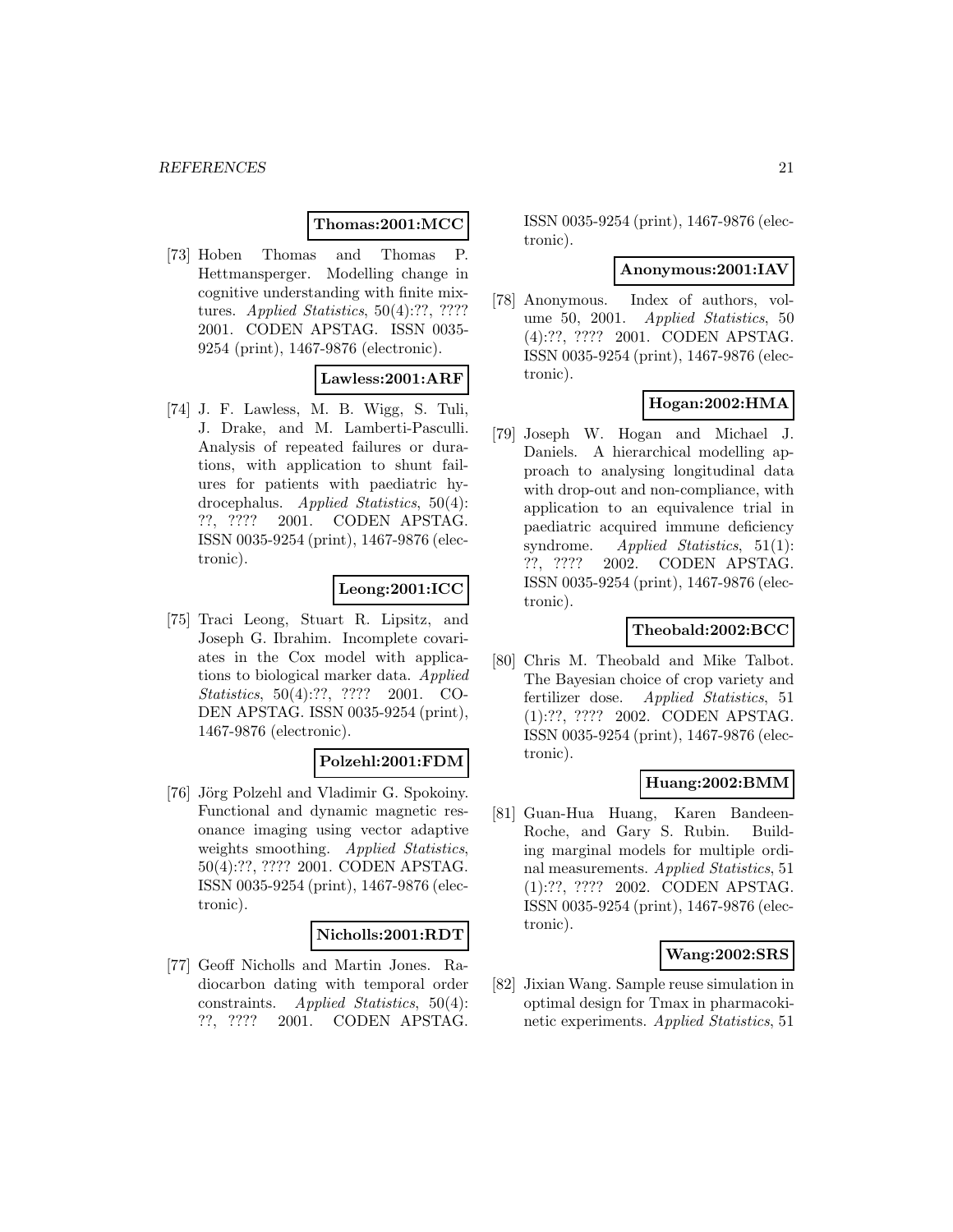(1):??, ???? 2002. CODEN APSTAG. ISSN 0035-9254 (print), 1467-9876 (electronic).

# **Reboussin:2002:LCM**

[83] Beth A. Reboussin, Michael E. Miller, Kurt K. Lohman, and Thomas R. Ten Have. Latent class models for longitudinal studies of the elderly with data missing at random. Applied Statistics, 51(1):??, ???? 2002. CODEN APSTAG. ISSN 0035-9254 (print), 1467-9876 (electronic).

# **Kowalski:2002:GEE**

[84] J. Kowalski and X. M. Tu. A generalized estimating equation approach to modelling incompatible data formats with covariate measurement error: application to human immunodeficiency virus immune markers. Applied Statistics, 51 (1):??, ???? 2002. CODEN APSTAG. ISSN 0035-9254 (print), 1467-9876 (electronic).

#### **Korhonen:2002:EMR**

[85] Pasi Korhonen and Juni Palmgren. Effect modification in a randomized trial under non-ignorable non-compliance: an application to the alpha-tocopherol beta-carotene study. Applied Statistics, 51(1):??, ???? 2002. CODEN APSTAG. ISSN 0035-9254 (print), 1467-9876 (electronic).

#### **Chen:2002:BCR**

[86] Ming-Hui Chen, David P. Harrington, and Joseph G. Ibrahim. Bayesian cure rate models for malignant melanoma: a case-study of Eastern Cooperative Oncology Group trial E1690. Applied Statistics, 51(2):135–150, ???? 2002.

CODEN APSTAG. ISSN 0035-9254 (print), 1467-9876 (electronic).

### **Bray:2002:AMC**

[87] Isabelle Bray. Application of Markov chain Monte Carlo methods to projecting cancer incidence and mortality. Applied Statistics, 51(2):151–164, ???? 2002. CODEN APSTAG. ISSN 0035- 9254 (print), 1467-9876 (electronic).

# **Foxall:2002:NMA**

[88] Rob Foxall and Adrian Baddeley. Nonparametric measures of association between a spatial point process and a random set, with geological applications. Applied Statistics, 51(2):165–182, ???? 2002. CODEN APSTAG. ISSN 0035- 9254 (print), 1467-9876 (electronic).

# **Lucy:2002:NCA**

[89] D. Lucy, R. G. Aykroyd, and A. M. Pollard. Nonparametric calibration for age estimation. Applied Statistics,  $51(2)$ : 183–196, ???? 2002. CODEN APSTAG. ISSN 0035-9254 (print), 1467-9876 (electronic).

### **Myles:2002:MCM**

[90] Jonathan P. Myles, Stephen W. Duffy, Teresa C. Prevost, Nicholas E. Day, Matti Hakama, and Tiina Salminen. Markov chain Monte Carlo inference applied to a complex model for the longitudinal analysis of breast patterns. Applied Statistics, 51(2):197–207, ???? 2002. CODEN APSTAG. ISSN 0035- 9254 (print), 1467-9876 (electronic).

### **Glasbey:2002:MPE**

[91] C. A. Glasbey and M. J. Young. Maximum a posteriori estimation of image boundaries by dynamic programming.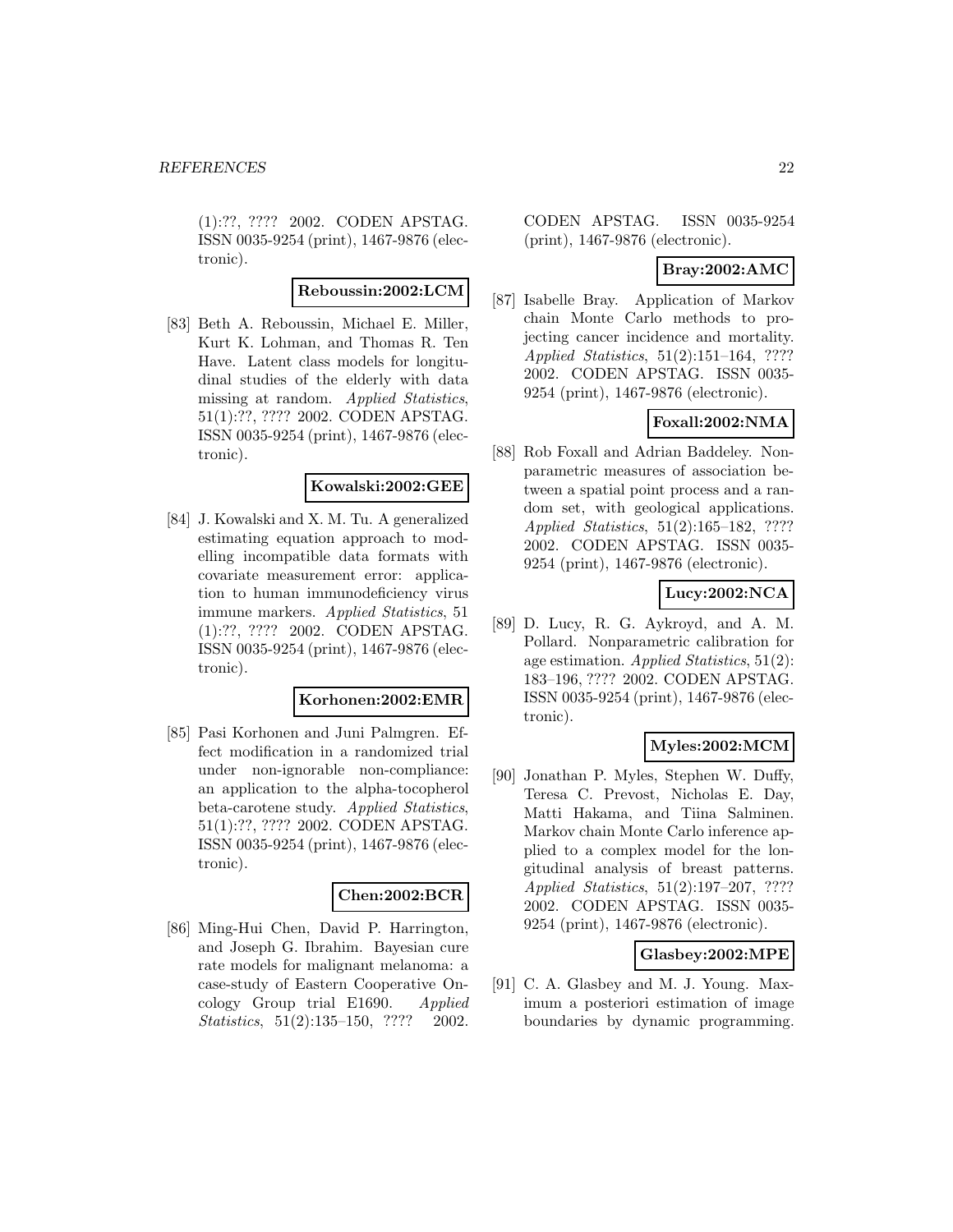Applied Statistics, 51(2):209–221, ???? 2002. CODEN APSTAG. ISSN 0035- 9254 (print), 1467-9876 (electronic).

# **Arbia:2002:ASS**

[92] Giuseppe Arbia and Giovanni Lafratta. Anisotropic spatial sampling designs for urban pollution. Applied Statistics, 51 (2):223–234, ???? 2002. CODEN AP-STAG. ISSN 0035-9254 (print), 1467- 9876 (electronic).

# **Duffy:2002:CNC**

[93] Stephen W. Duffy, Jack Cuzick, Laszlo Tabar, Bedrich Vitak, Tony Hsiu-Hsi Chen, Ming-Fang Yen, and Robert A. Smith. Correcting for non-compliance bias in case-control studies to evaluate cancer screening programmes. Applied Statistics, 51(2):235–243, ???? 2002. CODEN APSTAG. ISSN 0035-9254 (print), 1467-9876 (electronic).

### **Wolfe:2002:MSU**

[94] Rory Wolfe and David Firth. Modelling subjective use of an ordinal response scale in a many period crossover experiment. Applied Statistics, 51(2): 245–255, ???? 2002. CODEN APSTAG. ISSN 0035-9254 (print), 1467-9876 (electronic).

# **Fernandez:2002:BMC**

[95] Carmen Fernández, Eduardo Ley, and Mark F. J. Steel. Bayesian modelling of catch in a north-west Atlantic fishery. Applied Statistics, 51(3):257–280, ???? 2002. CODEN APSTAG. ISSN 0035- 9254 (print), 1467-9876 (electronic).

### **Horton:2002:MLE**

[96] Nicholas J. Horton and Garrett M. Fitzmaurice. Maximum likelihood estimation of bivariate logistic models for incomplete responses with indicators of ignorable and non-ignorable missingness. Applied Statistics, 51(3):281–295, ???? 2002. CODEN APSTAG. ISSN 0035- 9254 (print), 1467-9876 (electronic).

# **Wu:2002:MTD**

[97] Lang Wu and Hulin Wu. Missing time-dependent covariates in human immunodeficiency virus dynamic models. Applied Statistics, 51(3):297–318, ???? 2002. CODEN APSTAG. ISSN 0035- 9254 (print), 1467-9876 (electronic).

### **Francis:2002:APR**

[98] Brian Francis, Regina Dittrich, Reinhold Hatzinger, and Roger Penn. Analysing partial ranks by using smoothed paired comparison methods: an investigation of value orientation in Europe. Applied Statistics, 51(3):319–336, ???? 2002. CODEN APSTAG. ISSN 0035-9254 (print), 1467-9876 (electronic).

#### **Tatsuoka:2002:DAM**

[99] Curtis Tatsuoka. Data analytic methods for latent partially ordered classification models. Applied Statistics, 51(3): 337–350, ???? 2002. CODEN APSTAG. ISSN 0035-9254 (print), 1467-9876 (electronic).

### **Shaddick:2002:MDM**

[100] Gavin Shaddick and Jon Wakefield. Modelling daily multivariate pollutant data at multiple sites. Applied Statistics, 51(3):351–372, ???? 2002. CODEN AP-STAG. ISSN 0035-9254 (print), 1467- 9876 (electronic).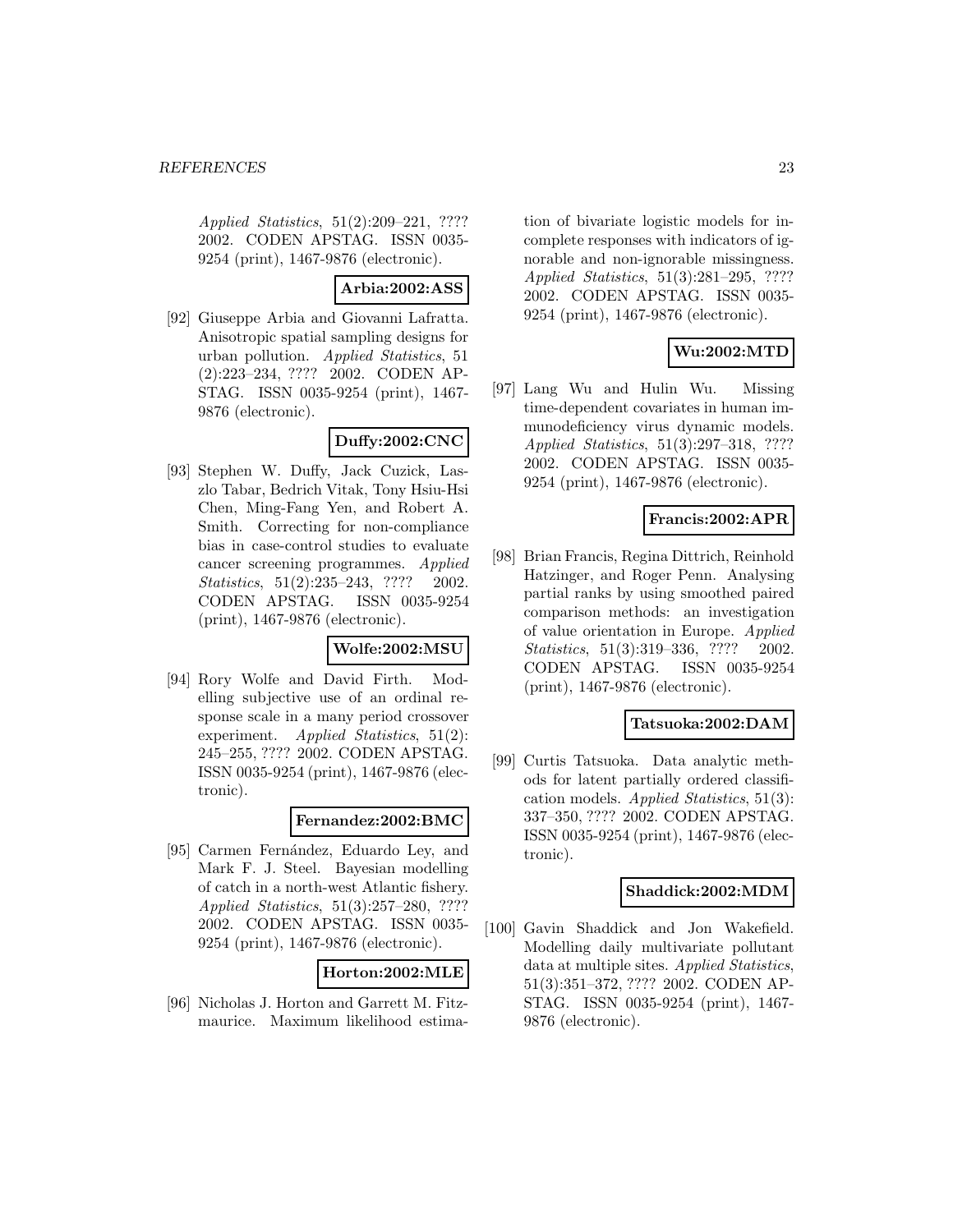# **Aitchison:2002:BCD**

[101] John Aitchison and Michael Greenacre. Biplots of compositional data. Applied Statistics, 51(4):375–392, ???? 2002. CODEN APSTAG. ISSN 0035-9254 (print), 1467-9876 (electronic).

### **Baxter:2002:DRS**

[102] Paul D. Baxter and Graham J. G. Upton. Denoising radiocommunications signals by using iterative wavelet shrinkage. Applied Statistics, 51(4):393– 403, ???? 2002. CODEN APSTAG. ISSN 0035-9254 (print), 1467-9876 (electronic).

#### **Lambert:2002:MMA**

[103] Philippe Lambert. A mixture model to assess the effect of hormonal stimulation on the development of follicles in prepubertal heifers. Applied Statistics, 51(4): 405–420, ???? 2002. CODEN APSTAG. ISSN 0035-9254 (print), 1467-9876 (electronic).

#### **Hemming:2002:PDS**

[104] K. Hemming and J. E. H. Shaw. A parametric dynamic survival model applied to breast cancer survival times. Applied Statistics, 51(4):421–435, ???? 2002. CODEN APSTAG. ISSN 0035- 9254 (print), 1467-9876 (electronic).

#### **Robin:2002:CPM**

[105] Stéphane Robin. A compound Poisson model for word occurrences in DNA sequences. Applied Statistics, 51(4):437– 451, ???? 2002. CODEN APSTAG. ISSN 0035-9254 (print), 1467-9876 (electronic).

# **Chiogna:2002:DGL**

[106] Monica Chiogna and Carlo Gaetan. Dynamic generalized linear models with application to environmental epidemiology. Applied Statistics, 51(4):453–468, ???? 2002. CODEN APSTAG. ISSN 0035- 9254 (print), 1467-9876 (electronic).

# **Cadigan:2002:GLI**

[107] N. G. Cadigan and P. J. Farrell. Generalized local influence with applications to fish stock cohort analysis. Applied Statistics, 51(4):469–483, ???? 2002. CODEN APSTAG. ISSN 0035-9254 (print), 1467-9876 (electronic).

#### **Gangnon:2002:MDE**

[108] Ronald E. Gangnon and William N. King. Minimum distance estimation of the distribution functions of stochastically ordered random variables. Applied Statistics, 51(4):485-492, ???? 2002. CODEN APSTAG. ISSN 0035-9254 (print), 1467-9876 (electronic).

### **Diggle:2002:CMG**

[109] Peter Diggle, Rana Moyeed, Barry Rowlingson, and Madeleine Thomson. Childhood malaria in the Gambia: A case-study in model-based geostatistics. Applied Statistics, 51(4):493–506, ???? 2002. CODEN APSTAG. ISSN 0035- 9254 (print), 1467-9876 (electronic).

#### **Paik:2002:C**

[110] Myunghee Cho Paik. Correspondence. Applied Statistics, 51(4):507–508, ???? 2002. CODEN APSTAG. ISSN 0035- 9254 (print), 1467-9876 (electronic).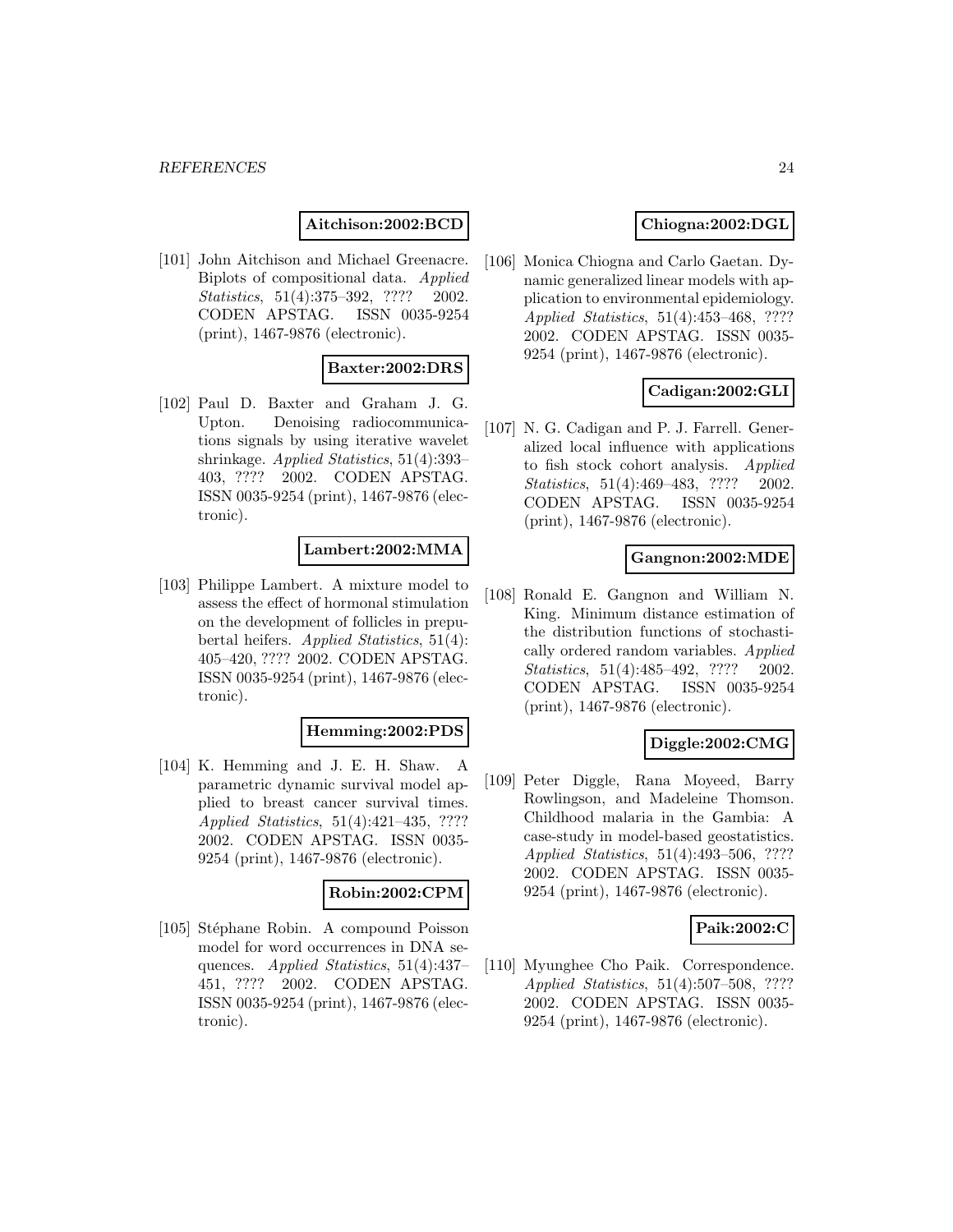### **Anonymous:2002:IAV**

[111] Anonymous. Index of authors, volume 51, 2002. Applied Statistics, 51(4):509– 511, ???? 2002. CODEN APSTAG. ISSN 0035-9254 (print), 1467-9876 (electronic).

### **Kammann:2003:GM**

[112] E. E. Kammann and M. P. Wand. Geoadditive models. Applied Statistics, 52(1):1–18, January 2003. CODEN AP-STAG. ISSN 0035-9254 (print), 1467- 9876 (electronic).

### **Chen:2003:SOA**

[113] Victoria C. P. Chen, Dirk Günther, and Ellis L. Johnson. Solving for an optimal airline yield management policy via statistical learning. Applied Statistics, 52 (1):19–30, January 2003. CODEN AP-STAG. ISSN 0035-9254 (print), 1467- 9876 (electronic).

#### **Dryden:2003:BTS**

[114] Ian L. Dryden, Mark R. Scarr, and Charles C. Taylor. Bayesian texture segmentation of weed and crop images using reversible jump Markov chain Monte Carlo methods. Applied Statistics, 52 (1):31–50, January 2003. CODEN AP-STAG. ISSN 0035-9254 (print), 1467- 9876 (electronic).

### **Kuk:2003:GEE**

[115] Anthony Y. C. Kuk. A generalized estimating equation approach to modelling foetal response in developmental toxicity studies when the number of implants is dose dependent. Applied Statistics, 52 (1):51–61, January 2003. CODEN AP-STAG. ISSN 0035-9254 (print), 1467- 9876 (electronic).

# **Georgiadis:2003:CAE**

[116] Marios P. Georgiadis, Wesley O. Johnson, Ian A. Gardner, and Ramanpreet Singh. Correlation-adjusted estimation of sensitivity and specificity of two diagnostic tests. Applied Statistics, 52(1):63– 76, January 2003. CODEN APSTAG. ISSN 0035-9254 (print), 1467-9876 (electronic).

# **Basu:2003:BAC**

[117] Sanjib Basu, Ananda Sen, and Mousumi Banerjee. Bayesian analysis of competing risks with partially masked cause of failure. Applied Statistics,  $52(1):77-$ 93, January 2003. CODEN APSTAG. ISSN 0035-9254 (print), 1467-9876 (electronic).

### **Besbeas:2003:EIA**

[118] P. Besbeas, J.-D. Lebreton, and B. J. T. Morgan. The efficient integration of abundance and demographic data. Applied Statistics, 52(1):95–102, January 2003. CODEN APSTAG. ISSN 0035- 9254 (print), 1467-9876 (electronic).

### **Allen:2003:EDC**

[119] Theodore T. Allen, Liyang Yu, and John Schmitz. An experimental design criterion for minimizing meta-model prediction errors applied to die casting process design. Applied Statistics,  $52(1)$ : 103–117, January 2003. CODEN AP-STAG. ISSN 0035-9254 (print), 1467- 9876 (electronic).

#### **Renshaw:2003:LCM**

[120] Arthur Renshaw and Steven Haberman. Lee–Carter mortality forecasting: a parallel generalized linear modelling approach for England and Wales mortality projections. Applied Statistics, 52(1):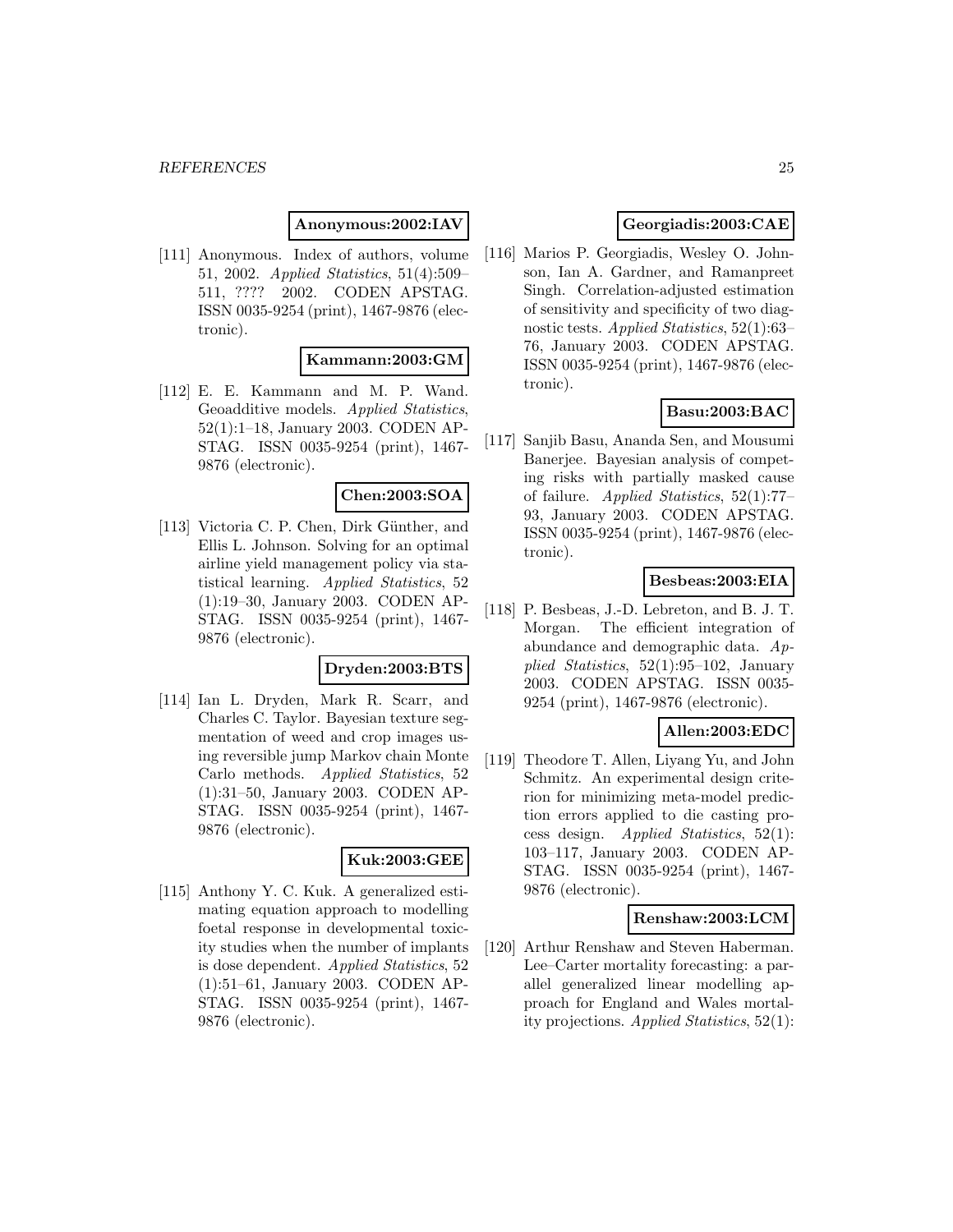119–137, January 2003. CODEN AP-STAG. ISSN 0035-9254 (print), 1467- 9876 (electronic).

**Leung:2003:ESU**

[121] Denis Heng-Yan Leung, You-Gan Wang, and David Amar. Early stopping by using stochastic curtailment in a three-arm sequential trial. Applied Statistics, 52 (2):139–152, May 2003. CODEN AP-STAG. ISSN 0035-9254 (print), 1467- 9876 (electronic).

#### **Kwong:2003:CPM**

[122] G. P. S. Kwong and J. L. Hutton. Choice of parametric models in survival analysis: applications to monotherapy for epilepsy and cerebral palsy. Applied Statistics, 52(2):153–168, May 2003. CODEN APSTAG. ISSN 0035- 9254 (print), 1467-9876 (electronic).

#### **Knorr-Held:2003:HMS**

[123] Leonhard Knorr-Held and Sylvia Richardson. A hierarchical model for space-time surveillance data on meningococcal disease incidence. Applied Statistics, 52(2):169–183, May 2003. CODEN APSTAG. ISSN 0035- 9254 (print), 1467-9876 (electronic).

### **Linardakis:2003:AAM**

[124] Michalis Linardakis and Petros Dellaportas. Assessment of Athens's metro passenger behaviour via a multiranked probit model. Applied Statistics, 52(2): 185–200, May 2003. CODEN APSTAG. ISSN 0035-9254 (print), 1467-9876 (electronic).

#### **Sebastiani:2003:MRF**

[125] Maria Rita Sebastiani. Markov randomfield models for estimating local labour

markets. *Applied Statistics*, 52(2):201– 211, May 2003. CODEN APSTAG. ISSN 0035-9254 (print), 1467-9876 (electronic).

### **Bockenholt:2003:ASD**

[126] Ulf Böckenholt. Analysing state dependences in emotional experiences by dynamic count data models. Applied Statistics, 52(2):213–226, May 2003. CODEN APSTAG. ISSN 0035-9254 (print), 1467-9876 (electronic).

### **Upton:2003:RMC**

[127] Graham J. G. Upton, Kenneth A. Hickey, and Aaron Stallard. Regression models for cyclic data. Applied Statistics, 52(2):227–235, May 2003. CO-DEN APSTAG. ISSN 0035-9254 (print), 1467-9876 (electronic).

# **Chau:2003:RIH**

[128] P. H. Chau, Paul S. F. Yip, and Jisheng S. Cui. Reconstructing the incidence of human immunodeficiency virus (HIV) in Hong Kong by using data from HIV positive tests and diagnoses of acquired immune deficiency syndrome. Applied Statistics, 52(2):237–248, May 2003. CODEN APSTAG. ISSN 0035- 9254 (print), 1467-9876 (electronic).

### **Sinha:2003:MAL**

[129] Debajyoti Sinha, Kauhsik Patra, and Dipak K. Dey. Modelling accelerated life test data by using a Bayesian approach. Applied Statistics, 52(2):249–259, May 2003. CODEN APSTAG. ISSN 0035- 9254 (print), 1467-9876 (electronic).

#### **Atkinson:2003:HRT**

[130] Anthony C. Atkinson. Horwitz's Rule, transforming both sides and the de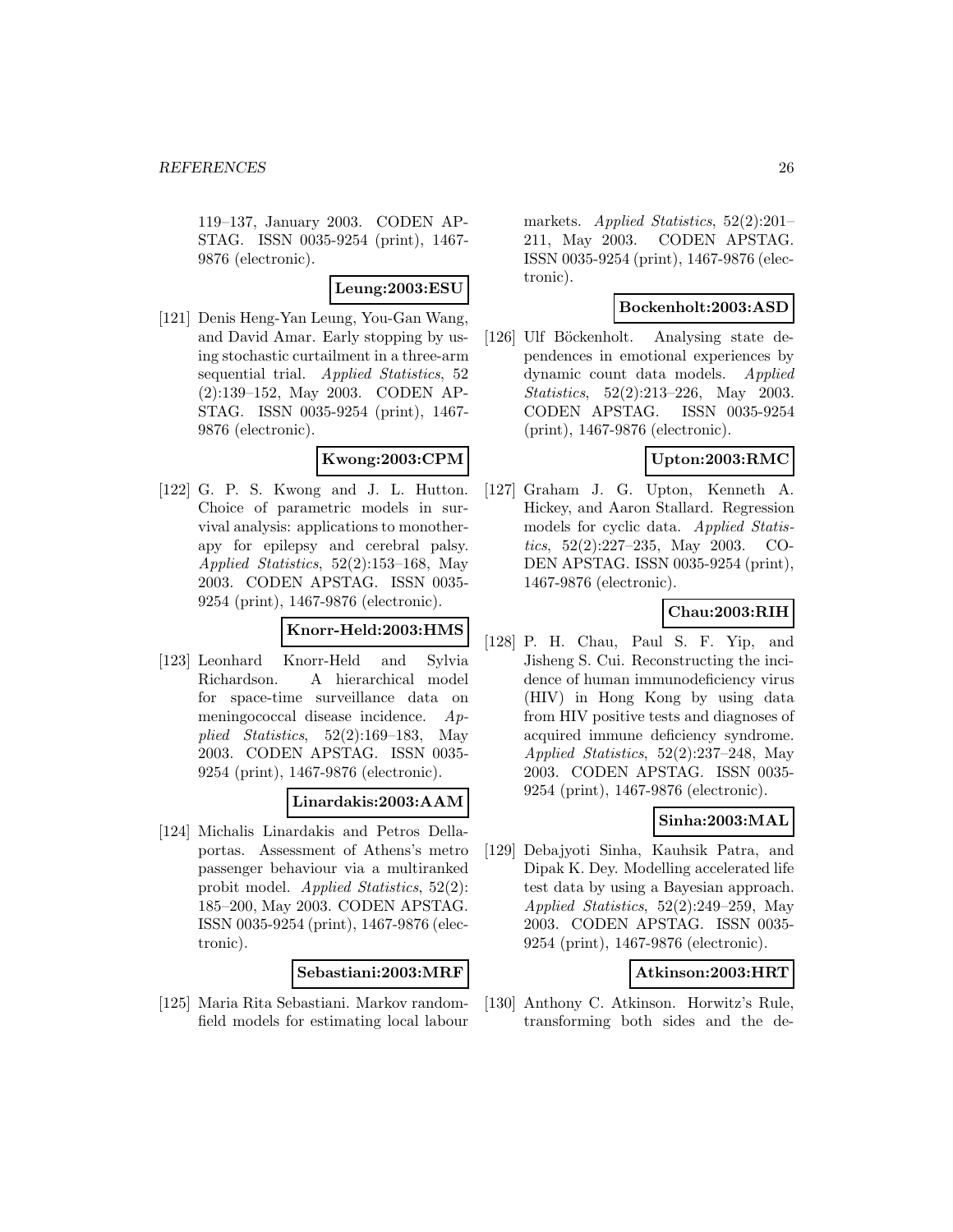sign of experiments for mechanistic models. Applied Statistics, 52(3):261– 278, August 2003. CODEN APSTAG. ISSN 0035-9254 (print), 1467-9876 (electronic).

# **Battaglia:2003:FCI**

[131] Francesco Battaglia and Livio Fenga. Forecasting composite indicators with anticipated information: An application to the industrial production index. Applied Statistics, 52(3):279–290, August 2003. CODEN APSTAG. ISSN 0035- 9254 (print), 1467-9876 (electronic).

# **Mezzetti:2003:BCM**

[132] Maura Mezzetti, Joseph G. Ibrahim, Frédéric Y. Bois, Louise M. Ryan, Long Ngo, and Thomas J. Smith. A Bayesian compartmental model for the evaluation of 1,3-butadiene metabolism. Applied Statistics, 52(3):291–305, August 2003. CODEN APSTAG. ISSN 0035- 9254 (print), 1467-9876 (electronic).

#### **Chave:2003:BIR**

[133] Alan D. Chave and David J. Thomson. A bounded influence regression estimator based on the statistics of the hat matrix. Applied Statistics, 52(3):307– 322, August 2003. CODEN APSTAG. ISSN 0035-9254 (print), 1467-9876 (electronic).

#### **Hoggart:2003:BKD**

[134] C. J. Hoggart, S. G. Walker, and A. F. M. Smith. Bivariate kurtotic distributions of garment fibre data. Applied Statistics, 52(3):323–335, August 2003. CODEN APSTAG. ISSN 0035- 9254 (print), 1467-9876 (electronic).

# **Heffernan:2003:EVA**

[135] Janet E. Heffernan and Jonathan A. Tawn. An extreme value analysis for the investigation into the sinking of the M. V. Derbyshire. Applied Statistics, 52 (3):337–354, August 2003. CODEN AP-STAG. ISSN 0035-9254 (print), 1467- 9876 (electronic).

# **Duchateau:2003:ERA**

[136] Luc Duchateau, Paul Janssen, Iva Kezic, and Catherine Fortpied. Evolution of recurrent asthma event rate over time in frailty models. Applied Statistics, 52 (3):355–363, August 2003. CODEN AP-STAG. ISSN 0035-9254 (print), 1467- 9876 (electronic).

### **Gadbury:2003:RTS**

[137] Gary L. UNKNOWN Gadbury, Grier P. Page, Moonseong Heo, John D. Mountz, and David B. Allison. Randomization tests for small samples: An application for genetic expression data. Applied Statistics, 52(3):365–376, August 2003. CODEN APSTAG. ISSN 0035- 9254 (print), 1467-9876 (electronic).

# **Hirst:2003:HMA**

[138] David Hirst, Geir Storvik, and Anne Randi Syversveen. A hierarchical modelling approach to combining environmental data at different scales. Applied Statistics, 52(3):377–390, August 2003. CODEN APSTAG. ISSN 0035- 9254 (print), 1467-9876 (electronic).

### **Lin:2003:CPC**

[139] Hung-Mo Lin, John M. Williamson, and Stuart R. Lipsitz. Calculating power for the comparison of dependent  $\kappa$ coefficients. Applied Statistics, 52(4):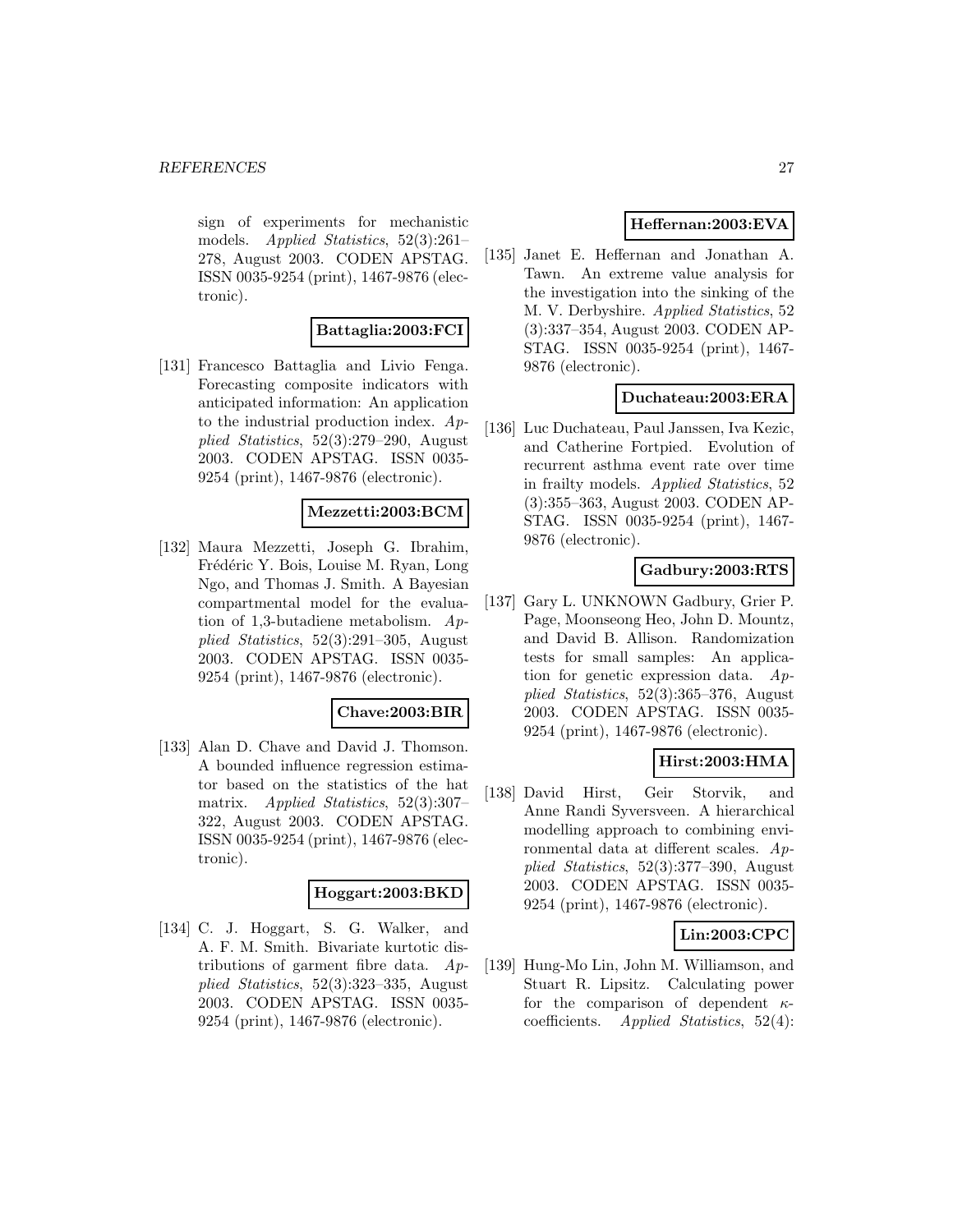??, November 2003. CODEN APSTAG. ISSN 0035-9254 (print), 1467-9876 (electronic).

### **Coles:2003:ACT**

[140] Stuart Coles and Luis Pericchi. Anticipating catastrophes through extreme value modelling. Applied Statistics, 52 (4):??, November 2003. CODEN AP-STAG. ISSN 0035-9254 (print), 1467- 9876 (electronic).

### **Brockwell:2003:CMA**

[141] A. E. Brockwell, N. H. Chan, and P. K. Lee. A class of models for aggregated traffic volume time series. Applied Statistics, 52(4):??, November 2003. CODEN APSTAG. ISSN 0035- 9254 (print), 1467-9876 (electronic).

### **Carpenter:2003:NBP**

[142] James R. Carpenter, Harvey Goldstein, and Jon Rasbash. A novel bootstrap procedure for assessing the relationship between class size and achievement. Applied Statistics, 52(4):??, November 2003. CODEN APSTAG. ISSN 0035- 9254 (print), 1467-9876 (electronic).

#### **Farewell:2003:TSA**

[143] Vernon T. Farewell, Jerald F. Lawless, Dafna D. Gladman, and Murray B. Urowitz. Tracing studies and analysis of the effect of loss to follow-up on mortality estimation from patient registry data. Applied Statistics, 52(4): ??, November 2003. CODEN APSTAG. ISSN 0035-9254 (print), 1467-9876 (electronic).

#### **Berger:2003:VEL**

[144] Yves G. Berger and Chris J. Skinner. Variance estimation for a low income proportion. Applied Statistics, 52(4): ??, November 2003. CODEN APSTAG. ISSN 0035-9254 (print), 1467-9876 (electronic).

# **Shkedy:2003:MFI**

[145] Ziv Shkedy, Marc Aerts, Geert Molenberghs, Philippe Beutels, and Pierre Van Damme. Modelling forces of infection by using monotone local polynomials. Applied Statistics, 52(4):??, November 2003. CODEN APSTAG. ISSN 0035- 9254 (print), 1467-9876 (electronic).

### **Allcroft:2003:LGM**

[146] David J. Allcroft and Chris A. Glasbey. A latent Gaussian Markov randomfield model for spatiotemporal rainfall disaggregation. Applied Statistics, 52(4): ??, November 2003. CODEN APSTAG. ISSN 0035-9254 (print), 1467-9876 (electronic).

# **Ogata:2003:MHS**

[147] Yosihiko Ogata, Koichi Katsura, and Masaharu Tanemura. Modelling heterogeneous space–time occurrences of earthquakes and its residual analysis. Applied Statistics, 52(4):??, November 2003. CODEN APSTAG. ISSN 0035- 9254 (print), 1467-9876 (electronic).

### **Anonymous:2003:IAV**

[148] Anonymous. Index of authors, volume 52, 2003. Applied Statistics, 52(4):??, November 2003. CODEN APSTAG. ISSN 0035-9254 (print), 1467-9876 (electronic).

### **Hirst:2004:ECA**

[149] David Hirst, Sondre Aanes, Geir Storvik, Ragnar Bang Huseby, and Ingunn Fride Tvete. Estimating catch at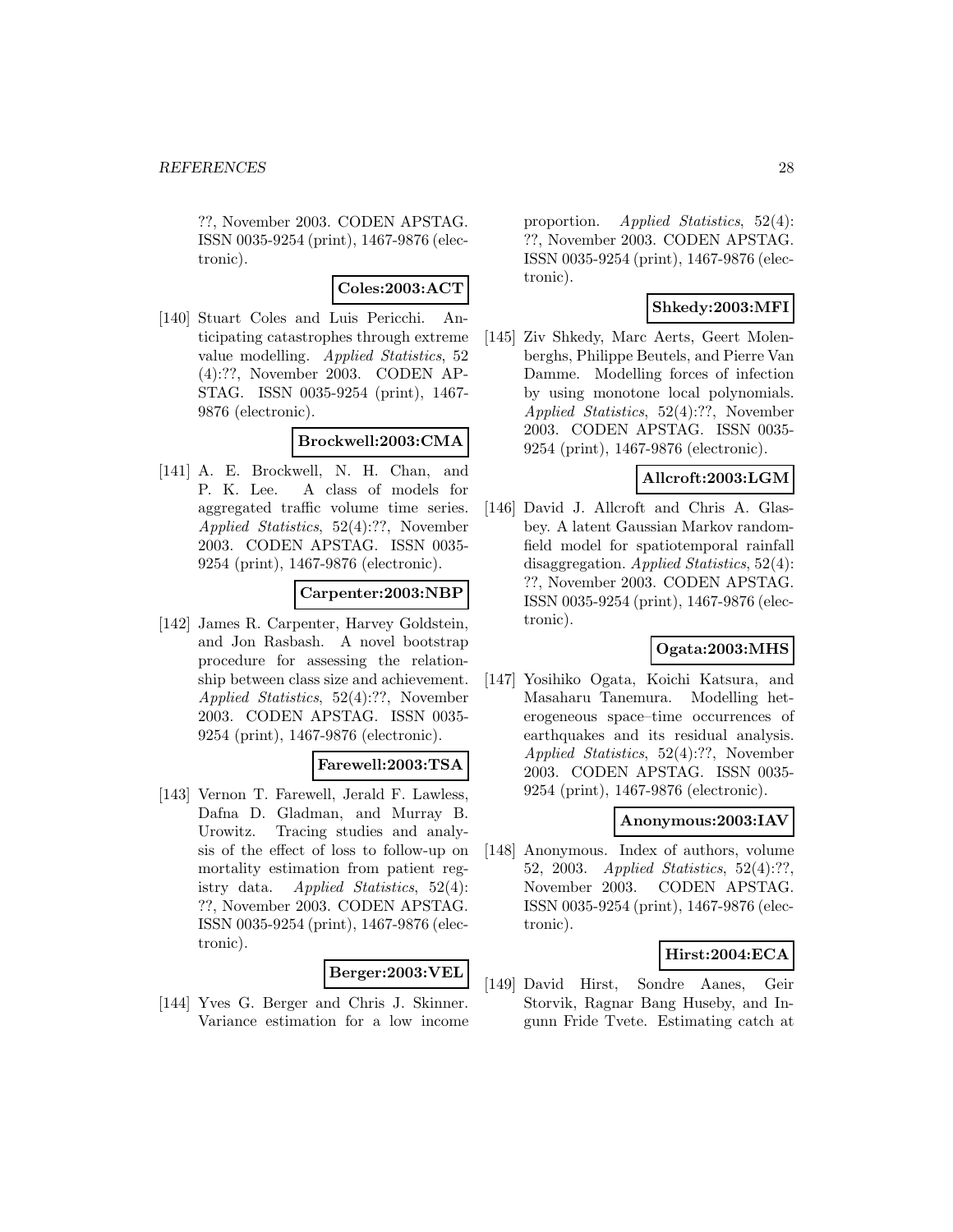age from market sampling data by using a Bayesian hierarchical model. Applied Statistics, 53(1):1–14, February 2004. CODEN APSTAG. ISSN 0035-9254 (print), 1467-9876 (electronic).

# **Oh:2004:PAV**

[150] Hee-Seok Oh, Doug Nychka, Tim Brown, and Paul Charbonneau. Period analysis of variable stars by robust smoothing. Applied Statistics, 53(1):15– 30, February 2004. CODEN APSTAG. ISSN 0035-9254 (print), 1467-9876 (electronic).

### **Al-Awadhi:2004:SIA**

[151] Fahimah Al-Awadhi, Christopher Jennison, and Merrilee Hurn. Statistical image analysis for a confocal microscopy two-dimensional section of cartilage growth. Applied Statistics, 53(1): 31–49, February 2004. CODEN AP-STAG. ISSN 0035-9254 (print), 1467- 9876 (electronic).

#### **Gasparini:2004:RSI**

[152] Mauro Gasparini, Harald Nusser, and Jeffrey Eisele. Repeated screening with inspection error and no false positive results with application to pharmaceutical pill production. Applied Statistics, 53 (1):51–62, February 2004. CODEN AP-STAG. ISSN 0035-9254 (print), 1467- 9876 (electronic).

#### **Landau:2004:TDT**

[153] S. Landau, I. C. Ellison-Wright, and E. T. Bullmore. Tests for a difference in timing of physiological response between two brain regions measured by using functional magnetic resonance imaging. Applied Statistics, 53(1):63– 82, February 2004. CODEN APSTAG.

ISSN 0035-9254 (print), 1467-9876 (electronic).

### **Oakley:2004:EPU**

[154] Jeremy Oakley. Estimating percentiles of uncertain computer code outputs. Applied Statistics, 53(1):83–93, February 2004. CODEN APSTAG. ISSN 0035- 9254 (print), 1467-9876 (electronic).

# **Beasley:2004:CIN**

[155] T. Mark Beasley, Grier P. Page, Jaap P. L. Brand, Gary L. Gadbury, John D. Mountz, and David B. Allison. Chebyshev's inequality for nonparametric testing with small N and  $\alpha$  in microarray research. Applied Statistics, 53(1):95– 108, February 2004. CODEN APSTAG. ISSN 0035-9254 (print), 1467-9876 (electronic).

### **Aitken:2004:ETE**

[156] C. G. G. Aitken and D. Lucy. Evaluation of trace evidence in the form of multivariate data. Applied Statistics, 53(1): 109–122, February 2004. CODEN AP-STAG. ISSN 0035-9254 (print), 1467- 9876 (electronic).

### **Catchpole:2004:CMI**

[157] E. A. Catchpole, B. J. T. Morgan, and T. Coulson. Conditional methodology for individual case history data. Applied Statistics, 53(1):123–131, February 2004. CODEN APSTAG. ISSN 0035- 9254 (print), 1467-9876 (electronic).

### **Godolphin:2004:SPP**

[158] J. D. Godolphin. Simple pilot procedures for the avoidance of disconnected experimental designs. Applied Statistics, 53(1):133–147, February 2004. CO-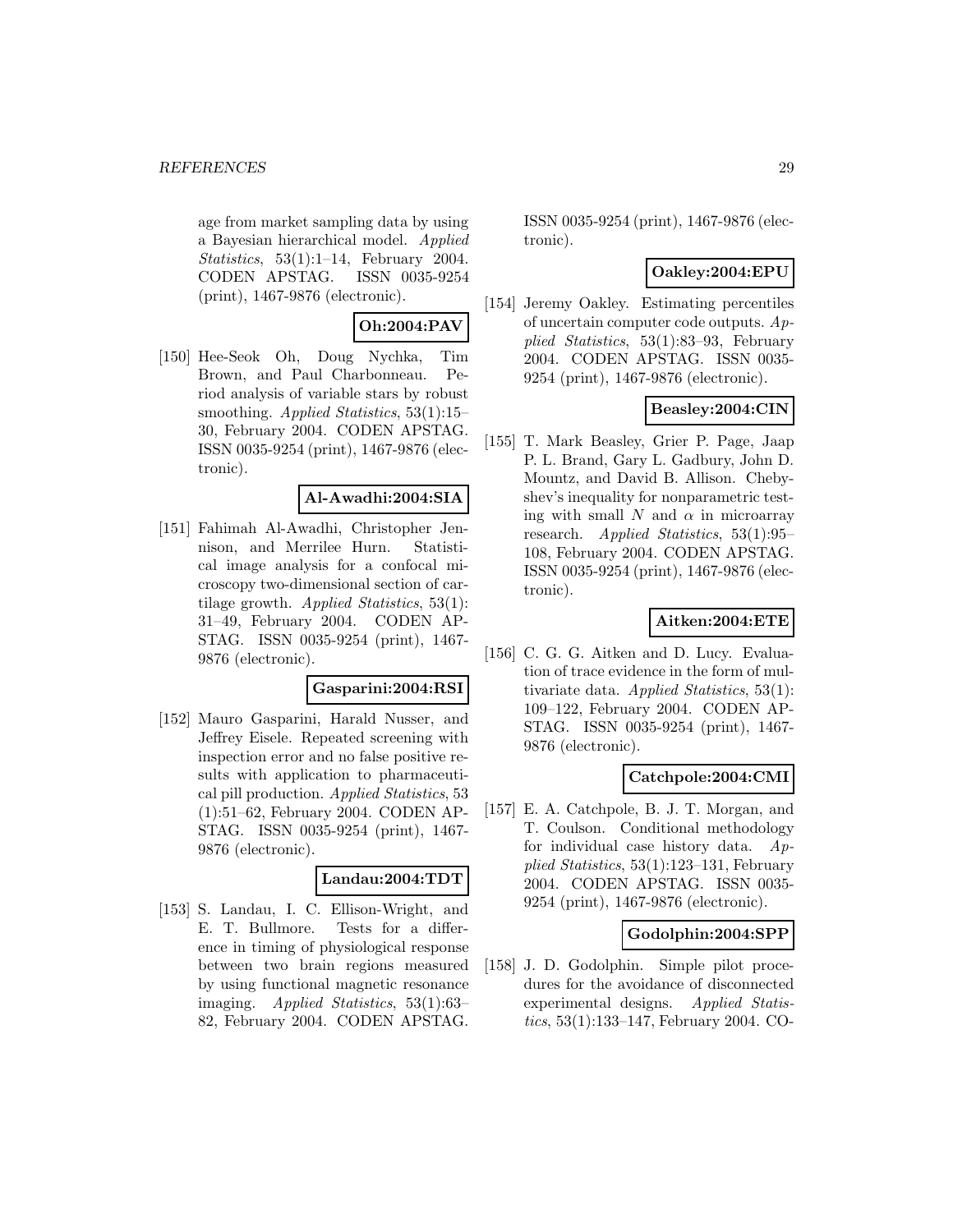DEN APSTAG. ISSN 0035-9254 (print), 1467-9876 (electronic).

#### **Jackson:2004:MLD**

[159] Christopher H. Jackson and Linda D. Sharples. Models for longitudinal data with censored changepoints. Applied Statistics, 53(1):149–162, February 2004. CODEN APSTAG. ISSN 0035- 9254 (print), 1467-9876 (electronic).

# **Theobald:2004:PCA**

[160] C. M. Theobald, C. A. Glasbey, G. W. Horgan, and C. D. Robinson. Principal component analysis of landmarks from reversible images. Applied Statistics, 53(1):163–175, February 2004. CO-DEN APSTAG. ISSN 0035-9254 (print), 1467-9876 (electronic).

### **OBrien:2004:ALM**

[161] Liam M. O'Brien and Garrett M. Fitzmaurice. Analysis of longitudinal multiple-source binary data using generalized estimating equations. Applied Statistics, 53(1):177–193, February 2004. CODEN APSTAG. ISSN 0035- 9254 (print), 1467-9876 (electronic).

### **Stephens:2004:BAD**

[162] David Stephens and Martin Crowder. Bayesian analysis of discrete time warranty data. Applied Statistics, 53(1): 195–217, February 2004. CODEN AP-STAG. ISSN 0035-9254 (print), 1467- 9876 (electronic).

#### **Mateu:2004:UDL**

[163] Jorge Mateu, Francisco Montes, and Mario Plaza. The 1970 US draft lottery revisited: a spatial analysis. Applied Statistics, 53(1):219–229, February

2004. CODEN APSTAG. ISSN 0035- 9254 (print), 1467-9876 (electronic).

# **Huerta:2004:SMM**

[164] Gabriel Huerta, Bruno Sansó, and Jonathan R. Stroud. A spatiotemporal model for Mexico City ozone levels. Applied Statistics, 53(2):231–248, April 2004. CODEN APSTAG. ISSN 0035- 9254 (print), 1467-9876 (electronic).

# **Gill:2004:BAD**

[165] Paramjit S. Gill and Tim B. Swartz. Bayesian analysis of directed graphs data with applications to social networks. Applied Statistics, 53(2):249–260, April 2004.

# **Brazzale:2004:HMA**

[166] Alessandra Rosalba Brazzale, Alberto Salvan, and Stefano Roletti. A hierarchical modelling approach for measuring reliability of and agreement between two types of magnetic field dosimeter. Applied Statistics, 53(2):261–278, April 2004.

### **Lipsitz:2004:GLM**

[167] Stuart Lipsitz, Michael Parzen, Sundar Natarajan, Joseph Ibrahim, and Garrett Fitzmaurice. Generalized linear models with a coarsened covariate. Applied Statistics, 53(2):279–292, April 2004.

#### **Herring:2004:NIM**

[168] Amy H. Herring, Joseph G. Ibrahim, and Stuart R. Lipsitz. Non-ignorable missing covariate data in survival analysis: a case-study of an International Breast Cancer Study Group trial. Applied Statistics, 53(2):293–310, April 2004.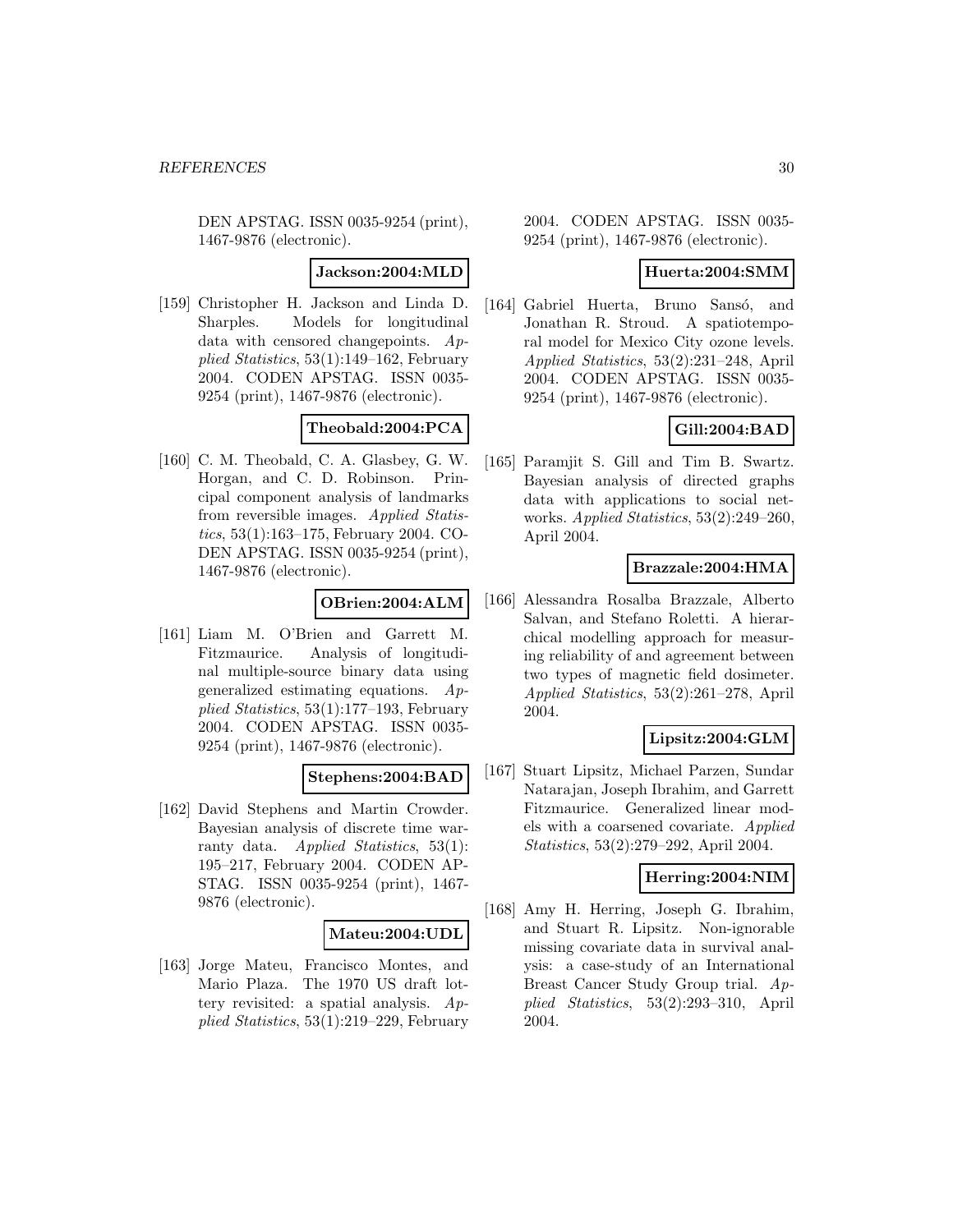### **Foulkes:2004:CGG**

[169] A. S. Foulkes, V. De Gruttola, and K. Hertogs. Combining genotype groups and recursive partitioning: an application to human immunodeficiency virus type 1 genetics data. Applied Statistics, 53(2):311–323, April 2004.

### **Bingham:2004:DFF**

[170] D. R. Bingham, E. D. Schoen, and R. R. Sitter. Designing fractional factorial split-plot experiments with few wholeplot factors. Applied Statistics, 53(2): 325–339, April 2004.

### **Rutter:2004:BME**

[171] Carolyn M. Rutter and Gregory Simon. A Bayesian method for estimating the accuracy of recalled depression. Applied Statistics, 53(2):341–353, April 2004.

#### **Kauermann:2004:TPN**

[172] Göran Kauermann and Renate Ortlieb. Temporal pattern in number of staff on sick leave: the effect of downsizing. Applied Statistics, 53(2):355–367, April 2004.

#### **Kuk:2004:LBA**

[173] Anthony Y. C. Kuk. A litter-based approach to risk assessment in developmental toxicity studies via a power family of completely monotone functions. Applied Statistics, 53(2):369–386, April 2004.

#### **Zhang:2004:SMS**

[174] Wenyang Zhang and Fiona Steele. A semiparametric multilevel survival model. Applied Statistics, 53(2):387– 404, April 2004.

# **Caussinus:2004:DCA**

[175] Henri Caussinus and Olivier Mestre. Detection and correction of artificial shifts in climate series. Applied Statistics, 53 (3):405–425, August 2004. CODEN AP-STAG. ISSN 0035-9254 (print), 1467- 9876 (electronic).

### **Santis:2004:OPS**

[176] Fulvio De Santis, Marco Perone Pacifico, and Valeria Sambucini. Optimal predictive sample size for case-control studies. Applied Statistics, 53(3):427–441, August 2004.

# **Chakraborti:2004:CDF**

[177] S. Chakraborti, P. van der Laan, and M. A. van de Wiel. A class of distribution-free control charts. Applied Statistics, 53(3):443–462, August 2004.

#### **Cruz-Medina:2004:SMM**

[178] I. R. Cruz-Medina, T. P. Hettmansperger, and H. Thomas. Semiparametric mixture models and repeated measures: the multinomial cut point model. Applied Statistics, 53(3):463–474, August 2004.

#### **dePasquale:2004:BAD**

[179] Francesco de Pasquale, Piero Barone, Giovanni Sebastiani, and Julian Stander. Bayesian analysis of dynamic magnetic resonance breast images. Applied Statistics, 53(3):475–493, August 2004.

#### **Nummi:2004:EPL**

[180] Tapio Nummi and Jyrki Möttönen. Estimation and prediction for low degree polynomial models under measurement errors with an application to forest harvesters. Applied Statistics, 53(3):495– 505, August 2004.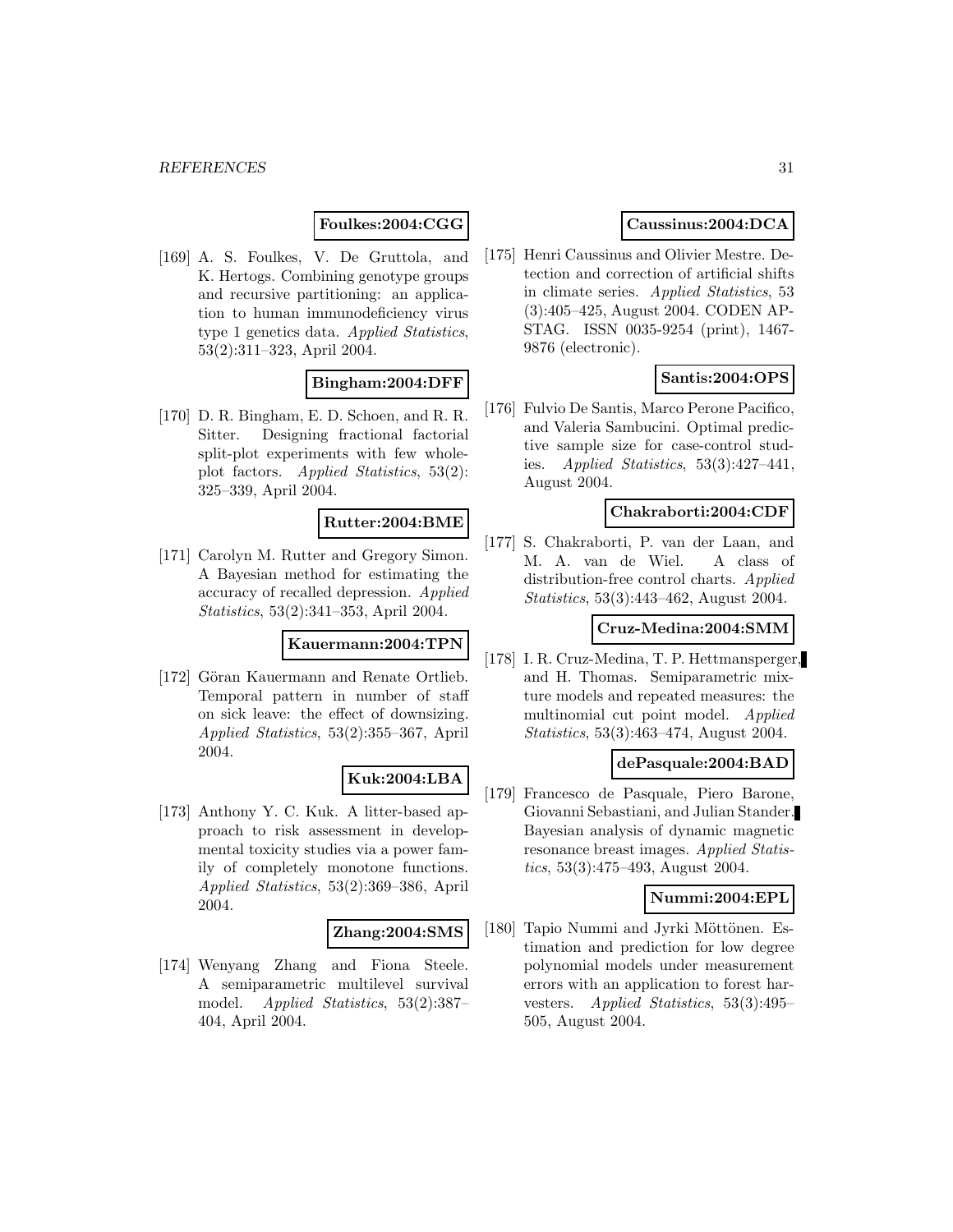# **Scott:2004:MGD**

[181] Marc A. Scott, Robert G. Norman, and Kenneth I. Berger. Modelling growth and decline in lung function in Duchenne's muscular dystrophy with an augmented linear mixed effects model. Applied Statistics, 53(3):507–521, August 2004.

### **Lindsey:2004:ALO**

[182] P. J. Lindsey and J. Kaufmann. Analysis of a longitudinal ordinal response clinical trial using dynamic models. Applied Statistics, 53(3):523–537, August 2004.

### **Rousson:2004:SCA**

[183] Valentin Rousson and Theo Gasser. Simple component analysis. Applied Statistics, 53(4):539–555, November 2004. CODEN APSTAG. ISSN 0035- 9254 (print), 1467-9876 (electronic).

#### **Muller:2004:TCS**

[184] T. G. Müller, D. Faller, J. Timmer, I. Swameye, O. Sandra, and U. Klingmüller. Tests for cycling in a signalling pathway. Applied Statistics, 53(4):557–568, November 2004.

### **Berger:2004:RDL**

[185] Martijn P. F. Berger and Frans E. S. Tan. Robust designs for linear mixed effects models. Applied Statistics, 53(4): 569–581, November 2004.

#### **Politis:2004:BUA**

[186] Konstadinos Politis and Lennart Robertson. Bayesian updating of atmospheric dispersion after a nuclear accident. Applied Statistics, 53(4):583–600, November 2004.

# **Harkanen:2004:TIP**

[187] T. Härkänen and E. Arjas. Tumour incidence, prevalence and lethality estimation in the absence of cause-of-death information. Applied Statistics, 53(4):601– 617, November 2004.

# **Lloyd:2004:RBE**

[188] Chris J. Lloyd and Donald J. Frommer. Regression-based estimation of the false negative fraction when multiple negatives are unverified. Applied Statistics, 53(4):619–631, November 2004.

### **Berzuini:2004:EPA**

[189] Carlo Berzuini and Claudia Allemani. Effectiveness of potent antiretroviral therapy on progression of human immunodeficiency virus: Bayesian modelling and model checking via counterfactual replicates. Applied Statistics, 53 (4):633–650, November 2004.

#### **Antognini:2004:NBC**

[190] Alessandro Baldi Antognini and Alessandra Giovagnoli. A new 'biased coin design' for the sequential allocation of two treatments. Applied Statistics, 53(4): 651–664, November 2004.

### **Aitken:2004:CET**

[191] C. G. G. Aitken and D. Lucy. Corrigendum: Evaluation of trace evidence in the form of multivariate data. Applied Statistics, 53(4):665–666, November 2004.

#### **Anonymous:2004:IAV**

[192] Anonymous. Index of authors, volume 53, 2004. Applied Statistics, 53(4):667– 669, November 2004.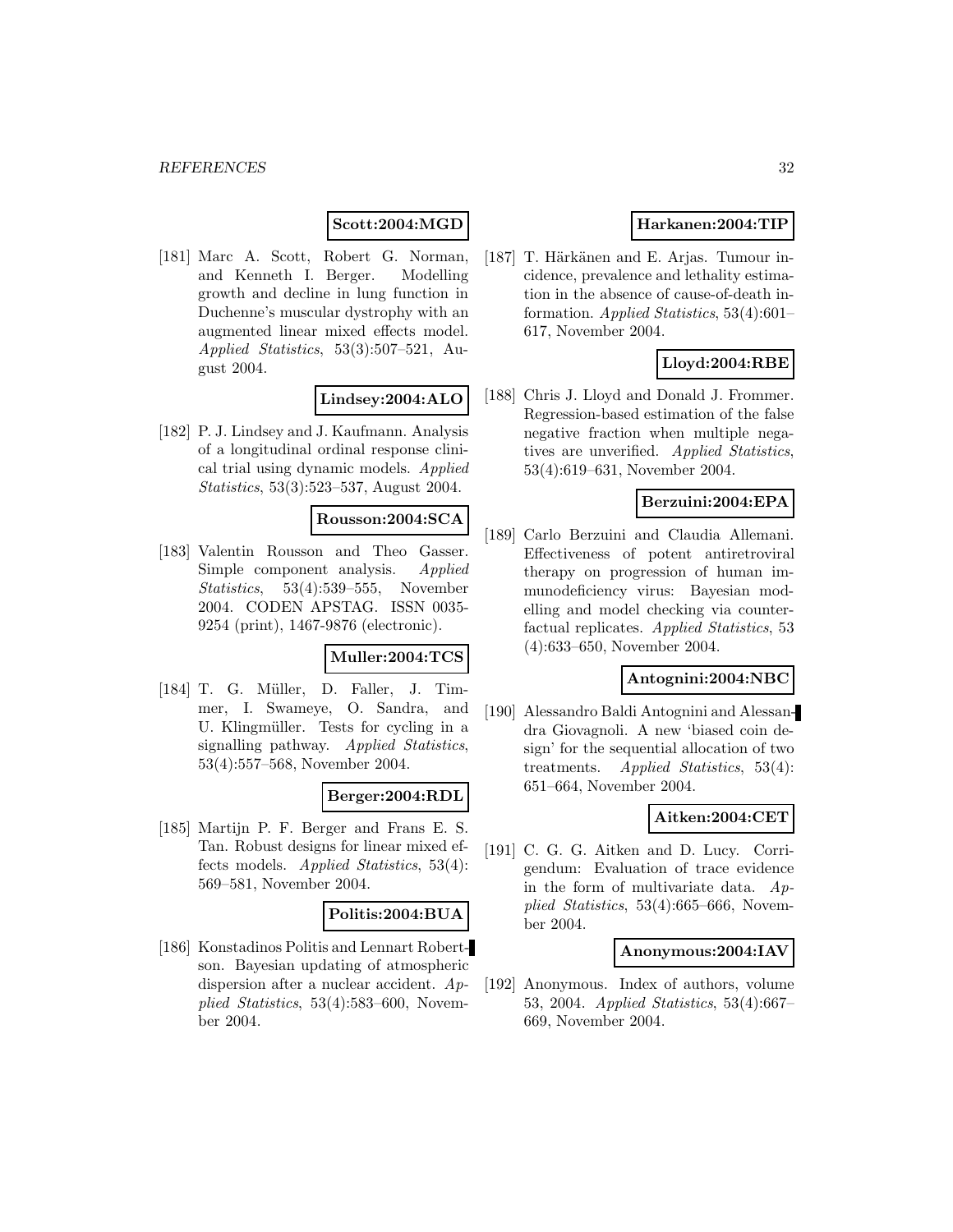### **Gelfand:2005:MSD**

[193] Alan E. Gelfand, Alexandra M. Schmidt, Shanshan Wu, John A. Silander, Jr., Andrew Latimer, and Anthony G. Rebelo. Modelling species diversity through species level hierarchical modelling. Applied Statistics,  $54(1):1-20$ , January 2005. CODEN APSTAG. ISSN 0035-9254 (print), 1467-9876 (electronic).

### **Huang:2005:AIE**

[194] Li-Shan Huang, Hongkun Wang, and Christopher Cox. Assessing interaction effects in linear measurement error models. Applied Statistics, 54(1):21–30, January 2005.

### **Delmar:2005:MMV**

[195] Paul Delmar, Stéphane Robin, Diana Tronik-Le Roux, and Jean Jacques Daudin. Mixture model on the variance for the differential analysis of gene expression data. Applied Statistics, 54(1): 31–50, January 2005.

#### **Peddada:2005:SAQ**

[196] Shyamal D. Peddada, Gregg E. Dinse, and Joseph K. Haseman. A survivaladjusted quantal response test for comparing tumour incidence rates. Applied Statistics, 54(1):51–61, January 2005.

# **Cox:2005:LQL**

[197] Christopher Cox. Limits of quantitation for laboratory assays. Applied Statistics, 54(1):63–76, January 2005.

### **Mwalili:2005:BOL**

[198] Samuel M. Mwalili, Emmanuel Lesaffre, and Dominique Declerck. A Bayesian ordinal logistic regression model to correct for interobserver measurement error in a geographical oral health study. Applied Statistics, 54(1):77–93, January 2005.

#### **Denteneer:2005:NEC**

[199] D. Denteneer and M. S. Keane. Nonparametric estimation of a change in defect intensity. Applied Statistics, 54(1): 95–114, January 2005.

### **Stare:2005:IMR**

[200] Janez Stare, Robin Henderson, and Maja Pohar. An individual measure of relative survival. Applied Statistics, 54 (1):115–126, January 2005.

### **Shmueli:2005:UDF**

[201] Galit Shmueli, Thomas P. Minka, Joseph B. Kadane, Sharad Borle, and Peter Boatwright. A useful distribution for fitting discrete data: Revival of the Conway–Maxwell–Poisson distribution. Applied Statistics, 54(1):127– 142, January 2005. CODEN APSTAG. ISSN 0035-9254 (print), 1467-9876 (electronic). URL http://www.jstor.org/ stable/3592603.

# **Gilbert:2005:MFD**

[202] Peter B. Gilbert. A modified false discovery rate multiple-comparisons procedure for discrete data, applied to human immunodeficiency virus genetics. Applied Statistics, 54(1):143–158, January 2005.

# **Peters:2005:BMC**

[203] Jaime L. Peters, Lesley Rushton, Alex J. Sutton, David R. Jones, Keith R. Abrams, and Moira A. Mugglestone. Bayesian methods for the cross-design synthesis of epidemiological and toxicological evidence. Applied Statistics, 54 (1):159–172, January 2005.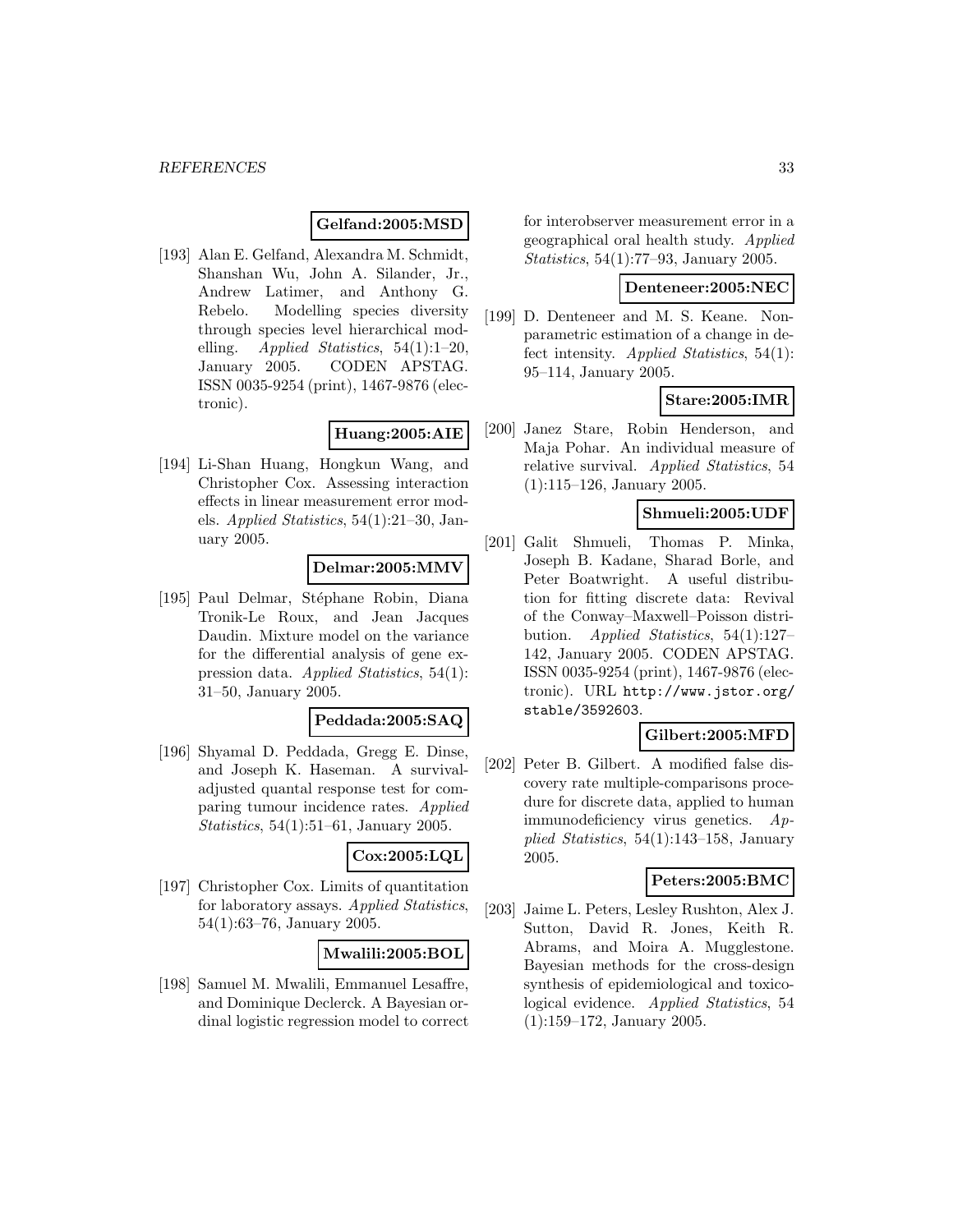# **Alonzo:2005:AAC**

[204] Todd A. Alonzo and Margaret Sullivan Pepe. Assessing accuracy of a continuous screening test in the presence of verification bias. Applied Statistics, 54(1): 173–190, January 2005.

### **Verzilli:2005:HBM**

[205] Claudio J. Verzilli, John C. Whittaker, Nigel Stallard, and Daniel Chasman. A hierarchical Bayesian model for predicting the functional consequences of amino-acid polymorphisms. Applied Statistics, 54(1):191–206, January 2005.

#### **Chavez-Demoulin:2005:GAM**

[206] V. Chavez-Demoulin and A. C. Davison. Generalized additive modelling of sample extremes. Applied Statistics, 54(1): 207–222, January 2005.

#### **Sahu:2005:BKK**

[207] Sujit K. Sahu and Kanti V. Mardia. A Bayesian kriged Kalman model for short-term forecasting of air pollution levels. Applied Statistics, 54(1):223–244, January 2005.

### **Piegorsch:2005:LDR**

[208] Walter W. Piegorsch, R. Webster West, Wei Pan, and Ralph L. Kodell. Low dose risk estimation via simultaneous statistical inferences. Applied Statistics, 54(1): 245–258, January 2005.

### **Wannemuehler:2005:UMC**

[209] Kathleen A. Wannemuehler and Robert H. Lyles. A unified model for covariate measurement error adjustment in an occupational health study while accounting for non-detectable exposures.  $Ap$ plied Statistics, 54(1):259–271, January 2005.

# **Saebo:2005:DRM**

[210] S. Sæbø, T. Almøy, and A. H. Aastveit. Disease resistance modelled as firstpassage times of genetically dependent stochastic processes. Applied Statistics, 54(1):273–285, January 2005.

### **Rambharat:2005:TAM**

[211] B. Ricky Rambharat, Anthony E. Brockwell, and Duane J. Seppi. A threshold autoregressive model for wholesale electricity prices. Applied Statistics, 54(2):287–299, April 2005. CODEN APSTAG. ISSN 0035-9254 (print), 1467-9876 (electronic).

#### **Bowman:2005:JML**

[212] F. DuBois Bowman and Amita K. Manatunga. A joint model for longitudinal data profiles and associated event risks with application to a depression study. Applied Statistics, 54(2):301–316, April 2005.

### **Martin-Magniette:2005:NEH**

[213] M. L. Martin-Magniette. Nonparametric estimation of the hazard function by using a model selection method: estimation of cancer deaths in Hiroshima atomic bomb survivors. Applied Statistics, 54(2):317–331, April 2005.

### **DeRidder:2005:ESO**

[214] Joris De Ridder, Geert Molenberghs, and Conny Aerts. Estimating stellaroscillation-related parameters and their uncertainties with the moment method. Applied Statistics, 54(2):333–348, April 2005.

#### **Hohle:2005:IDT**

[215] Michael Höhle, Erik Jørgensen, and Philip D. O'Neill. Inference in dis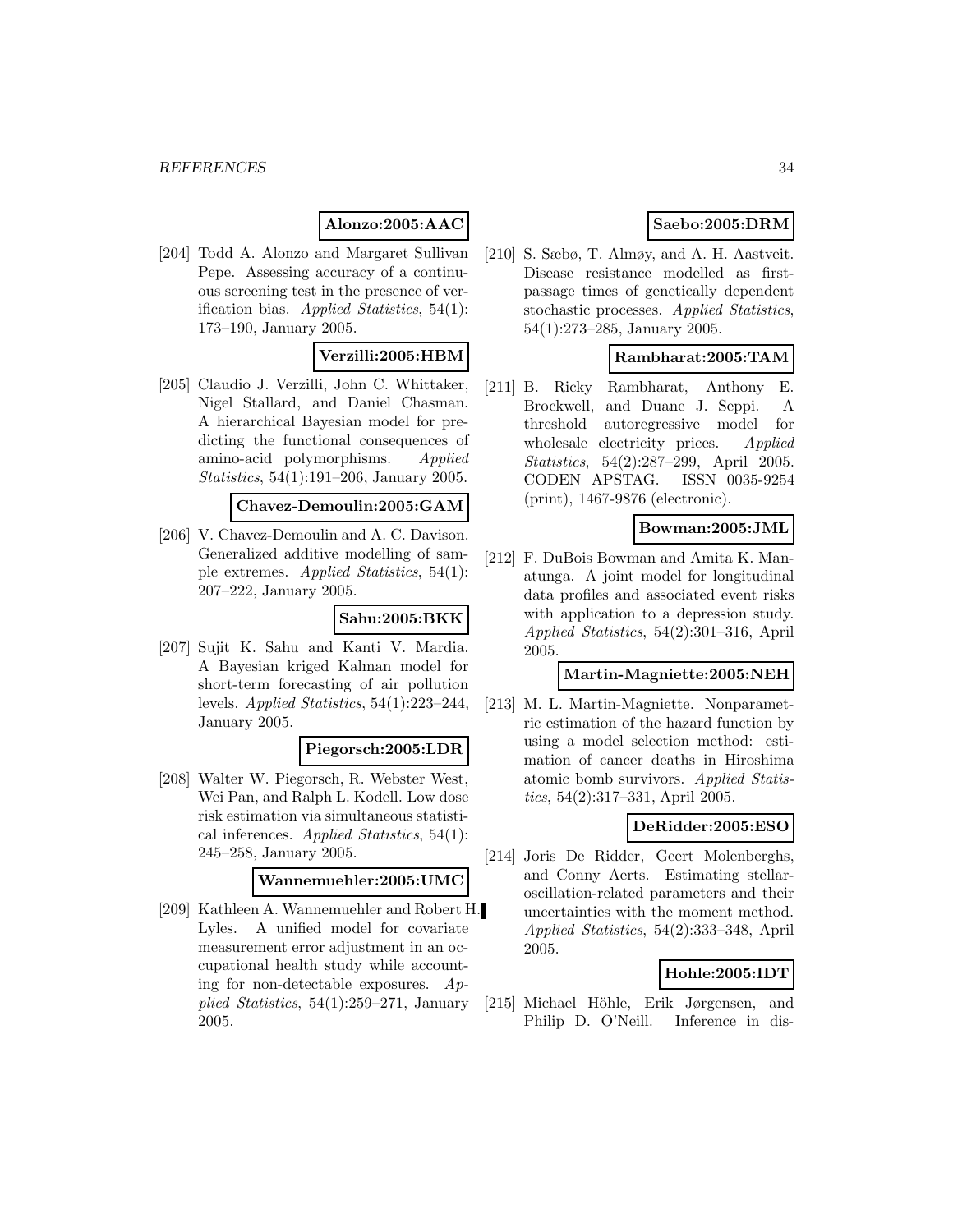ease transmission experiments by using stochastic epidemic models. Applied Statistics, 54(2):349–366, April 2005.

# **Sidik:2005:SHV**

[216] Kurex Sidik and Jeffrey N. Jonkman. Simple heterogeneity variance estimation for meta-analysis. Applied Statistics, 54(2):367–384, April 2005.

# **Welton:2005:MTI**

[217] N. J. Welton and A. E. Ades. A model of toxoplasmosis incidence in the UK: evidence synthesis and consistency of evidence. Applied Statistics, 54(2):385–404, April 2005.

# **Pantazis:2005:BML**

[218] N. Pantazis, G. Touloumi, A. S. Walker, and A. G. Babiker. Bivariate modelling of longitudinal measurements of two human immunodeficiency type 1 disease progression markers in the presence of informative drop-outs. Applied Statistics, 54(2):405–423, April 2005.

#### **Wilson:2005:HMO**

[219] Simon P. Wilson. Hierarchical modelling of orthopaedic hip replacement damage accumulation and reliability. Applied Statistics, 54(2):425–441, April 2005.

### **Huang:2005:DAV**

[220] Deng Huang and Theodore T. Allen. Design and analysis of variable fidelity experimentation applied to engine valve heat treatment process design. Applied Statistics, 54(2):443–463, April 2005.

### **Tatsuoka:2005:CDA**

[221] Curtis Tatsuoka. Corrigendum: Data analytic methods for latent partially ordered classification models. Applied Statistics, 54(2):465–467, April 2005.

### **Kou:2005:BAS**

[222] S. C. Kou, X. Sunney Xie, and Jun S. Liu. Bayesian analysis of single-molecule experimental data. Applied Statistics, 54 (3):469–506, June 2005. CODEN AP-STAG. ISSN 0035-9254 (print), 1467- 9876 (electronic).

# **Rigby:2005:GAM**

[223] R. A. Rigby and D. M. Stasinopoulos. Generalized additive models for location, scale and shape. Applied Statistics, 54(3):507–554, June 2005.

### **Salim:2005:MAB**

[224] A. Salim, Y. Pawitan, and K. Bond. Modelling association between two irregularly observed spatiotemporal processes by using maximum covariance analysis. Applied Statistics, 54(3):555– 573, June 2005.

### **Morton:2005:DTM**

[225] Alexander Morton and Bärbel F. Finkenstädt. Discrete time modelling of disease incidence time series by using Markov chain Monte Carlo methods. Applied Statistics, 54(3):575–594, June 2005.

# **Elliott:2005:OCR**

[226] Michael R. Elliott and William W. Davis. Obtaining cancer risk factor prevalence estimates in small areas: combining data from two surveys. Applied Statistics, 54(3):595–609, June 2005.

### **Muller:2005:NBM**

[227] Peter Müller, Gary L. Rosner, Maria De Iorio, and Steven MacEachern. A non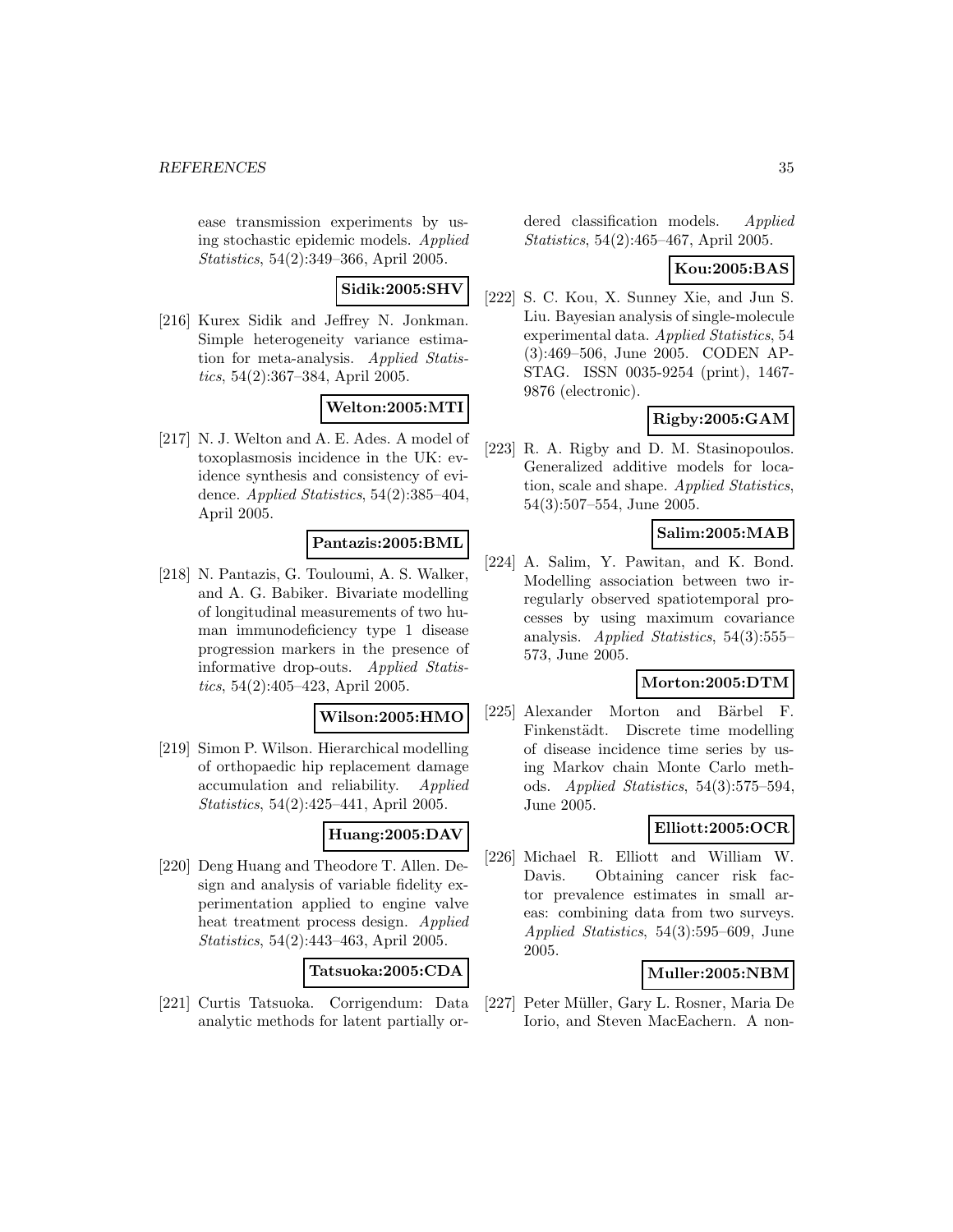parametric Bayesian model for inference in related longitudinal studies. Applied Statistics, 54(3):611–626, June 2005.

# **Do:2005:BMM**

[228] Kim-Anh Do, Peter Müller, and Feng Tang. A Bayesian mixture model for differential gene expression. Applied Statistics, 54(3):627–644, June 2005.

# **Diggle:2005:NES**

[229] Peter Diggle, Pingping Zheng, and Peter Durr. Nonparametric estimation of spatial segregation in a multivariate point process: bovine tuberculosis in Cornwall, UK. Applied Statistics, 54(3):645– 658, June 2005.

# **Xia:2005:SED**

[230] Yingcun Xia, Julia R. Gog, and Bryan T. Grenfell. Semiparametric estimation of the duration of immunity from infectious disease time series: influenza as a case-study. Applied Statistics, 54 (3):659–672, June 2005.

#### **Dryden:2005:NSS**

[231] I. L. Dryden, L. Márkus, C. C. Taylor, and J. Kovács. Non-stationary spatiotemporal analysis of karst water levels. Applied Statistics, 54(3):673–690, June 2005.

#### **Agresti:2005:MTC**

[232] Alan Agresti and Bernhard Klingenberg. Multivariate tests comparing binomial probabilities, with application to safety studies for drugs. Applied Statistics, 54 (4):691–706, August 2005. CODEN AP-STAG. ISSN 0035-9254 (print), 1467- 9876 (electronic).

# **Albert:2005:MLS**

[233] Paul S. Albert and Joannie Shen. Modelling longitudinal semicontinuous emesis volume data with serial correlation in an acupuncture clinical trial. Applied Statistics, 54(4):707–720, August 2005.

# **Bohning:2005:NML**

[234] Dankmar Böhning and Dieter Schön. Nonparametric maximum likelihood estimation of population size based on the counting distribution. Applied Statistics, 54(4):721–737, August 2005.

### **Alioum:2005:MAE**

[235] Ahmadou Alioum, Daniel Commenges, Rodolphe Thiébaut, and François Dabis. A multistate approach for estimating the incidence of human immunodeficiency virus by using data from a prevalent cohort study. Applied Statistics, 54(4): 739–752, August 2005.

## **Baxter:2005:DNR**

[236] Paul D. Baxter and Graham J. G. Upton. Differentiating noisy radiocommunications signals: wavelet estimation of a derivative in the presence of heteroscedastic noise. Applied Statistics, 54 (4):753–767, August 2005.

### **Houseman:2005:RRM**

[237] E. Andrés Houseman. A robust regression model for a first-order autoregressive time series with unequal spacing: application to water monitoring. Applied Statistics, 54(4):769–780, August 2005.

### **Meulders:2005:PFA**

[238] Michel Meulders, Paul De Boeck, Iven Van Mechelen, and Andrew Gelman. Probabilistic feature analysis of facial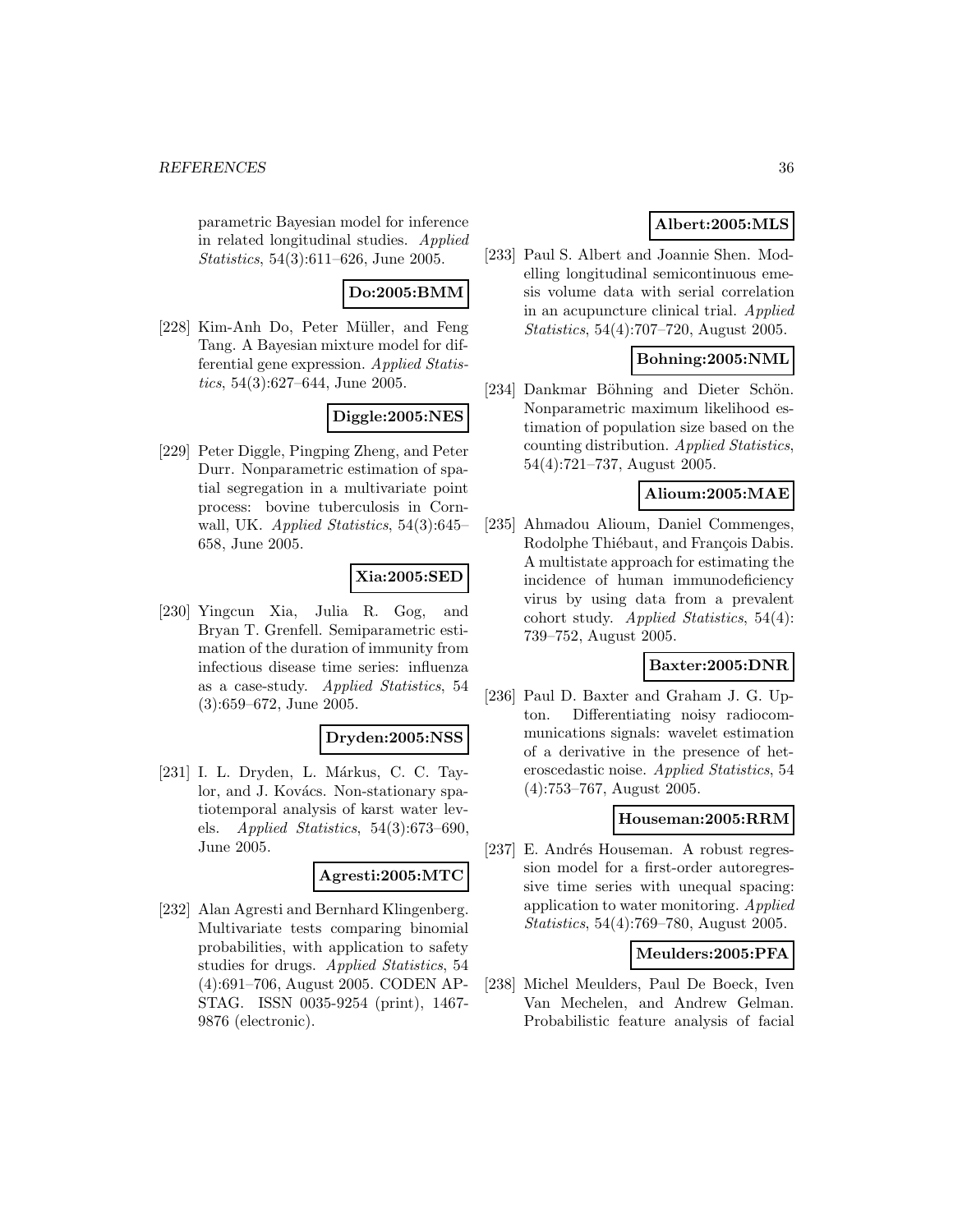perception of emotions. Applied Statistics, 54(4):781–793, August 2005.

**Martel-Escobar:2005:AIH**

[239] M. Martel-Escobar, F. J. Vázquez-Polo, and A. Hernández-Bastida. Analysing the independence hypothesis in models for rare errors: an application to auditing. Applied Statistics, 54(4):795–804, August 2005.

### **Blaauw:2005:RPC**

[240] Maarten Blaauw and J. Andrés Christen. Radiocarbon peat chronologies and environmental change. Applied Statistics, 54(4):805–816, August 2005.

# **Wit:2005:NOD**

[241] Ernst Wit, Agostino Nobile, and Raya Khanin. Near-optimal designs for dual channel microarray studies. Applied Statistics, 54(5):817–830, November 2005. CODEN APSTAG. ISSN 0035- 9254 (print), 1467-9876 (electronic).

#### **Chu:2005:CTC**

[242] Haitao Chu, Lawrence H. Moulton, Wendy J. Mack, Douglas J. Passaro, Paulo F. Barroso, and Alvaro Muñoz. Correlating two continuous variables subject to detection limits in the context of mixture distributions. Applied Statistics, 54(5):831–845, November 2005.

#### **Matthews:2005:AFA**

[243] Abigail G. Matthews, Dianne M. Finkelstein, and Rebecca A. Betensky. Analysis of familial aggregation in the presence of varying family sizes. Applied Statistics, 54(5):847–862, November 2005.

# **Whittaker:2005:NTQ**

[244] Joe Whittaker, Chris Whitehead, and Mark Somers. The neglog transformation and quantile regression for the analysis of a large credit scoring database. Applied Statistics, 54(5):863– 878, November 2005.

### **Kharroubi:2005:EUI**

[245] Samer A. Kharroubi, Anthony O'Hagan, and John E. Brazier. Estimating utilities from individual health preference data: a nonparametric Bayesian method. Applied Statistics, 54(5):879–895, November 2005.

### **Wilson:2005:PFD**

[246] Simon P. Wilson and Mark J. Costello. Predicting future discoveries of European marine species by using a nonhomogeneous renewal process. Applied Statistics, 54(5):897–918, November 2005.

### **Tiwari:2005:BMS**

[247] Ram C. Tiwari, Kathleen A. Cronin, William Davis, Eric J. Feuer, Binbing Yu, and Siddhartha Chib. Bayesian model selection for join point regression with application to age-adjusted cancer rates. Applied Statistics, 54(5):919–939, November 2005.

#### **Baker:2005:SWB**

[248] Stuart G. Baker and Barnett S. Kramer. Statistics for weighing benefits and harms in a proposed genetic substudy of a randomized cancer prevention trial. Applied Statistics, 54(5):941–954, November 2005.

## **Bingham:2005:CDF**

[249] D. R. Bingham, E. D. Schoen, and R. R. Sitter. Corrigendum: Design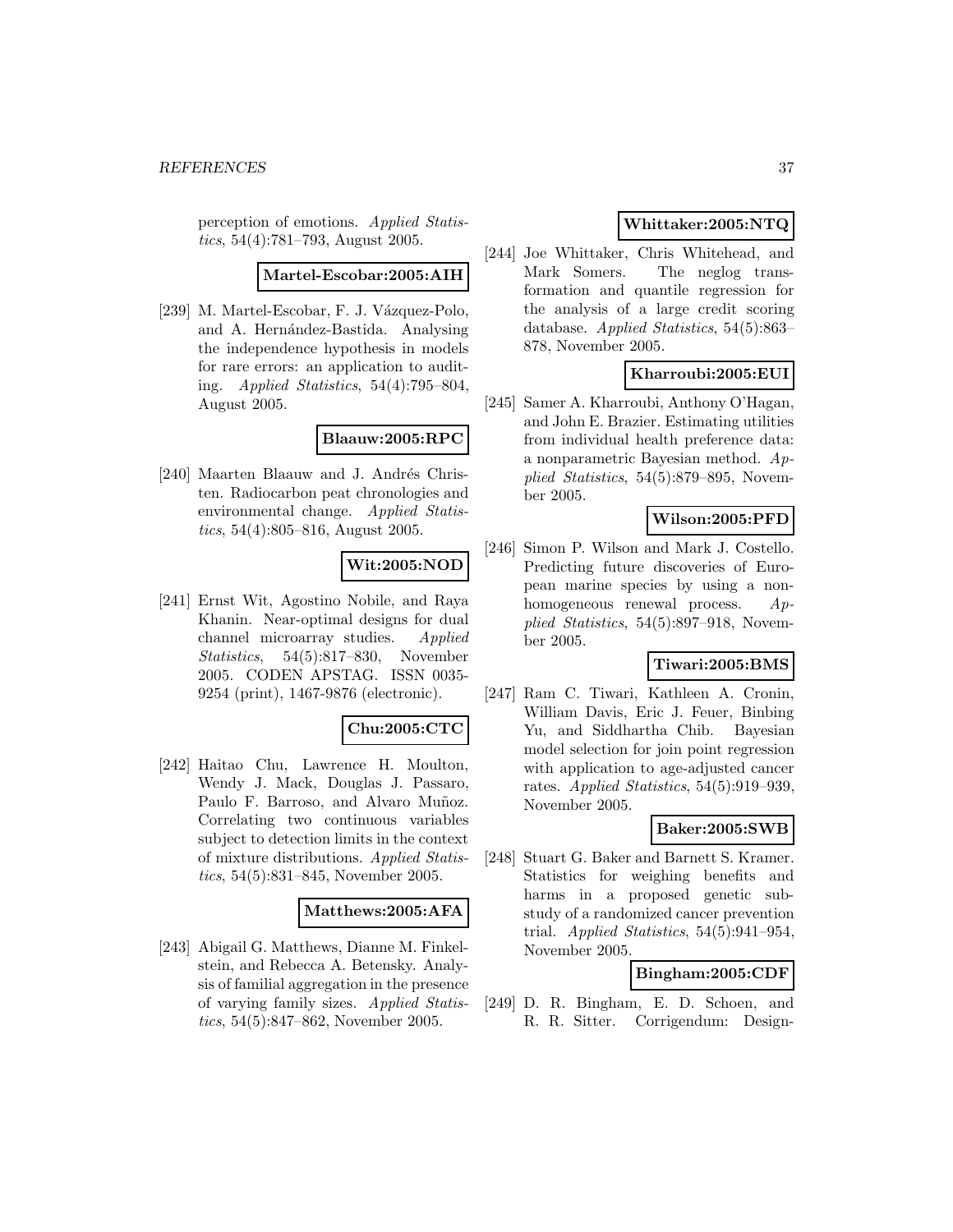ing fractional factorial split-plot experiments with few whole-plot factors. Applied Statistics, 54(5):955–958, November 2005.

### **Elliott:2005:COC**

[250] Michael R. Elliott and William W. Davis. Corrigendum: Obtaining cancer risk factor prevalence estimates in small areas: combining data from two surveys. Applied Statistics, 54(5):958, November 2005.

#### **Anonymous:2005:IAV**

[251] Anonymous. Index of authors, volume 54, 2005. Applied Statistics, 54(5):959– 962, November 2005.

### **Anonymous:2005:CV**

[252] Anonymous. Contents of volume 54, 2005. Applied Statistics, 54(5):963–965, November 2005.

# **Dean:2006:UUD**

[253] Nema Dean, Thomas Brendan Murphy, and Gerard Downey. Using unlabelled data to update classification rules with applications in food authenticity studies. Applied Statistics, 55(1):1–14, January 2006. CODEN APSTAG. ISSN 0035- 9254 (print), 1467-9876 (electronic).

#### **Stallard:2006:ENI**

[254] Nigel Stallard, Mike B. Gravenor, and Robert N. Curnow. Estimating numbers of infectious units from serial dilution assays. Applied Statistics, 55(1):15–30, January 2006.

#### **Cowling:2006:JME**

[255] B. J. Cowling, J. L. Hutton, and J. E. H. Shaw. Joint modelling of event counts and survival times. Applied Statistics, 55(1):31–39, January 2006.

### **Demyanov:2006:IEI**

[256] V. Demyanov, S. N. Wood, and T. J. Kedwards. Improving ecological impact assessment by statistical data synthesis using process-based models. Applied Statistics, 55(1):41–62, January 2006.

### **Ridout:2006:MER**

[257] Martin S. Ridout, Malcolm J. Faddy, and Michael G. Solomon. Modelling the effects of repellent chemicals on foraging bees. Applied Statistics, 55(1):63–75, January 2006.

#### **Bock:2006:MAA**

[258] Mitchum T. Bock and Adrian W. Bowman. On the measurement and analysis of asymmetry with applications to facial modelling. Applied Statistics, 55(1):77– 91, January 2006.

### **Verbeke:2006:CPC**

[259] G. Verbeke, S. Fieuws, E. Lesaffre, B. S. Kato, M. D. Foreman, P. L. O. Broos, and K. Milisen. A comparison of procedures to correct for base-line differences in the analysis of continuous longitudinal data: a case-study. Applied Statistics, 55(1):93–101, January 2006.

### **Dryden:2006:ESA**

[260] Ian L. Dryden and András Zempléni. Extreme shape analysis. Applied Statistics, 55(1):103–121, January 2006.

#### **Newton:2006:APV**

[261] Michael A. Newton and David I. Hastie. Assessing Poisson variation of intestinal tumour multiplicity in mice carrying a Robertsonian translocation. Applied Statistics, 55(1):123–138, January 2006.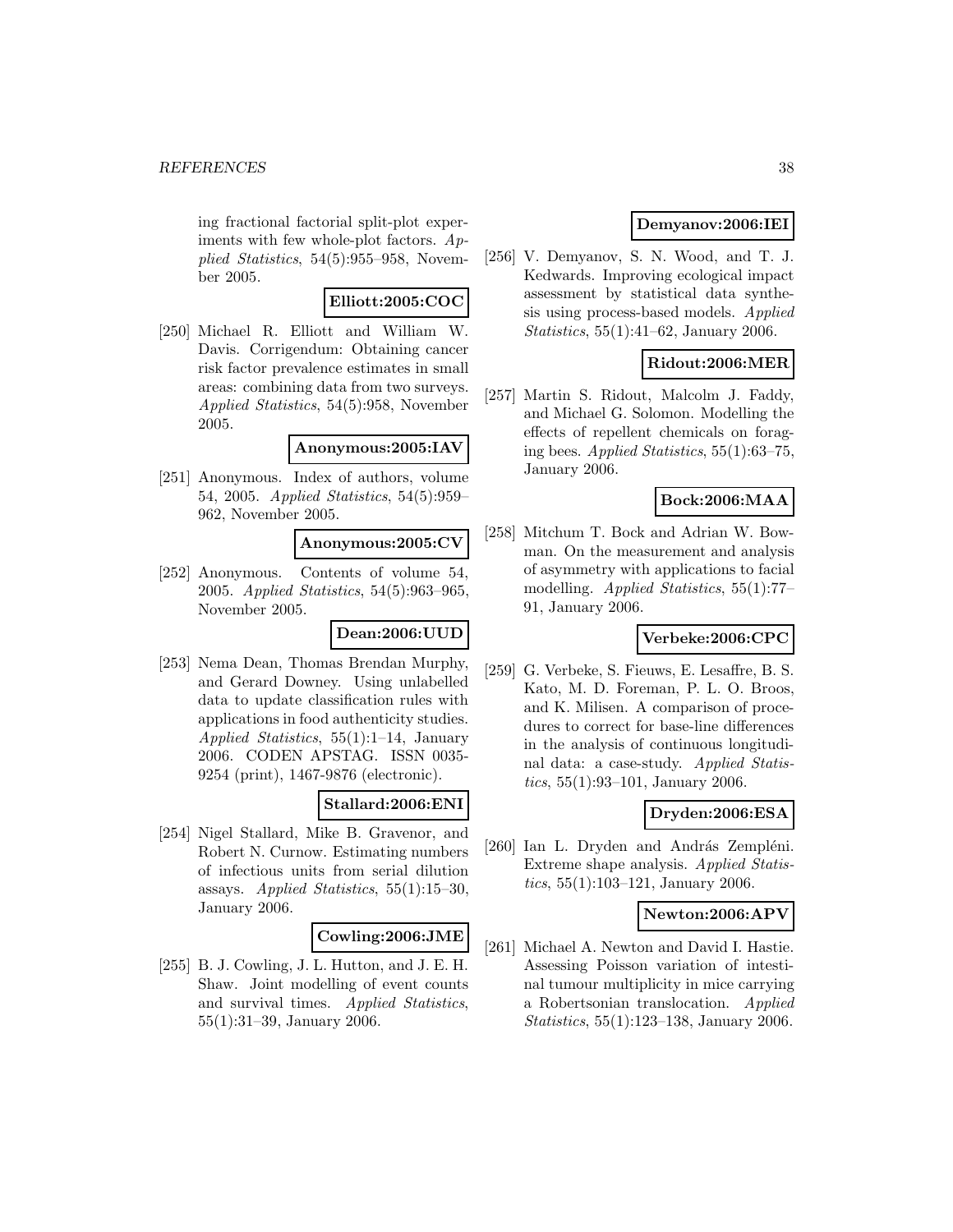# **Lee:2006:DHG**

[262] Youngjo Lee and John A. Nelder. Double hierarchical generalized linear models (with discussion). Applied Statistics, 55(2):139–185, April 2006. CODEN AP-STAG. ISSN 0035-9254 (print), 1467- 9876 (electronic).

# **Jeong:2006:DPI**

[263] Jong-Hyeon Jeong and Jason Fine. Direct parametric inference for the cumulative incidence function. Applied Statistics, 55(2):187–200, April 2006.

# **So:2006:BSS**

[264] Mike K. P. So, Cathy W. S. Chen, and Feng-Chi Liu. Best subset selection of autoregressive models with exogenous variables and generalized autoregressive conditional heteroscedasticity errors. Applied Statistics, 55(2):201– 224, April 2006.

#### **Baker:2006:POA**

[265] Rose Baker and Philip Scarf. Predicting the outcomes of annual sporting contests. Applied Statistics, 55(2):225–239, April 2006.

#### **Brooks:2006:DIP**

[266] Chris Brooks and Melvin J. Hinich. Detecting intraday periodicities with application to high frequency exchange rates. Applied Statistics, 55(2):241–259, April 2006.

# **Dominici:2006:EPS**

[267] Francesca Dominici, Scott L. Zeger, Giovanni Parmigiani, Joanne Katz, and Parul Christian. Estimating percentilespecific treatment effects in counterfactual models: a case-study of micronutrient supplementation, birth weight and infant mortality. Applied Statistics, 55 (2):261–280, April 2006.

### **Proietti:2006:DFA**

[268] Tommaso Proietti and Filippo Moauro. Dynamic factor analysis with non-linear temporal aggregation constraints. Applied Statistics, 55(2):281–300, April 2006.

### **Pan:2006:IGF**

[269] Wei Pan. Incorporating gene functional annotations in detecting differential gene expression. Applied Statistics, 55(3):301–316, May 2006. CODEN AP-STAG. ISSN 0035-9254 (print), 1467- 9876 (electronic).

# **Yang:2006:DEP**

[270] Yang Yang, Ira M. Longini, Jr., and M. Elizabeth Halloran. Design and evaluation of prophylactic interventions using infectious disease incidence data from close contact groups. Applied Statistics, 55(3):317–330, May 2006.

#### **Clarke:2006:CRS**

[271] E. D. Clarke, D. C. Speirs, M. R. Heath, S. N. Wood, W. S. C. Gurney, and S. J. Holmes. Calibrating remotely sensed chlorophyll-a data by using penalized regression splines. Applied Statistics, 55 (3):331–353, May 2006. See corrigendum [285].

#### **Arndt:2006:ESS**

[272] Channing Arndt, Julia Kozlitina, and Paul V. Preckel. Efficient survey sampling of households via Gaussian quadrature. Applied Statistics, 55(3): 355–364, May 2006. CODEN APSTAG. ISSN 0035-9254 (print), 1467-9876 (electronic).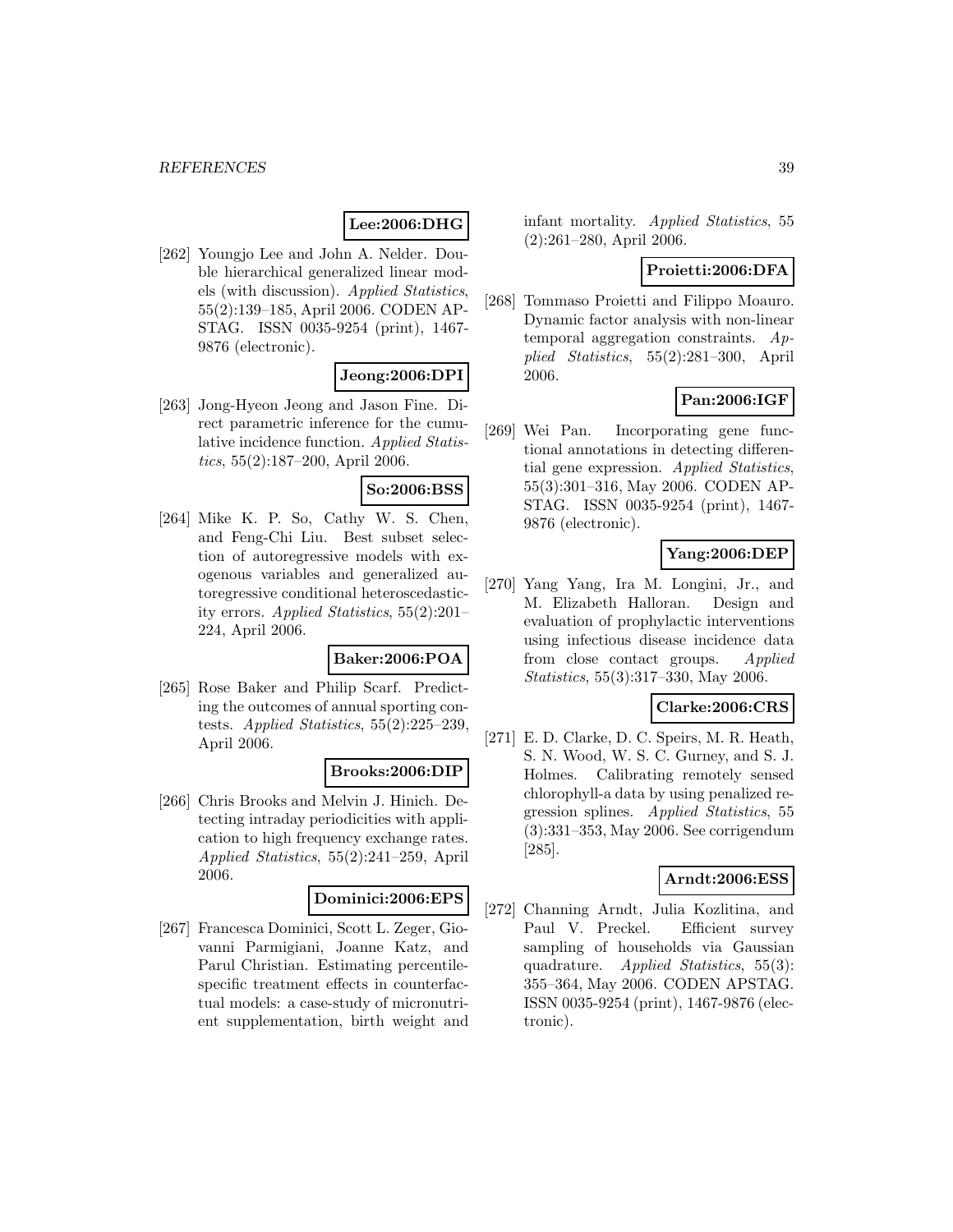**Demidenko:2006:ATR**

[273] Eugene Demidenko. The assessment of tumour response to treatment. Applied Statistics, 55(3):365–377, May 2006.

#### **Leung:2006:ASD**

[274] Denis H. Y. Leung and Jing Qin. Analysing survey data with incomplete responses by using a method based on empirical likelihood. Applied Statistics, 55(3):379–396, May 2006.

#### **Belluzzo:2006:TST**

[275] Walter Belluzzo. A two-sample test for threshold crossing latent variables with application to valuation studies. Applied Statistics, 55(3):397–406, May 2006.

# **Guillot:2006:IHS**

[276] Gilles Guillot, Denis Kan-King-Yu, Joël Michelin, and Philippe Huet. Inference of a hidden spatial tessellation from multivariate data: application to the delineation of homogeneous regions in an agricultural field. Applied Statistics, 55 (3):407–430, May 2006.

**Cadarso-Suarez:2006:FMN**

[277] Carmen Cadarso-Suárez, Javier Roca-Pardiñas, Geert Molenberghs, Christel Faes, Verónica Nácher, Sabiela Ojeda, and Carlos Acu˜na. Flexible modelling of neuron firing rates across different experimental conditions: an application to neural activity in the prefrontal cortex during a discrimination task. Applied Statistics, 55(4):431–447, August 2006. CODEN APSTAG. ISSN 0035- 9254 (print), 1467-9876 (electronic).

# **Fieuws:2006:HDM**

[278] Steffen Fieuws, Geert Verbeke, Filip Boen, and Christophe Delecluse. High dimensional multivariate mixed models for binary questionnaire data. Applied Statistics, 55(4):449–460, August 2006.

### **Einbeck:2006:MBR**

[279] Jochen Einbeck and Gerhard Tutz. Modelling beyond regression functions: an application of multimodal regression to speed-flow data. Applied Statistics, 55 (4):461–475, August 2006.

### **Cai:2006:AFS**

[280] Liming Cai, Nathaniel Schenker, and James Lubitz. Analysis of functional status transitions by using a semi-Markov process model in the presence of leftcensored spells. Applied Statistics, 55(4): 477–491, August 2006.

#### **Peddada:2006:TST**

[281] Shyamal D. Peddada, Joseph K. Haseman, Xiaofeng Tan, and Greg Travlos. Tests for a simple tree order restriction with application to dose-response studies. Applied Statistics,  $55(4):493-506$ , August 2006.

#### **Parsons:2006:GEE**

[282] N. R. Parsons, R. N. Edmondson, and S. G. Gilmour. A generalized estimating equation method for fitting autocorrelated ordinal score data with an application in horticultural research. Applied Statistics, 55(4):507–524, August 2006.

## **Spiess:2006:ETE**

[283] Martin Spiess. Estimation of a twoequation panel model with mixed continuous and ordered categorical out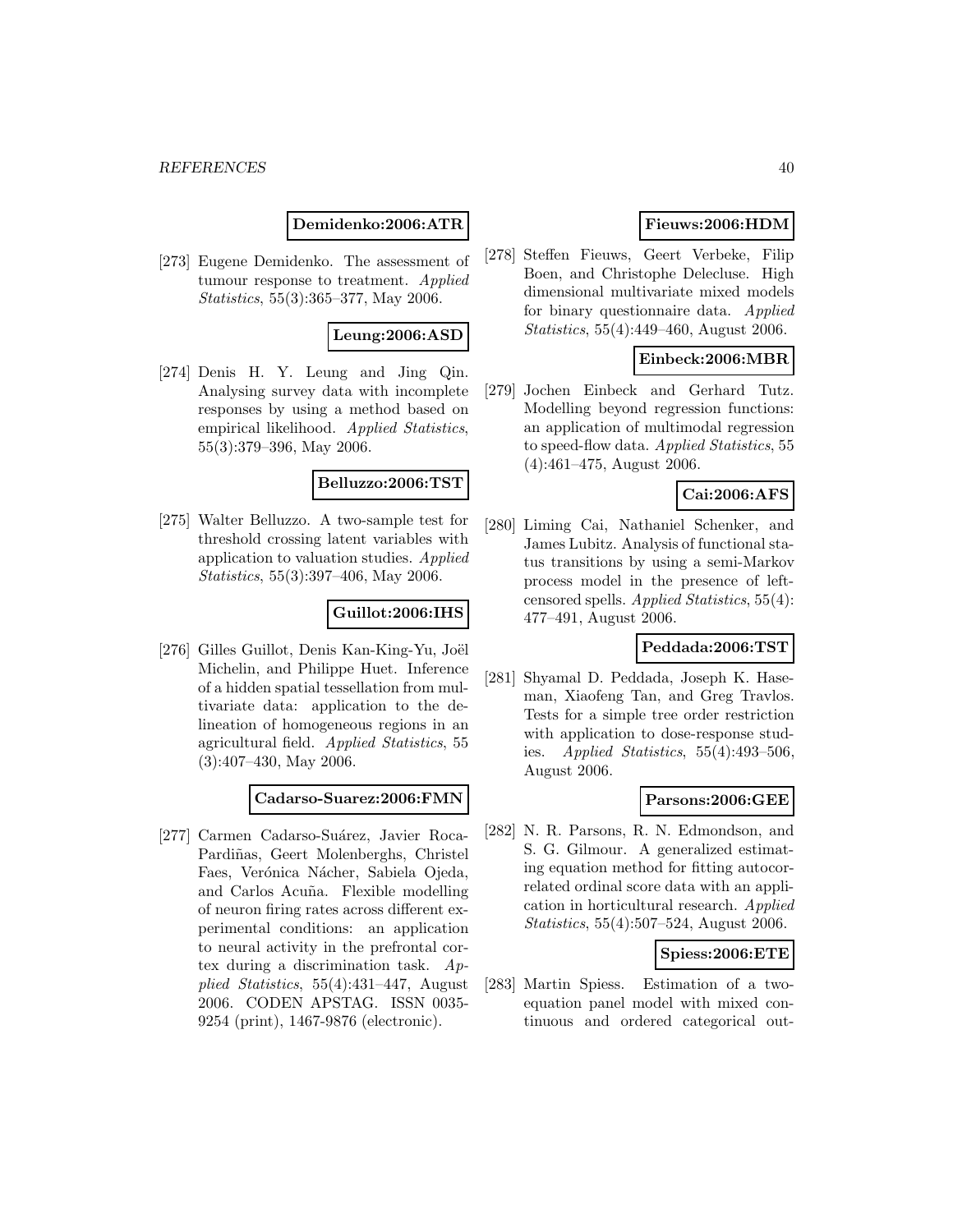comes and missing data. Applied Statistics, 55(4):525–538, August 2006.

**Yuan:2006:MRM**

[284] Ao Yuan and George E. Bonney. A multivariate regression model for continuous genetic traits. Applied Statistics, 55 (4):539–550, August 2006. CODEN AP-STAG. ISSN 0035-9254 (print), 1467- 9876 (electronic).

# **Clarke:2006:CCR**

[285] E. D. Clarke, D. C. Speirs, M. R. Heath, S. N. Wood, W. S. C. Gurney, and S. J. Holmes. Corrigendum: Calibrating remotely sensed chlorophyll-a data by using penalized regression splines. Applied Statistics, 55(4):551–552, August 2006. See [271].

### **Farrington:2006:SAC**

[286] C. P. Farrington and H. J. Whitaker. Semiparametric analysis of case series data. Applied Statistics, 55(5):553–594, November 2006. CODEN APSTAG. ISSN 0035-9254 (print), 1467-9876 (electronic).

#### **Faes:2006:EHS**

[287] Christel Faes, Niel Hens, Marc Aerts, Ziv Shkedy, Helena Geys, Koen Mintiens, Hans Laevens, and Frank Boelaert. Estimating herd-specific force of infection by using random-effects models for clustered binary data and monotone fractional polynomials. Applied Statistics, 55(5):595–613, November 2006.

#### **Kowalski:2006:MCC**

[288] Scott M. Kowalski, G. Geoffrey Vining, Douglas C. Montgomery, and Connie M. Borror. Modifying a central composite design to model the process mean and

variance when there are hard-to-change factors. Applied Statistics, 55(5):615– 630, November 2006.

#### **Fawcett:2006:HME**

[289] Lee Fawcett and David Walshaw. A hierarchical model for extreme wind speeds. Applied Statistics, 55(5):631– 646, November 2006.

### **Goegebeur:2006:LIB**

[290] Yuri Goegebeur, Paul De Boeck, Geert Molenberghs, and Guido del Pino. A local-influence-based diagnostic approach to a speeded item response theory model. Applied Statistics, 55(5):647– 676, November 2006.

# **Park:2006:PAM**

[291] Yousung Park, Jai Won Choi, and Dong-Hee Lee. A parametric approach for measuring the effect of the 10th revision of the international classification of diseases. Applied Statistics, 55(5):677–697, November 2006.

#### **Chen:2006:PDE**

[292] Tao Chen, Julian Morris, and Elaine Martin. Probability density estimation via an infinite Gaussian mixture model: application to statistical process monitoring. Applied Statistics, 55(5):699– 715, November 2006.

### **Anonymous:2006:IAV**

[293] Anonymous. Index of authors, volume 55, 2006. Applied Statistics, 55(5):717– 720, November 2006.

### **Jank:2007:MCE**

[294] Wolfgang Jank and Galit Shmueli. Modelling concurrency of events in on-line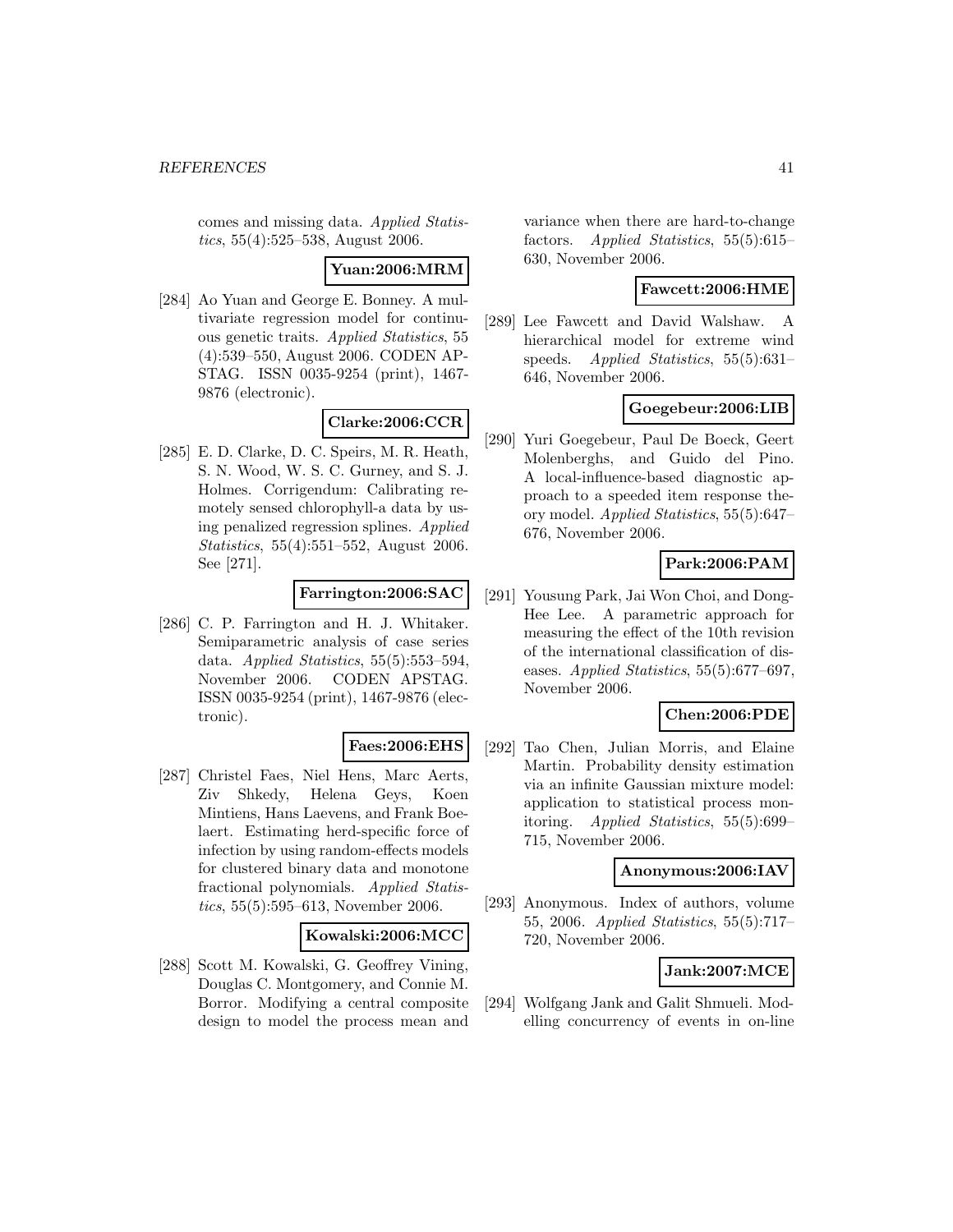auctions via spatiotemporal semiparametric models. Applied Statistics, 56(1): 1–27, January 2007. CODEN APSTAG. ISSN 0035-9254 (print), 1467-9876 (electronic).

### **Augustin:2007:SMN**

[295] Nicole H. Augustin, Stefan Lang, Monica Musio, and Klaus Von Wilpert. A spatial model for the needle losses of pine-trees in the forests of Baden-Württemberg: an application of Bayesian structured additive regression. Applied Statistics, 56(1):29–50, January 2007.

### **Rodriguez-Avi:2007:GBB**

[296] J. Rodríguez-Avi, A. Conde-Sánchez, A. J. Sáez-Castillo, and M. J. Olmo-Jiménez. A generalization of the betabinomial distribution. Applied Statistics, 56(1):51–61, January 2007.

#### **Elliott:2007:UMM**

[297] Michael R. Elliott and Nicolas Stettler. Using a mixture model for multiple imputation in the presence of outliers: the 'Healthy for life' project. Applied Statistics, 56(1):63–78, January 2007.

# **Yuan:2007:MBE**

[298] Ying Yuan and Roderick J. A. Little. Model-based estimates of the finite population mean for two-stage cluster samples with unit non-response. Applied Statistics, 56(1):79–97, January 2007.

#### **Fryzlewicz:2007:GXR**

[299] Piotr Fryzlewicz, Véronique Delouille, and Guy P. Nason. GOES-8 X-ray sensor variance stabilization using the multiscale data-driven Haar–Fisz transform. Applied Statistics,  $56(1):99-116$ , January 2007.

# **Spiess:2007:CET**

[300] Martin Spiess. Corrigendum: Estimation of a two-equation panel model with mixed continuous and ordered categorical outcomes and missing data. Applied Statistics, 56(1):117, January 2007.

### **laCruz-Mesia:2007:SBC**

[301] Rolando De la Cruz-Mesía, Fernando A. Quintana, and Peter Müller. Semiparametric Bayesian classification with longitudinal markers. Applied Statistics, 56 (2):119–137, March 2007. CODEN AP-STAG. ISSN 0035-9254 (print), 1467- 9876 (electronic).

# **Ji:2007:BMM**

[302] Yuan Ji, Guosheng Yin, Kam-Wah Tsui, Mikhail G. Kolonin, Jessica Sun, Wadih Arap, Renata Pasqualini, and Kim-Anh Do. Bayesian mixture models for complex high dimensional count data in phage display experiments. Applied Statistics, 56(2):139–152, March 2007.

# **Zhang:2007:RAR**

[303] Lanju Zhang and William F. Rosenberger. Response-adaptive randomization for survival trials: the parametric approach. Applied Statistics, 56(2):153– 165, March 2007.

## **Karvanen:2007:EDB**

[304] Juha Karvanen, Juha J. Vartiainen, Andrey Timofeev, and Jukka Pekola. Experimental designs for binary data in switching measurements on superconducting Josephson junctions. Applied Statistics, 56(2):167–181, March 2007.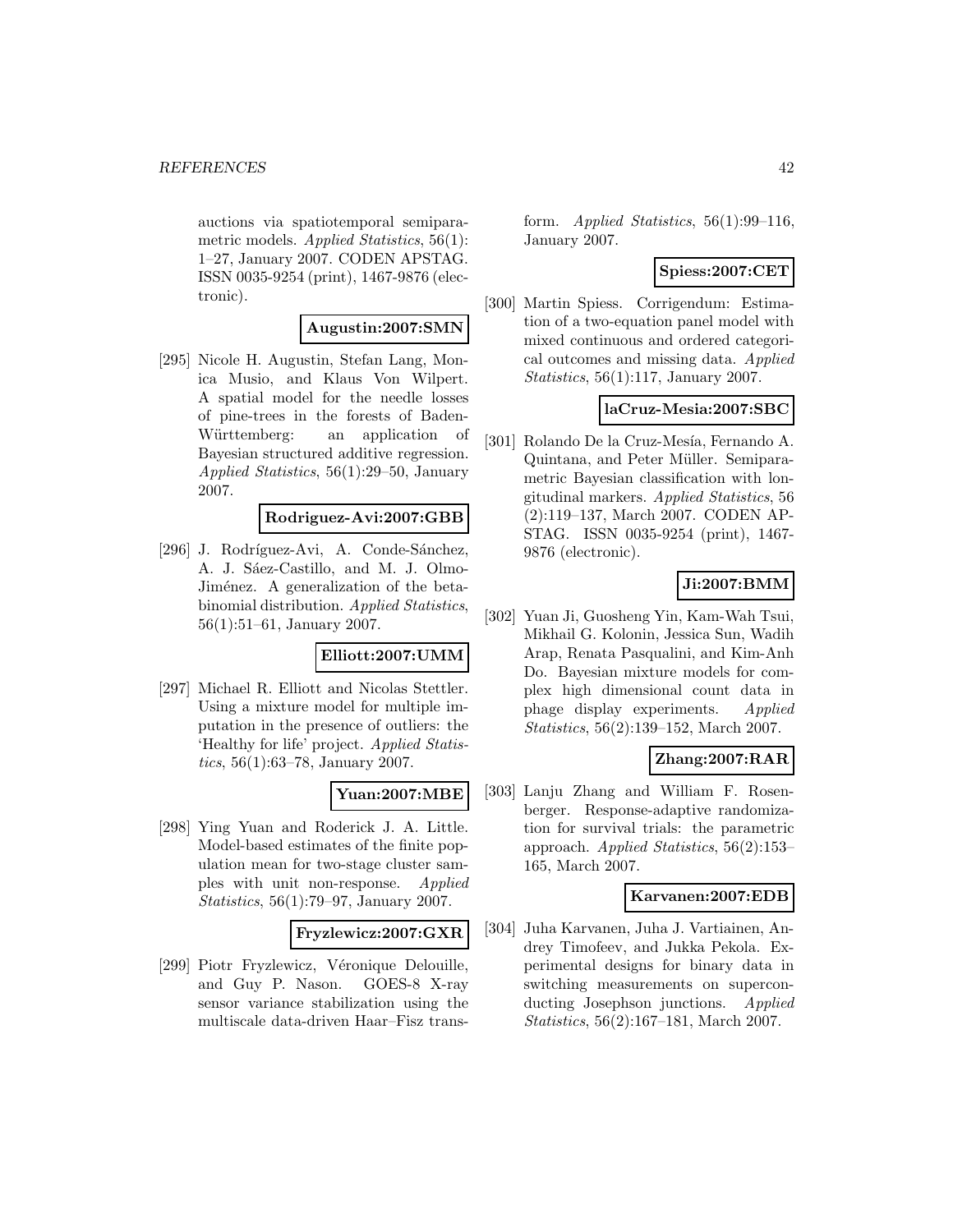# **Gryparis:2007:SLV**

[305] Alexandros Gryparis, Brent A. Coull, Joel Schwartz, and Helen H. Suh. Semiparametric latent variable regression models for spatiotemporal modelling of mobile source particles in the greater Boston area. Applied Statistics, 56(2): 183–209, March 2007.

### **Baker:2007:EEP**

[306] Stuart G. Baker, Constantine Frangakis, and Karen S. Lindeman. Estimating efficacy in a proposed randomized trial with initial and later non-compliance. Applied Statistics, 56(2):211–221, March 2007.

#### **Wouters:2007:PDC**

[307] Kristien Wouters, Abdellah Ahnaou, Jose Cortinas Abrahantes, Geert Molenberghs, Helena Geys, Luc Bijnens, and Wilhelmus H. I. M. Drinkenburg. Psychotropic drug classification based on sleep-wake behaviour of rats. Applied Statistics, 56(2):223–234, March 2007.

#### **Ridall:2007:MUN**

[308] P. G. Ridall, A. N. Pettitt, N. Friel, P. A. McCombe, and R. D. Henderson. Motor unit number estimation using reversible jump Markov chain Monte Carlo methods. Applied Statistics, 56(3): 235–269, May 2007. CODEN APSTAG. ISSN 0035-9254 (print), 1467-9876 (electronic).

#### **Walls:2007:AEB**

[309] Rebecca E. Walls, Stuart Barber, John T. Kent, and Mark S. Gilthorpe. An adaptive empirical Bayesian thresholding procedure for analysing microarray experiments with replication.  $Ap$ plied Statistics,  $56(3):271-291$ , May 2007.

# **Paddock:2007:BVS**

[310] Susan M. Paddock. Bayesian variable selection for longitudinal substance abuse treatment data subject to informative censoring. Applied Statistics, 56(3):293– 311, May 2007.

# **Smith:2007:CPR**

[311] Brian J. Smith and Mary Kathryn Cowles. Correlating point-referenced radon and areal uranium data arising from a common spatial process. Applied Statistics, 56(3):313–326, May 2007. CODEN APSTAG. ISSN 0035- 9254 (print), 1467-9876 (electronic).

### **Brezger:2007:AGM**

[312] A. Brezger, L. Fahrmeir, and A. Hennerfeind. Adaptive Gaussian Markov random fields with applications in human brain mapping. Applied Statistics, 56(3): 327–345, May 2007.

#### **Jones:2007:CSF**

[313] Bradley Jones and Peter Goos. A candidate-set-free algorithm for generating D-optimal split-plot designs. Applied Statistics, 56(3):347–364, May 2007.

#### **Bailey:2007:DTC**

[314] R. A. Bailey. Designs for two-colour microarray experiments. Applied Statistics, 56(4):365–394, August 2007. CO-DEN APSTAG. ISSN 0035-9254 (print), 1467-9876 (electronic).

#### **Butler:2007:TEE**

[315] Adam Butler, Janet E. Heffernan, Jonathan A. Tawn, and Roger A. Flather. Trend estimation in extremes of synthetic North Sea surges. Applied Statistics, 56(4):395–414, August 2007.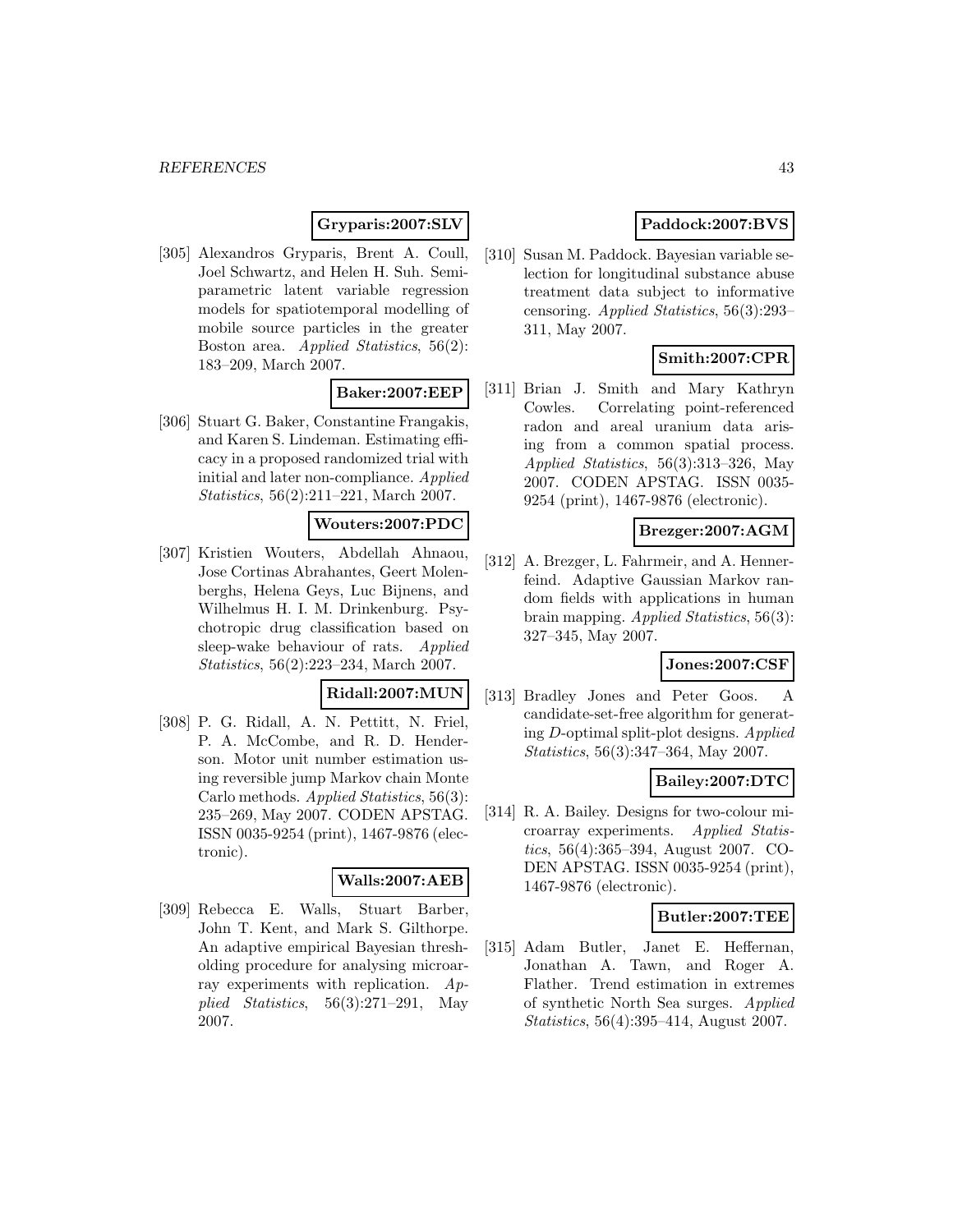### **Alshabani:2007:BAH**

[316] A. K. S. Alshabani, I. L. Dryden, C. D. Litton, and J. Richardson. Bayesian analysis of human movement curves. Applied Statistics, 56(4):415–428, August 2007.

#### **Huggins:2007:NPE**

[317] Richard Huggins and Wen-Han Hwang. Non-parametric estimation of population size from capture-recapture data when the capture probability depends on a covariate. Applied Statistics, 56(4): 429–443, August 2007.

### **Arnold:2007:BFC**

[318] Gillian M. Arnold, John C. Gower, Sugnet Gardner-Lubbe, and Niël J. Le Roux. Biplots of free-choice profile data in generalized orthogonal Procrustes analysis. Applied Statistics, 56 (4):445–458, August 2007.

### **Stoica:2007:TDO**

[319] Radu S. Stoica, Vicent J. Martínez, and Enn Saar. A three-dimensional object point process for detection of cosmic filaments. Applied Statistics, 56(4):459– 477, August 2007.

#### **Ricard:2007:SIO**

[320] I. Ricard and A. C. Davison. Statistical inference for olfactometer data. Applied Statistics, 56(4):479–492, August 2007.

#### **Shirley:2007:TST**

[321] Eryl Shirley. Tests for a simple tree order restriction with application to doseresponse studies. Applied Statistics, 56 (4):493–494, August 2007.

### **Peddada:2007:ART**

[322] Shyamal Peddada and Joe Haseman. Authors' response: Tests for a simple tree order restriction with application to dose-response studies. Applied Statistics,  $56(4):494-495$ , August 2007.

#### **Nadarajah:2007:GBB**

[323] Saralees Nadarajah. A generalization of the beta-binomial distribution. Applied Statistics, 56(4):496, August 2007.

### **Rodriguez-Avi:2007:ARG**

[324] J. Rodríguez-Avi, A. Conde-Sánchez, A. J. Sáez-Castillo, and M. J. Olmo-Jiménez. Authors' response: A generalization of the beta-binomial distribution. Applied Statistics,  $56(4):496-497$ , August 2007.

### **Diggle:2007:ALD**

[325] Peter Diggle, Daniel Farewell, and Robin Henderson. Analysis of longitudinal data with drop-out: objectives, assumptions and a proposal. Applied Statistics, 56(5):499–550, November 2007. CODEN APSTAG. ISSN 0035- 9254 (print), 1467-9876 (electronic).

# **Forster:2007:BDR**

[326] Jonathan J. Forster and Emily L. Webb. Bayesian disclosure risk assessment: predicting small frequencies in contingency tables. Applied Statistics, 56(5):551–570, November 2007.

#### **Faraway:2007:MTD**

[327] Julian J. Faraway, Matthew P. Reed, and Jing Wang. Modelling threedimensional trajectories by using Bézier curves with application to hand motion. Applied Statistics,  $56(5):571-585$ , November 2007.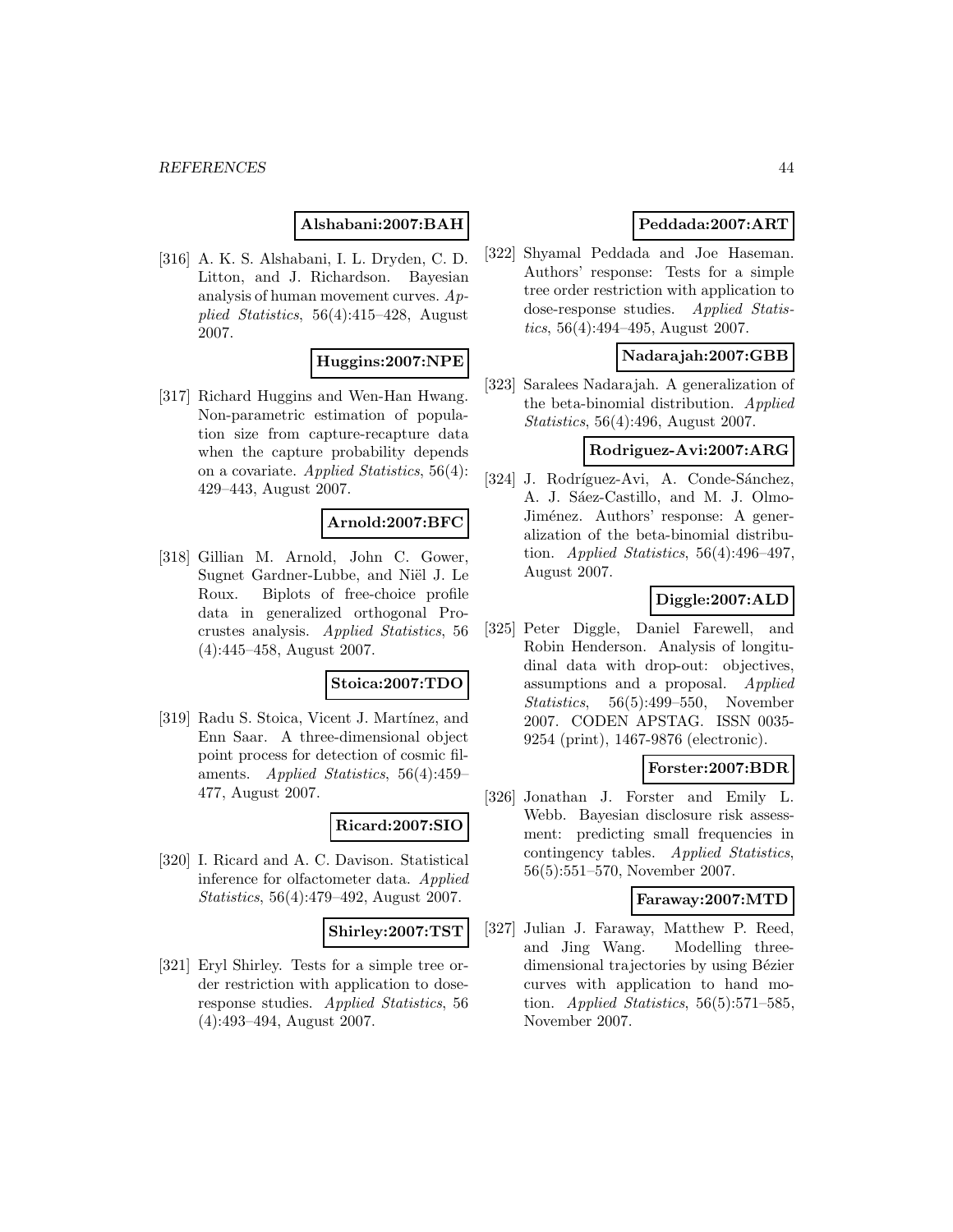# **Hart:2007:APP**

[328] Jeffrey D. Hart, Chris Koen, and Fred Lombard. An analysis of pulsation periods of long period variable stars. Applied Statistics, 56(5):587–606, November 2007.

#### **Whitrow:2007:AOA**

[329] Chris Whitrow. Algorithms for optimal allocation of bets on many simultaneous events. Applied Statistics, 56(5): 607–623, November 2007.

#### **Anonymous:2007:IAV**

[330] Anonymous. Index of authors, volume 56, 2007. Applied Statistics, 56(5):625– 627, November 2007.

#### **Anonymous:2007:CV**

[331] Anonymous. Contents of volume 56, 2007. Applied Statistics, 56(5):629–630, November 2007.

#### **Chi:2008:ROC**

[332] Yueh-Yun Chi and Xiao-Hua Zhou. Receiver operating characteristic surfaces in the presence of verification bias.  $Ap$ plied Statistics,  $57(1):1-23$ , February 2008. CODEN APSTAG. ISSN 0035- 9254 (print), 1467-9876 (electronic).

#### **Heron:2008:CLS**

[333] Elizabeth A. Heron and Cathal D. Walsh. A continuous latent spatial model for crack initiation in bone cement. Applied Statistics, 57(1):25-42, February 2008.

#### **Brentnall:2008:SMT**

[334] Adam R. Brentnall, Martin J. Crowder, and David J. Hand. A statistical model for the temporal pattern of individual automated teller machine withdrawals. Applied Statistics, 57(1):43–59, February 2008.

### **Miglioretti:2008:MDM**

[335] Diana L. Miglioretti and Elizabeth R. Brown. A marginalized diffusion model for estimating age at first lower endoscopy use from current status data. Applied Statistics, 57(1):61–74, February 2008.

### **Natarajan:2008:VEC**

[336] Sundar Natarajan, Stuart R. Lipsitz, Garrett Fitzmaurice, Charity G. Moore, and Rene Gonin. Variance estimation in complex survey sampling for generalized linear models. Applied Statistics, 57(1): 75–87, February 2008.

#### **Lloyd:2008:AML**

[337] Chris J. Lloyd and Donald J. Frommer. An application of multinomial logistic regression to estimating performance of a multiple-screening test with incomplete verification. Applied Statistics, 57 (1):89–102, February 2008.

#### **Thompson:2008:CIR**

[338] J. R. Thompson, C. Minelli, K. R. Abrams, A. Thakkinstian, and J. Attia. Combining information from related meta-analyses of genetic association studies. Applied Statistics,  $57(1)$ : 103–115, February 2008.

#### **Wichert:2008:SNP**

[339] Laura Wichert and Ralf A. Wilke. Simple non-parametric estimators for unemployment duration analysis. Applied Statistics,  $57(1):117-126$ , February 2008.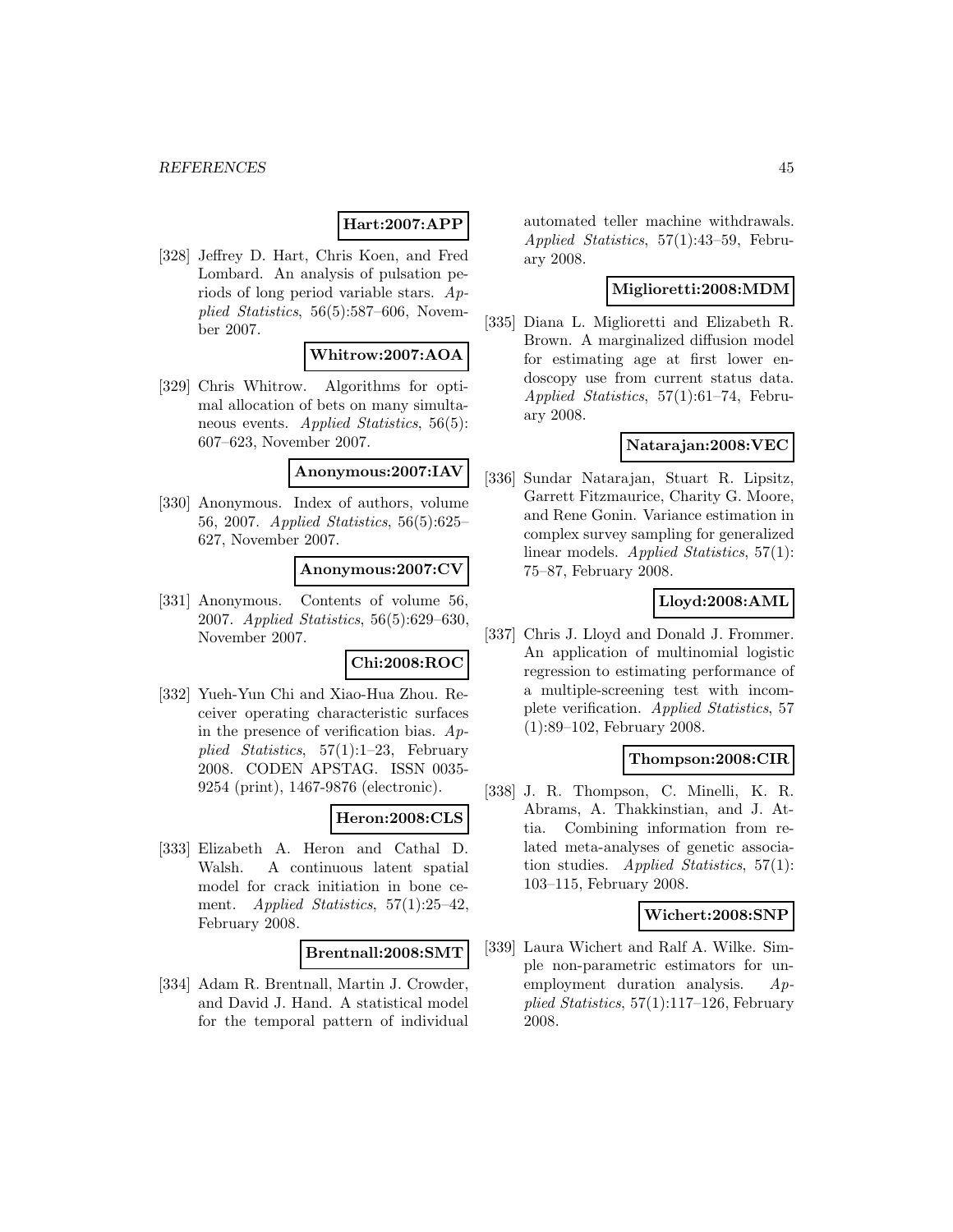#### **Reithinger:2008:MPP**

[340] Florian Reithinger, Wolfgang Jank, Gerhard Tutz, and Galit Shmueli. Modelling price paths in on-line auctions: smoothing sparse and unevenly sampled curves by using semiparametric mixed models. Applied Statistics, 57(2):127–148, April 2008. CODEN APSTAG. ISSN 0035- 9254 (print), 1467-9876 (electronic).

### **Schipper:2008:GMF**

[341] Matthew Schipper, Jeremy M. G. Taylor, and Xihong Lin. Generalized monotonic functional mixed models with application to modelling normal tissue complications. Applied Statistics, 57(2): 149–163, April 2008.

#### **Cappellari:2008:ELP**

[342] Lorenzo Cappellari and Stephen P. Jenkins. Estimating low pay transition probabilities accounting for endogenous selection mechanisms. Applied Statistics, 57(2):165–186, April 2008.

#### **Rappold:2008:MMD**

[343] Ana G. Rappold, Alan E. Gelfand, and David M. Holland. Modelling mercury deposition through latent spacetime processes. Applied Statistics, 57(2): 187–205, April 2008.

#### **Hanson:2008:MSO**

[344] Timothy E. Hanson, Athanasios Kottas, and Adam J. Branscum. Modelling stochastic order in the analysis of receiver operating characteristic data: Bayesian non-parametric approaches. Applied Statistics, 57(2):207– 225, April 2008.

# **Landajo:2008:MFP**

[345] Manuel Landajo, Javier De Andrés, and Pedro Lorca. Measuring firm performance by using linear and nonparametric quantile regressions. Applied Statistics, 57(2):227–250, April 2008.

### **Paddock:2008:CBV**

[346] Susan M. Paddock. Corrigendum: Bayesian variable selection for longitudinal substance abuse treatment data subject to informative censoring. Applied Statistics, 57(2):251–252, April 2008.

#### **Soubeyrand:2008:MSS**

[347] Samuel Soubeyrand, Leonhard Held, Michael Höhle, and Ivan Sache. Modelling the spread in space and time of an airborne plant disease. Applied Statistics, 57(3):253–272, June 2008. CO-DEN APSTAG. ISSN 0035-9254 (print), 1467-9876 (electronic).

### **Abayomi:2008:DMI**

[348] Kobi Abayomi, Andrew Gelman, and Marc Levy. Diagnostics for multivariate imputations. Applied Statistics, 57 (3):273–291, June 2008.

#### **Whitcher:2008:MRC**

[349] Brandon Whitcher, Thomas C. M. Lee, Jeffrey B. Weiss, Timothy J. Hoar, and Douglas W. Nychka. A multi-resolution census algorithm for calculating vortex statistics in turbulent flows. *Applied* Statistics, 57(3):293–312, June 2008.

#### **Palmer:2008:BSM**

[350] Mark J. Palmer and Grant B. Douglas. A Bayesian statistical model for end member analysis of sediment geochemistry, incorporating spatial dependences.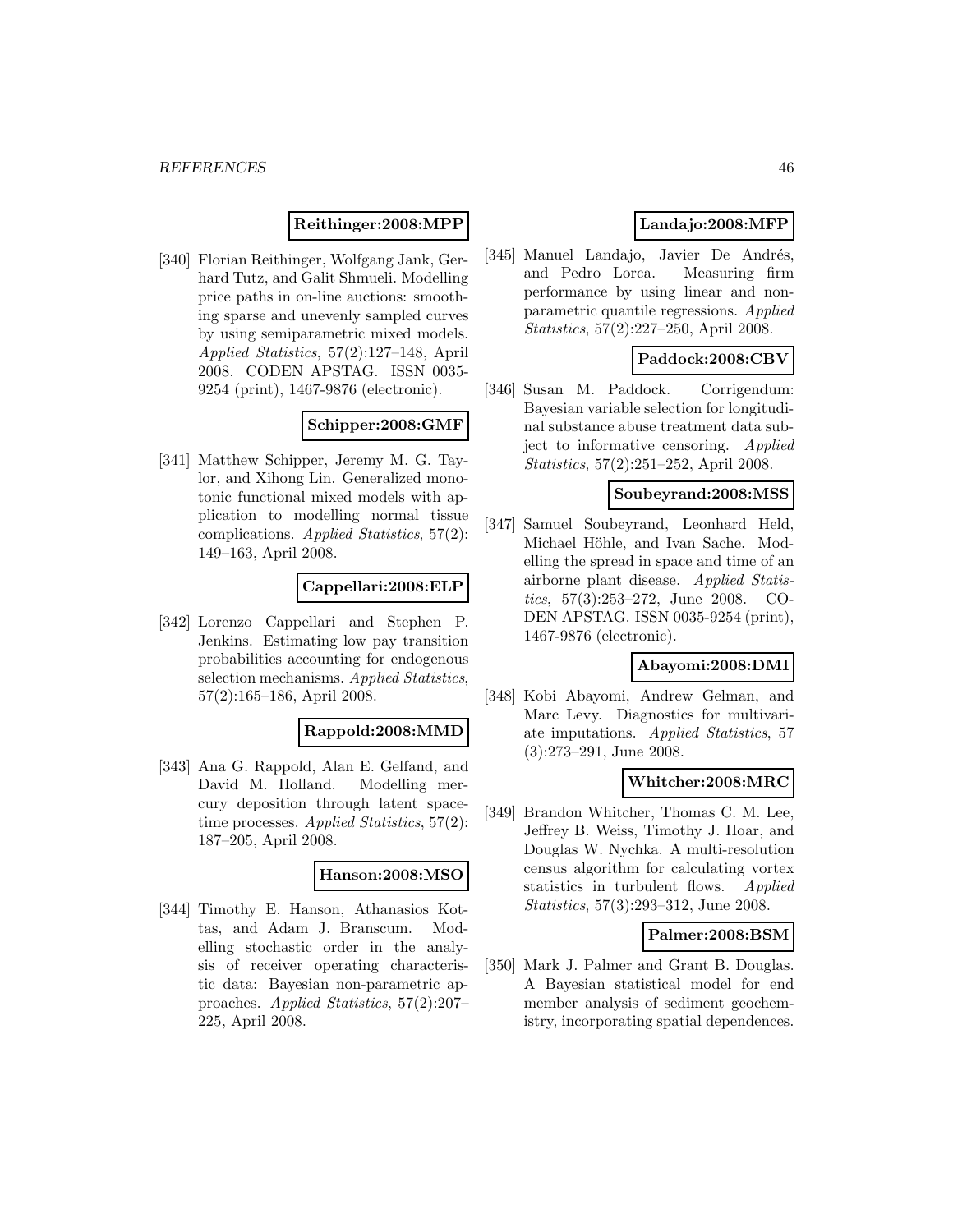Applied Statistics, 57(3):313–327, June 2008.

#### **Bozza:2008:PEH**

[351] Silvia Bozza, Franco Taroni, Raymond Marquis, and Matthieu Schmittbuhl. Probabilistic evaluation of handwriting evidence: likelihood ratio for authorship. Applied Statistics,  $57(3):329-341$ , June 2008.

### **Glasbey:2008:SAR**

[352] C. A. Glasbey and D. J. Allcroft. A spatiotemporal auto-regressive moving average model for solar radiation. Applied Statistics, 57(3):343–355, June 2008.

#### **Nikolov:2008:SME**

[353] Margaret C. Nikolov, Brent A. Coull, Paul J. Catalano, Edgar Diaz, and John J. Godleski. Statistical methods to evaluate health effects associated with major sources of air pollution: a casestudy of breathing patterns during exposure to concentrated Boston air particles. Applied Statistics, 57(3):357–378, June 2008.

#### **Palmer:2008:MCG**

[354] Karen J. Palmer, Martin S. Ridout, and Byron J. T. Morgan. Modelling cell generation times by using the tempered stable distribution. Applied Statistics, 57(4):379–397, September 2008. CO-DEN APSTAG. ISSN 0035-9254 (print), 1467-9876 (electronic).

#### **Haslett:2008:SMP**

[355] John Haslett and Andrew Parnell. A simple monotone process with application to radiocarbon-dated depth chronologies. Applied Statistics, 57(4): 399–418, September 2008.

# **Quintana:2008:SBM**

[356] Fernando A. Quintana, Peter Müller, Gary L. Rosner, and Mary V. Relling. A semiparametric Bayesian model for repeatedly repeated binary outcomes. Applied Statistics, 57(4):419–431, September 2008.

### **Morgan:2008:NMM**

[357] B. J. T. Morgan and M. S. Ridout. A new mixture model for capture heterogeneity. Applied Statistics, 57(4):433– 446, September 2008.

### **Chen:2008:LPE**

[358] Feng Chen, Richard M. Huggins, Paul S. F. Yip, and K. F. Lam. Local polynomial estimation of Poisson intensities in the presence of reporting delays.  $Ap$ plied Statistics, 57(4):447–459, September 2008.

### **Faddy:2008:EPP**

[359] M. J. Faddy and D. M. Smith. Extended Poisson process modelling of dilution series data. Applied Statistics, 57(4):461– 471, September 2008.

#### **Pauli:2008:AHW**

[360] Francesco Pauli and Laura Rizzi. Analysis of heat wave effects on health by using generalized additive model and bootstrap-based model selection. Applied Statistics, 57(4):473–485, September 2008.

### **Hurn:2008:BHM**

[361] Merrilee Hurn, Peter J. Green, and Fahimah Al-Awadhi. A Bayesian hierarchical model for photometric red shifts. Applied Statistics, 57(4):487–504, September 2008.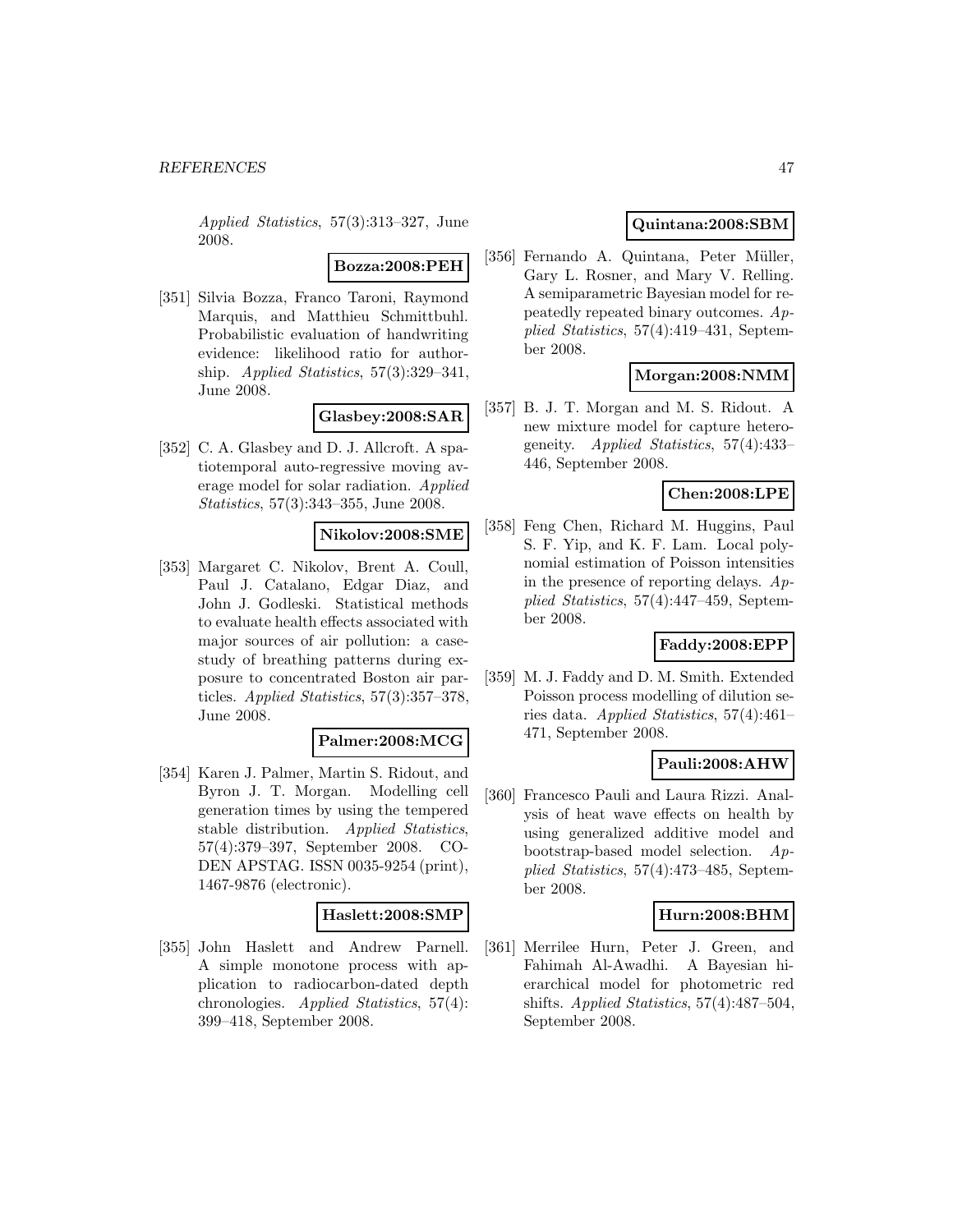### **Butler:2008:LGM**

[362] Adam Butler and Chris Glasbey. A latent Gaussian model for compositional data with zeros. Applied Statistics, 57(5):505–520, December 2008. CO-DEN APSTAG. ISSN 0035-9254 (print), 1467-9876 (electronic).

### **Kaciroti:2008:BML**

[363] Niko A. Kaciroti, Trivellore E. Raghunathan, M. Anthony Schork, and Noreen M. Clark. A Bayesian model for longitudinal count data with nonignorable dropout. Applied Statistics, 57(5):521–534, December 2008. CO-DEN APSTAG. ISSN 0035-9254 (print), 1467-9876 (electronic).

# **Clark:2008:DAC**

[364] Robert G. Clark and Tanya C. Strevens. Design and analysis of clustered, unmatched resource selection studies. Applied Statistics, 57(5):535–551, December 2008.

#### **Sutradhar:2008:AIC**

[365] Rinku Sutradhar and Richard J. Cook. Analysis of interval-censored data from clustered multistate processes: application to joint damage in psoriatic arthritis. Applied Statistics,  $57(5):553-566$ , December 2008.

### **Coetzer:2008:DRS**

[366] R. L. J. Coetzer, R. F. Rossouw, and D. K. J. Lin. Dual response surface optimization with hard-to-control variables for sustainable gasifier performance.  $Ap$ plied Statistics, 57(5):567–587, December 2008.

# **Hu:2008:STS**

[367] Zonghui Hu, Jing Qin, and Dean Follmann. Semiparametric two-sample changepoint model with application to human immunodeficiency virus studies. Applied Statistics, 57(5):589–607, December 2008.

# **King:2008:IDP**

[368] Ruth King, Stephen P. Brooks, Chiara Mazzetta, Stephen N. Freeman, and Byron J. T. Morgan. Identifying and diagnosing population declines: a Bayesian assessment of lapwings in the UK.  $Ap$ plied Statistics, 57(5):609–632, December 2008.

#### **Anonymous:2008:IAV**

[369] Anonymous. Index of authors, volume 57, 2008. Applied Statistics, 57(5):633– 635, December 2008.

#### **Anonymous:2008:CV**

[370] Anonymous. Contents of volume 57, 2008. Applied Statistics, 57(5):637–638, December 2008.

#### **Gilmour:2009:RE**

[371] S. G. Gilmour and C. J. Skinner. Report of the Editors. Applied Statistics, 58(1): 1, February 2009. CODEN APSTAG. ISSN 0035-9254 (print), 1467-9876 (electronic).

#### **Peng:2009:BHD**

[372] Roger D. Peng, Francesca Dominici, and Leah J. Welty. A Bayesian hierarchical distributed lag model for estimating the time course of risk of hospitalization associated with particulate matter air pollution. Applied Statistics,  $58(1)$ : 3–24, February 2009.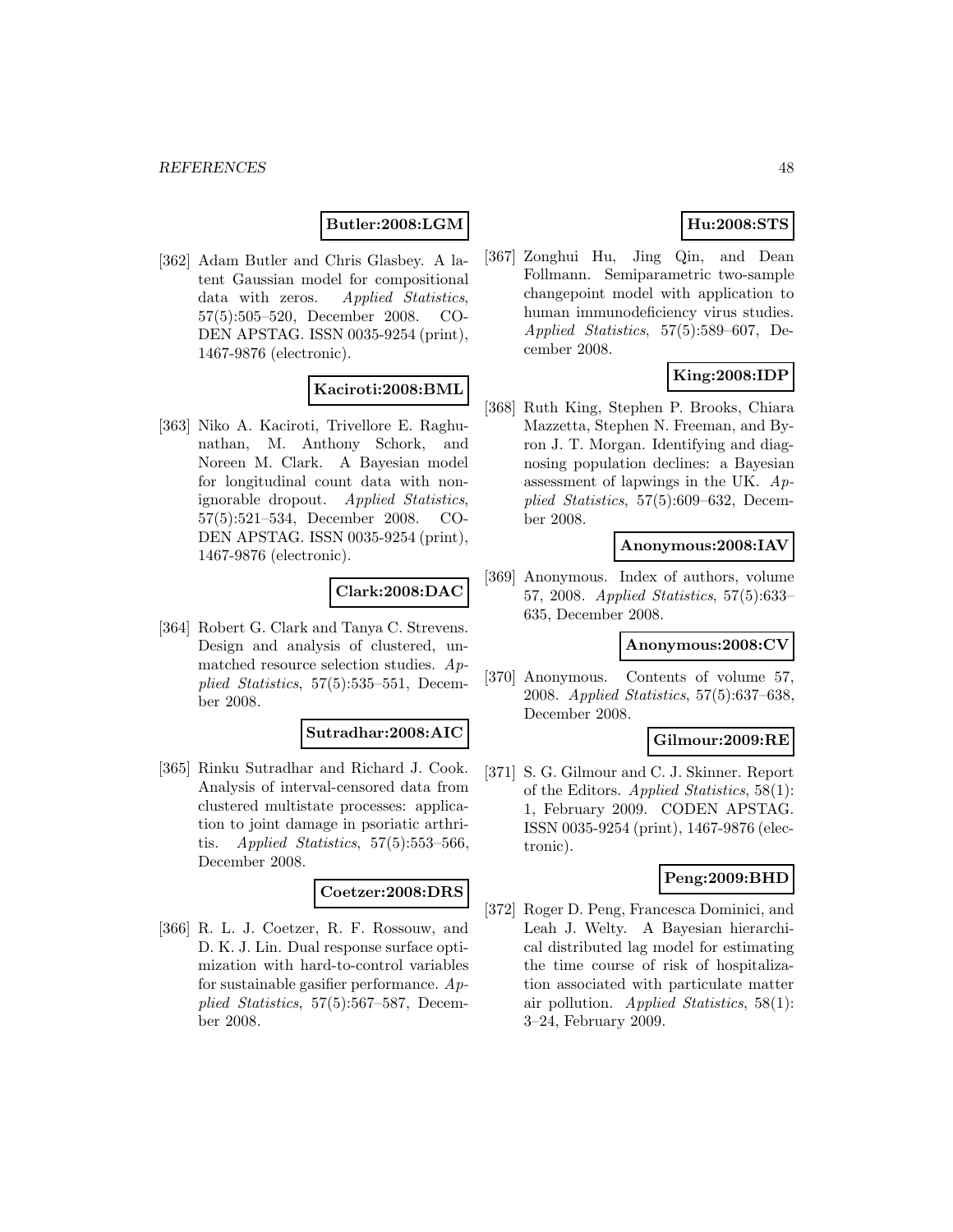### **Eastoe:2009:MNS**

[373] Emma F. Eastoe and Jonathan A. Tawn. Modelling non-stationary extremes with application to surface level ozone. Applied Statistics, 58(1):25–45, February 2009.

# **Holan:2009:HBM**

[374] Scott H. Holan, Ginger M. Davis, Mark L. Wildhaber, Aaron J. DeLonay, and Diana M. Papoulias. Hierarchical Bayesian Markov switching models with application to predicting spawning success of shovelnose sturgeon. Applied Statistics, 58(1):47–64, February 2009.

# **Liu:2009:JAC**

[375] Lei Liu and Xuelin Huang. Joint analysis of correlated repeated measures and recurrent events processes in the presence of death, with application to a study on acquired immune deficiency syndrome. Applied Statistics, 58(1):65–81, February 2009.

#### **Imai:2009:SAR**

[376] Kosuke Imai. Statistical analysis of randomized experiments with non-ignorable missing binary outcomes: an application to a voting experiment. Applied Statistics, 58(1):83–104, February 2009.

### **Hepworth:2009:DEP**

[377] Graham Hepworth and Ray Watson. Debiased estimation of proportions in group testing. Applied Statistics, 58(1): 105–121, February 2009.

#### **Brabec:2009:SMN**

[378] Marek Brabec, Ondřej Konár, Marek Malý, Emil Pelikán, and Jiří Vondráček.

A statistical model for natural gas standardized load profiles. Applied Statistics, 58(1):123–139, February 2009.

# **Butler:2009:CLG**

[379] Adam Butler and Chris Glasbey. Corrigendum: A latent Gaussian model for compositional data with zeros. Applied Statistics, 58(1):141, February 2009.

# **Metcalf:2009:UBI**

[380] C. Jessica E. Metcalf, David A. Stephens, Mark Rees, Svata M. Louda, and Kathleen H. Keeler. Using Bayesian inference to understand the allocation of resources between sexual and asexual reproduction. Applied Statistics, 58(2): 143–170, May 2009. CODEN APSTAG. ISSN 0035-9254 (print), 1467-9876 (electronic).

#### **Beunckens:2009:MSA**

[381] Caroline Beunckens, Cristina Sotto, Geert Molenberghs, and Geert Verbeke. A multifaceted sensitivity analysis of the Slovenian public opinion survey data. Applied Statistics, 58(2):171–196, May 2009.

#### **Osborne:2009:EBM**

[382] Jason A. Osborne and Tony E. Grift. Mestimation of Boolean models for particle flow experiments. Applied Statistics, 58(2):197–210, May 2009. CODEN AP-STAG. ISSN 0035-9254 (print), 1467- 9876 (electronic).

# **Yin:2009:BDF**

[383] Guosheng Yin and Ying Yuan. Bayesian dose finding in oncology for drug combinations by copula regression. Applied Statistics, 58(2):211–224, May 2009.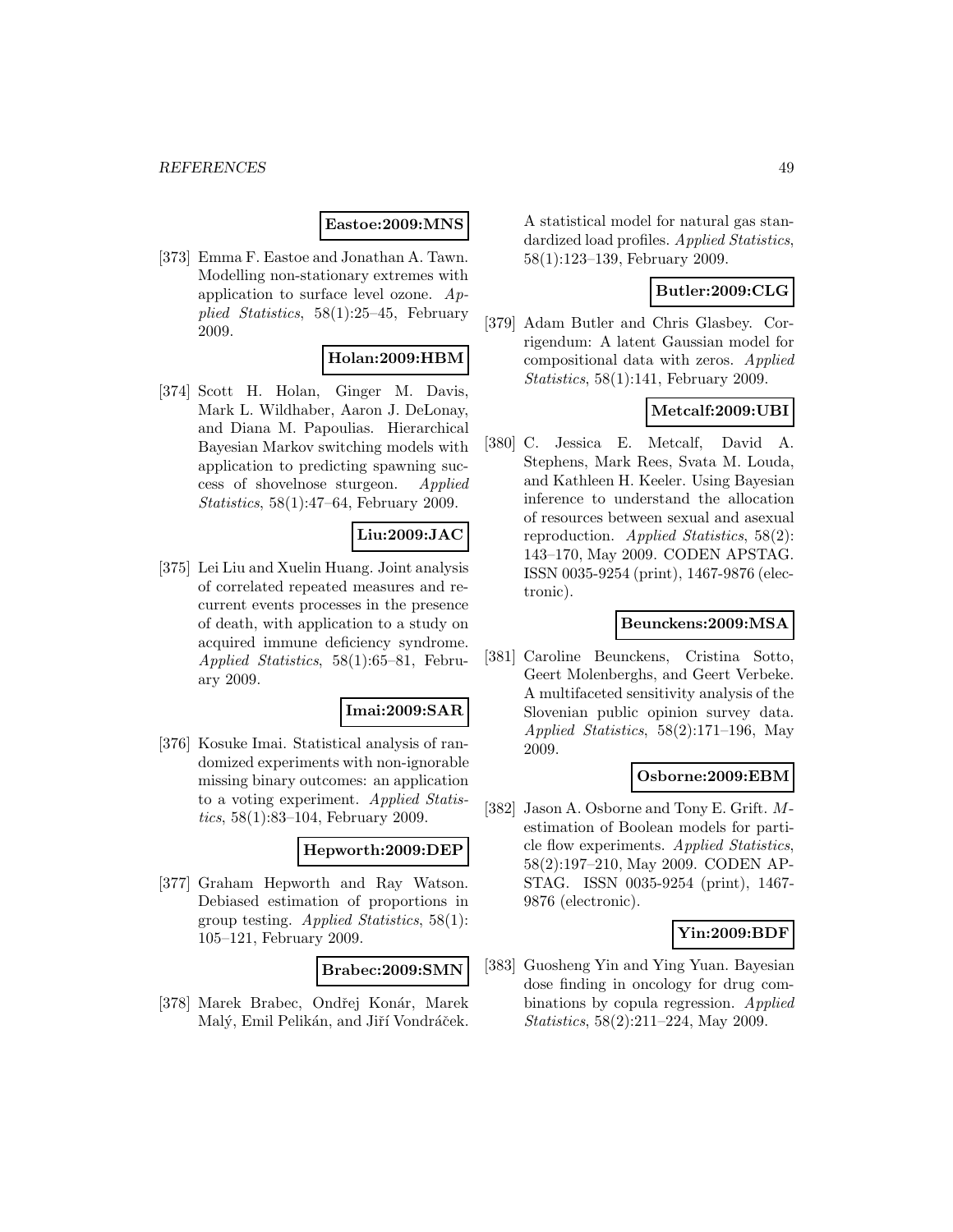# **Liu:2009:PNM**

[384] Changying A. Liu and Thomas M. Braun. Parametric non-mixture cure models for schedule finding of therapeutic agents. Applied Statistics, 58(2):225– 236, May 2009.

# **Lin:2009:UBV**

[385] Yan Lin, Stuart Lipsitz, Debajyoti Sinha, Atul A. Gawande, Scott E. Regenbogen, and Caprice C. Greenberg. Using Bayesian *p*-values in a  $2 \times 2$  table of matched pairs with incompletely classified data. Applied Statistics, 58(2): 237–246, May 2009.

#### **Sisson:2009:TAM**

[386] S. A. Sisson and Y. Fan. Towards automating model selection for a markrecapture-recovery analysis. Applied Statistics, 58(2):247–266, May 2009.

#### **Gattone:2009:FAD**

[387] Stefano A. Gattone and Tonio Di Battista. A functional approach to diversity profiles. Applied Statistics, 58(2): 267–284, May 2009.

# **Sangalli:2009:EET**

[388] Laura M. Sangalli, Piercesare Secchi, Simone Vantini, and Alessandro Veneziani. Efficient estimation of threedimensional curves and their derivatives by free-knot regression splines, applied to the analysis of inner carotid artery centrelines. Applied Statistics, 58(3): 285–306, July 2009. CODEN APSTAG. ISSN 0035-9254 (print), 1467-9876 (electronic).

### **Lehrach:2009:SBV**

[389] Wolfgang P. Lehrach and Dirk Husmeier. Segmenting bacterial and viral DNA sequence alignments with a transdimensional phylogenetic factorial hidden Markov model. Applied Statistics, 58(3):307–327, July 2009.

### **Copas:2009:RPM**

[390] John Copas and Claudia Lozada-Can. The radial plot in meta-analysis: approximations and applications. Applied Statistics, 58(3):329–344, July 2009.

### **Chagneau:2009:DPS**

[391] P. Chagneau, F. Mortier, and N. Picard. Designing permanent sample plots by using a spatially hierarchical matrix population model. Applied Statistics, 58 (3):345–367, July 2009.

#### **Bond:2009:LEL**

[392] Simon J. Bond and Vernon T. Farewell. Likelihood estimation for a longitudinal negative binomial regression model with missing outcomes. Applied Statistics, 58 (3):369–382, July 2009.

### **Fouskakis:2009:PBR**

[393] D. Fouskakis, I. Ntzoufras, and D. Draper. Population-based reversible jump Markov chain Monte Carlo methods for Bayesian variable selection and evaluation under cost limit restrictions. Applied Statistics, 58(3):383–403, July 2009.

#### **Ailliot:2009:STM**

[394] Pierre Ailliot, Craig Thompson, and Peter Thomson. Space-time modelling of precipitation by using a hidden Markov model and censored Gaussian distributions. Applied Statistics,  $58(3):405-426$ , July 2009.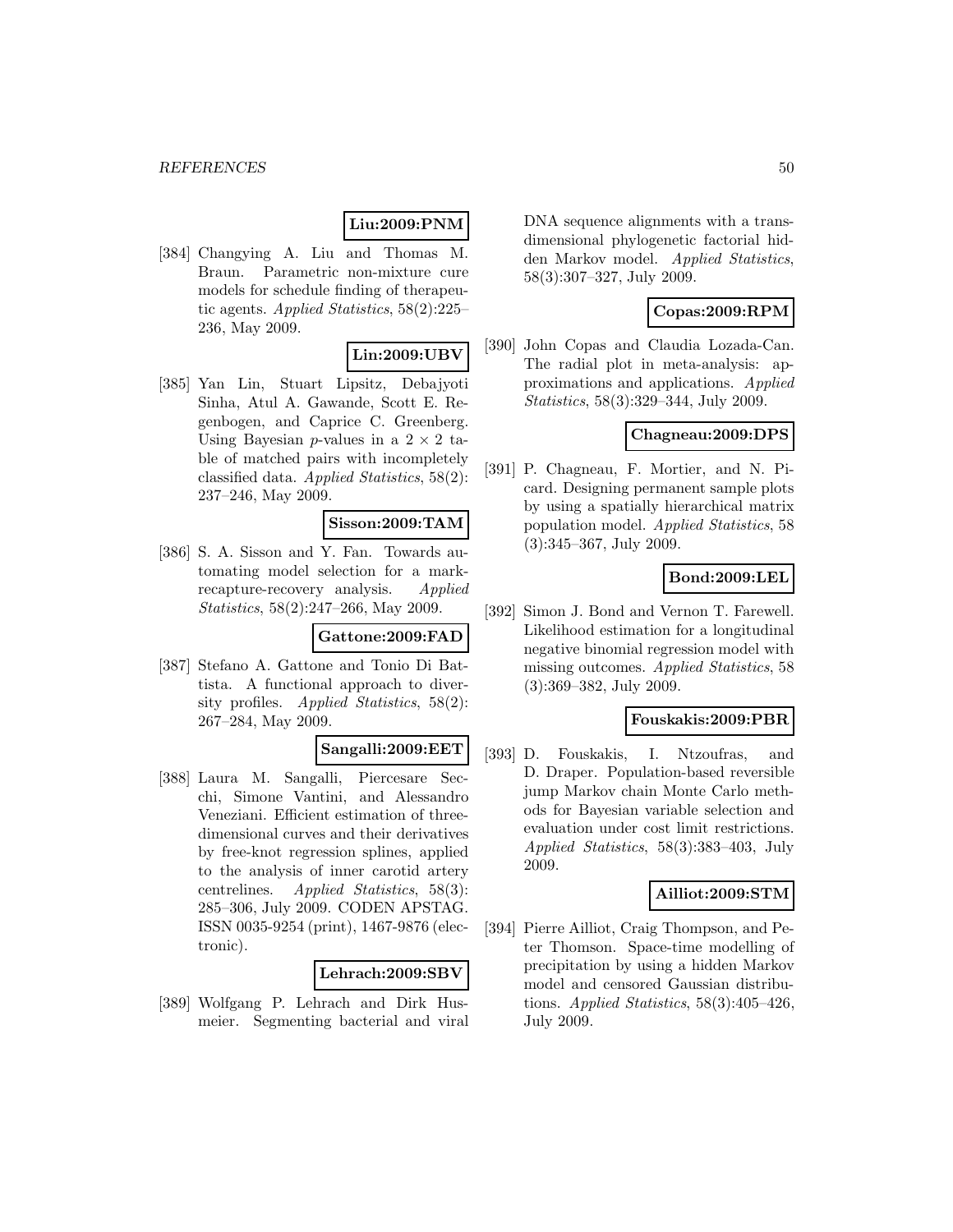### **Koopman:2009:STC**

[395] Siem Jan Koopman and Kai Ming Lee. Seasonality with trend and cycle interactions in unobserved components models. Applied Statistics, 58(4):427–448, September 2009. CODEN APSTAG. ISSN 0035-9254 (print), 1467-9876 (electronic).

#### **Hout:2009:ELE**

[396] Ardo Van Den Hout, Carol Jagger, and Fiona E. Matthews. Estimating life expectancy in health and ill health by using a hidden Markov model. Applied Statistics, 58(4):449–465, September 2009.

### **Gilmour:2009:ADN**

[397] Steven G. Gilmour and Peter Goos. Analysis of data from non-orthogonal multistratum designs in industrial experiments. Applied Statistics, 58(4):467– 484, September 2009.

#### **Sanso:2009:SCC**

[398] Bruno Sansó and Chris Forest. Statistical calibration of climate system properties. Applied Statistics, 58(4):485–503, September 2009.

#### **Leiby:2009:IMR**

[399] Benjamin E. Leiby, Mary D. Sammel, Thomas R. Ten Have, and Kevin G. Lynch. Identification of multivariate responders and non-responders by using Bayesian growth curve latent class models. Applied Statistics, 58(4):505–524, September 2009.

#### **Guillot:2009:SPW**

[400] Gilles Guillot, Niklas Lorén, and Mats Rudemo. Spatial prediction of weed intensities from exact count data and image-based estimates. Applied Statistics, 58(4):525–542, September 2009.

#### **Spencer:2009:OMT**

[401] Neil H. Spencer. Overcoming the multiple-testing problem when testing randomness. Applied Statistics, 58(4): 543–553, September 2009.

### **Najita:2009:NAB**

[402] Julie S. Najita, Yi Li, and Paul J. Catalano. A novel application of a bivariate regression model for binary and continuous outcomes to studies of fetal toxicity. Applied Statistics,  $58(4):555-573$ , September 2009.

#### **Beunckens:2009:CMS**

[403] Caroline Beunckens, Cristina Sotto, Geert Molenberghs, and Geert Verbeke. Corrigendum: A multifaceted sensitivity analysis of the Slovenian public opinion survey data. Applied Statistics,  $58(4)$ : 575–576, September 2009.

### **Binder:2009:SAA**

[404] Harald Binder and Willi Sauerbrei. Stability analysis of an additive spline model for respiratory health data by using knot removal. Applied Statistics, 58(5):577–600, November 2009. CO-DEN APSTAG. ISSN 0035-9254 (print), 1467-9876 (electronic).

### **Keef:2009:SRA**

[405] Caroline Keef, Jonathan Tawn, and Cecilia Svensson. Spatial risk assessment for extreme river flows. Applied Statistics, 58(5):601–618, November 2009.